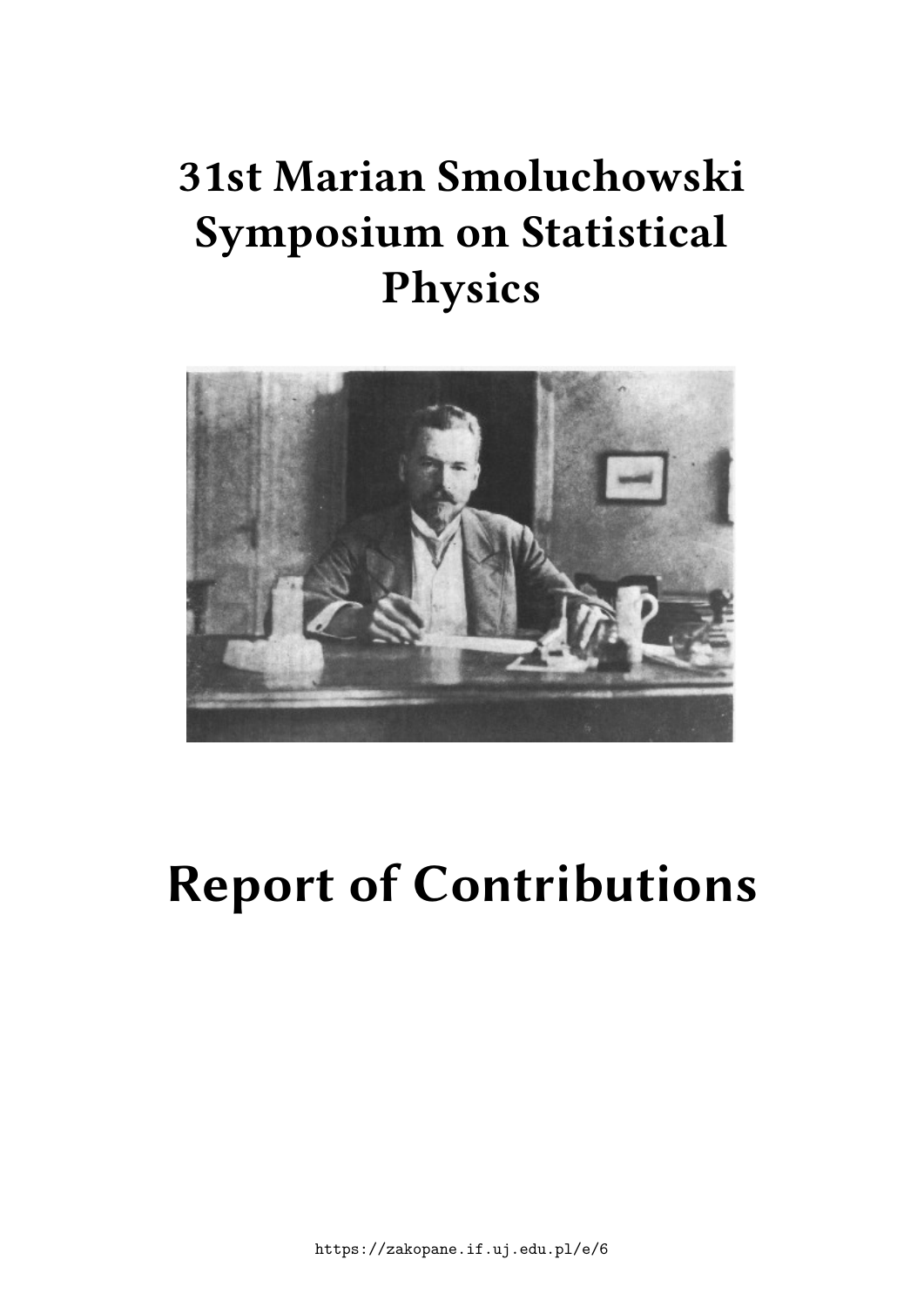Contribution ID : **0** Type : **talk**

## **Composite Continuous Time Random Walks**

*Monday, 3 September 2018 11:00 (45)*

Random walks in composite continuous time have recently been introduced in [1]. Composite time flow is the product of translational time flow and fractional time flow [2]. The continuum limit of composite continuous time random walks gives a diffusion equation where the infinitesimal generator of time flow is the sum of a first order and a fractional time derivative. The latter is specified as a generalized Riemann-Liouville derivative. Generalized and binomial Mittag-Leffler functions are found as the exact results for waiting time density and mean square displacement.

[1] Eur. Phys. J. B 90, 233 (2017)

[2] Chem. Phys. 84, 399 (2002)

Primary author(s): Prof. HILFER, Rudolf (Universitaet Stuttgart)

**Presenter(s) :** Prof. HILFER, Rudolf (Universitaet Stuttgart)

**Session Classification :** Mon noon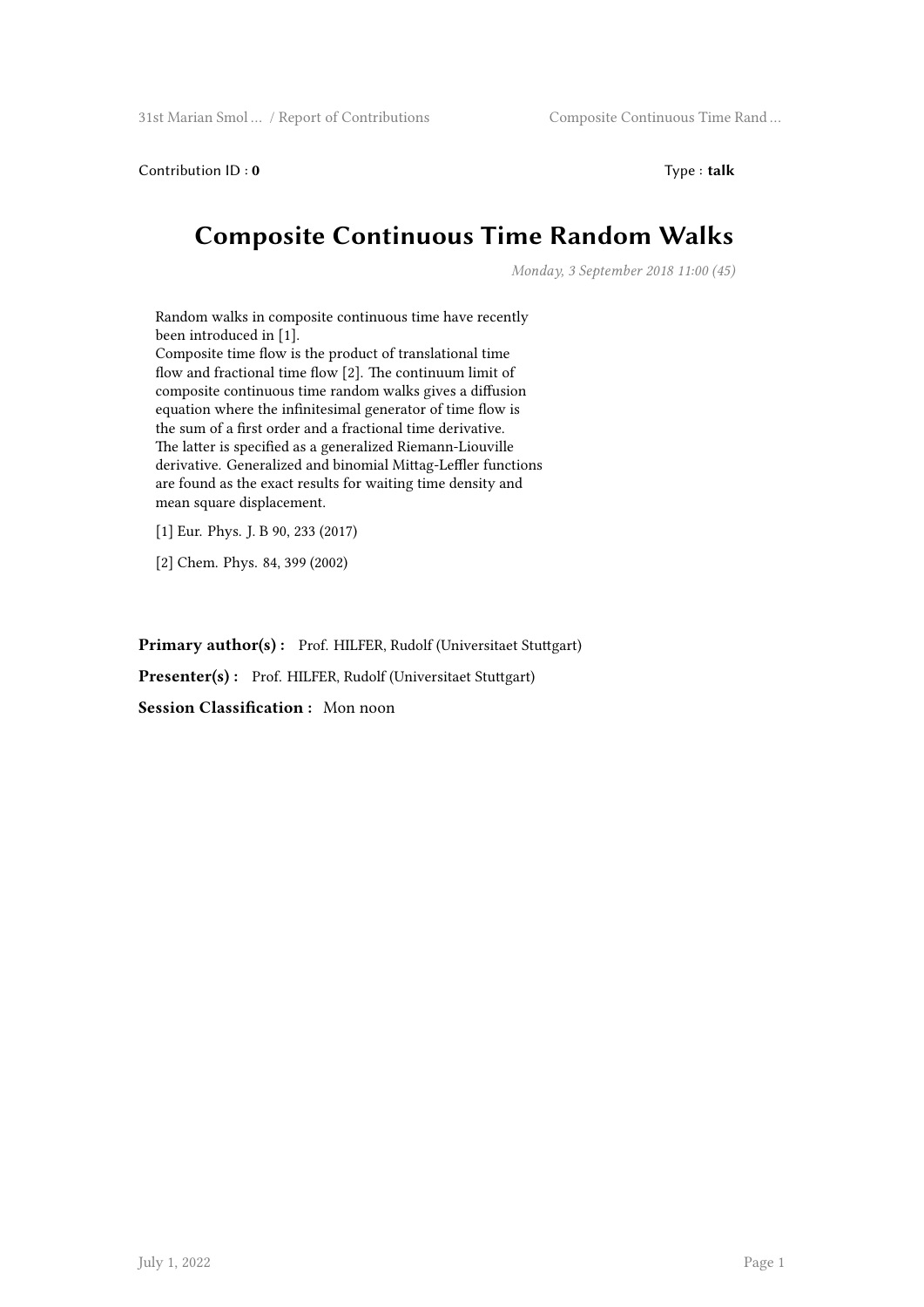Contribution ID : **1** Type : **talk**

#### **Robust Active Force Detection with the Overdamped Langevin Equation**

*Tuesday, 4 September 2018 10:05 (20)*

The Overdamped Langevin equation describes the inertialess motion of a particle under deterministic drift and thermal noise. The deterministic drift is the result of the combined action of active forces and the diffusivity gradient (the "spurious" force). For biological applications, it is important to distinguish between the two components, because the former indicates specific interactions, while the latter is due to a heterogeneous environment, in which these interactions take place. The spurious force is always proportional to the diffusivity gradient, but the proportionality coefficient is only known for equilibrium systems. This leads to a range of possible spurious force values in out-of-equilibrium systems and leads to ambiguity in the interpretation of the observed drift. This ambiguity is known as the Itô-Stratonovich dilemma.

In this work, we do not try to resolve the dilemma, but analyze the information that can be extracted about the active forces in an *a priori* unknown out-of-equilibrium system. To this end, we propose a Bayesian method that marginalizes over all possible values of the spurious force and allows robust identification of active forces in both equilibrium and out-of-equilibrium setups. Under certain assumptions, the main result can be obtained in an analytical form. The method has a significantly decreased false positive rate of active force detection as compared to conventional approaches. We illustrate the practical value of the method by integrating it into an open-source software project and applying it to both numerical trajectories and experimental single-biomolecule tracks recorded on the cell membrane.

**Primary author(s):** Dr. SEROV, Alexander S. (Decision and Bayesian Computation Group, Department of Neuroscience, CNRS, UMR 3571, Institut Pasteur, Paris; C3BI, USR 3756, Institut Pasteur, CNRS - Paris)

**Co-author(s) :** Dr. VESTERGAARD, Christian L. (Decision and Bayesian Computation Group, Department of Neuroscience, CNRS, UMR 3571, Institut Pasteur, Paris; C3BI, USR 3756, Institut Pasteur, CNRS - Paris); Dr. MASSON, Jean-Baptiste (Decision and Bayesian Computation Group, Department of Neuroscience, CNRS, UMR 3571, Institut Pasteur, Paris; C3BI, USR 3756, Institut Pasteur, CNRS - Paris)

**Presenter(s) :** Dr. SEROV, Alexander S. (Decision and Bayesian Computation Group, Department of Neuroscience, CNRS, UMR 3571, Institut Pasteur, Paris; C3BI, USR 3756, Institut Pasteur, CNRS - Paris)

**Session Classification :** Tue morning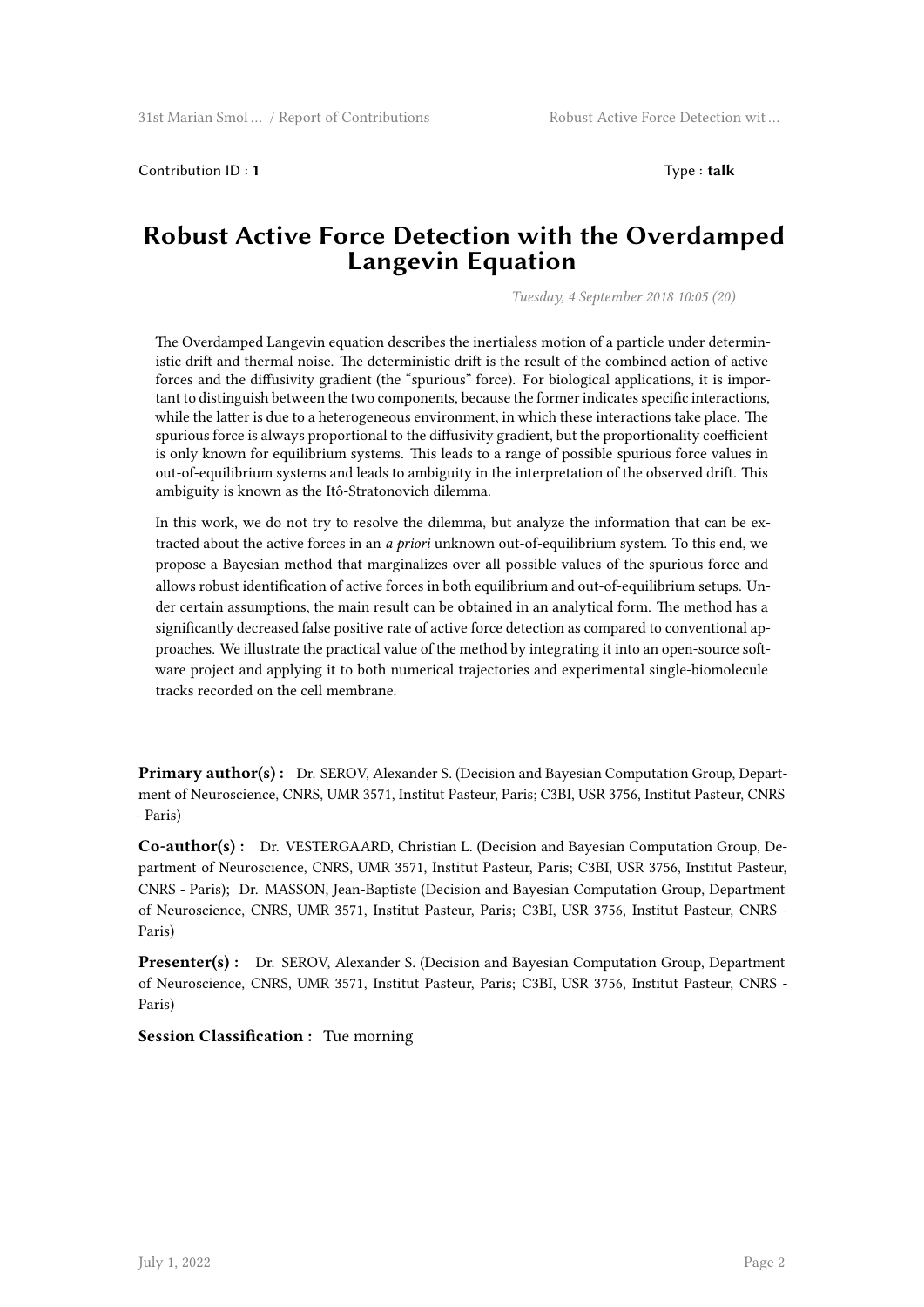**Contribution ID : 2** Type : **poster** 

## **Weak Galilean invariance as a selection principle for stochastic coarse-grained diffusive models**

*Thursday, 6 September 2018 15:00 (180)*

Galilean invariance states that the equations of motion of closed systems do not change under Galilei transformations to different inertial frames. However, real world systems typically violate it, as they are described by coarse-grained models, that integrate complex microscopic interactions indistinguishably as friction and stochastic forces.

This leaves no alternative principle to assess a priori the physical consistency of a given stochastic model. In this talk, I use the Kac-Zwanzig Hamiltonian model of Brownian motion to clarify how Galilean invariance is broken during the coarse graining procedure to derive stochastic equations and derive a set of rules characterizing systems in different inertial frames, called "weak Galilean invariance". Several stochastic processes, generating both normal and anomalous diffusion, are shown to be invariant in these terms, except the continuous-time random walk, whose correct invariant description is discussed.

These results are particularly relevant for the modelling of biological systems, as they provide a theoretical principle to select stochastic models of complex dynamics prior to their validation against experimental data.

**Primary author(s):** Dr. CAIROLI, Andrea (Imperial College London)

**Co-author(s) :** Dr. BAULE, Adrian (Queen Mary University of London); Dr. KLAGES, Rainer (Queen Mary University of London)

**Presenter(s) :** Dr. CAIROLI, Andrea (Imperial College London)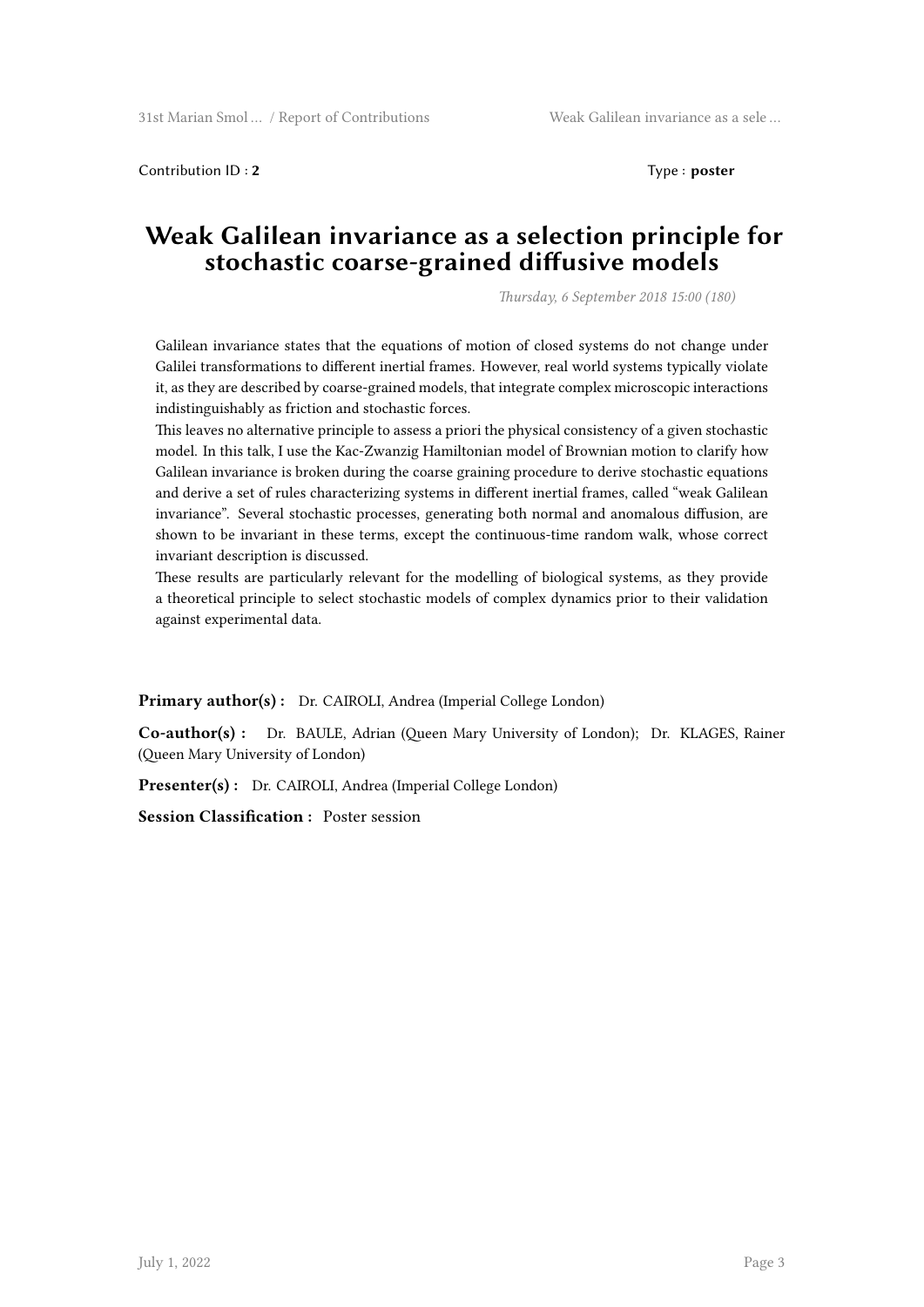Contribution ID : **4** Type : **talk**

## **Nurturing Nature for Nanotechnology**

*Tuesday, 4 September 2018 14:30 (45)*

It has long been a dream to design molecular devices and machines. We are not, though, very good at it, but Nature is. From the complex machinery of the ribosome to the integration of information, sensing, and actuation in cells, biological systems conduct the most exquisite nanofabrication and molecular operation that we know of. Our best methods so far for creating nanoscale objects mimic and exploit biological systems – top-down lithographic techniques notwithstanding. DNA nanotechnology, in particular, makes information – the sequence of bases – into structures by taking advantage of the specificity of Watson-Crick pairing. An appropriate chosen sequence of DNA, or sequences of many pieces of DNA, will self-assemble into different shapes and patterns, and can even generate structures that move and respond to different stimuli. This assembly process, though, is not fool proof; it does not always give us what we want. To do as biology does (whether chemical, e.g., ribosomal, or structural), we better develop the tools to measure, model, and understand biomolecular assembly. I will present theoretical principles of biomolecular nanostructure design, as well as experimental results to test these principles in the context of DNA origami. In other words, I will discuss how we can better nurture Nature to give us novel structures and devices, from sensors to machines to drug delivery systems.

**Primary author(s) :** Dr. ZWOLAK, Michael (NIST) **Presenter(s) :** Dr. ZWOLAK, Michael (NIST) **Session Classification :** Tue afternoon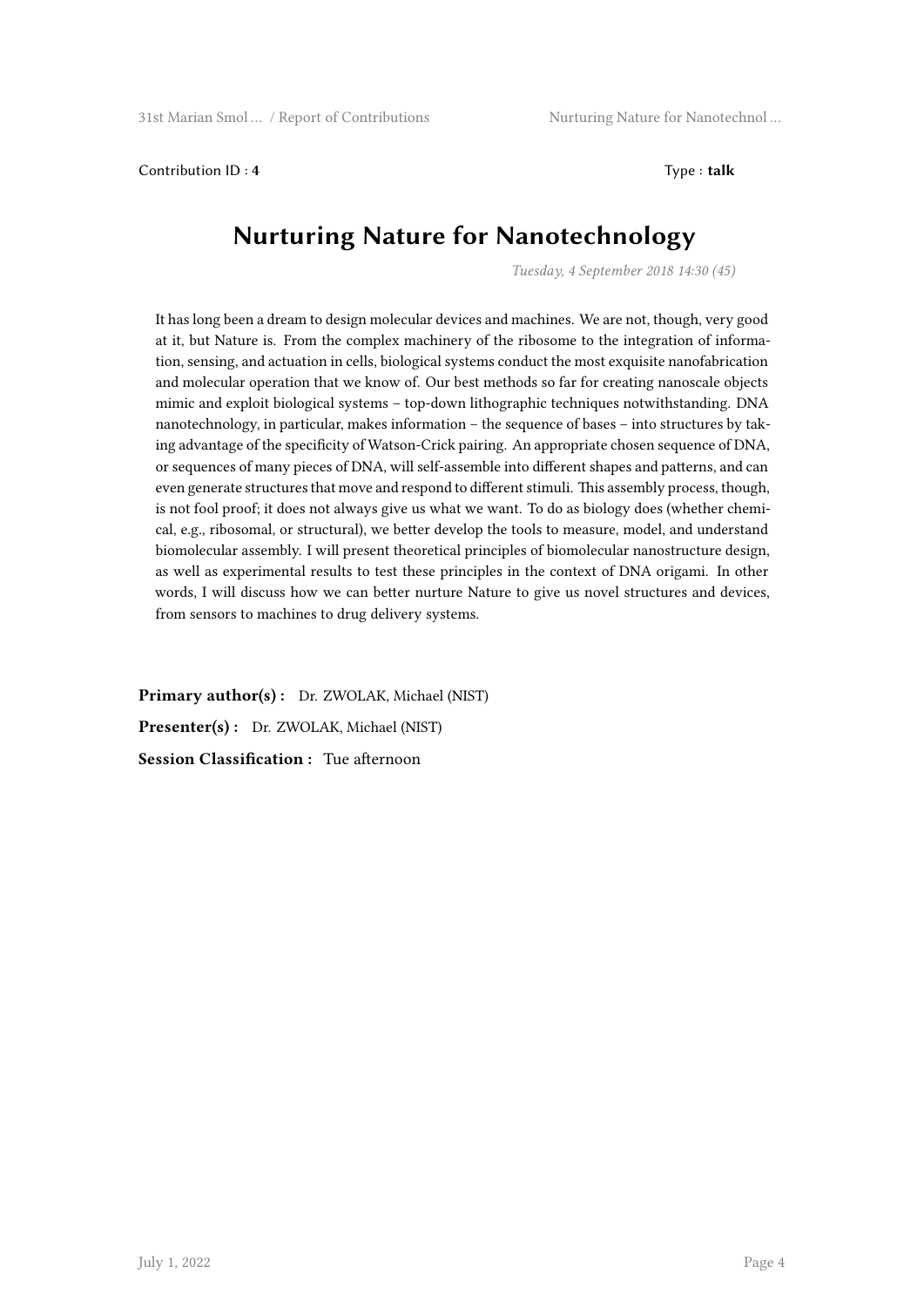Contribution ID : **5** Type : **talk**

#### **Two distinguishable impurities in BEC: squeezing and entanglement of two Bose polarons**

*Monday, 3 September 2018 15:15 (20)*

We apply the quantum open system formalism to describe the physics of two impurities immersed in a Bose-Einstein condensate. Here, the impurities are considered to be two quantum Brownian particles interacting with a bath of oscillators corresponding to the Bogoliubov modes of the condensate. We characterize the dynamics of the Brownian impurities with Langevin-like quantum stochastic equations carrying an account of memory effects. The Langevin equations are solved to evaluate the covariance matrix. We find that the presence of the bath induces an interaction between the impurities, which leads to entanglement among them. Whether or not the impurities are trapped in an external potential gives rise to different behaviours of such entanglement: (i) In the absence of external potential, we observe sudden death of entanglement, i.e., entanglement disappears at long enough times; (ii) In the presence of external harmonic potential, entanglement survives even at asymptotic time limit. Our study puts the behaviour of entanglement under scrutiny and captures its response to experimentally tunable parameters.

Besides entanglement, we study the squeezing as well. Interestingly, we find that the mean-squaredisplacement is super-diffusive, which as we prove, is due to non-Markovianity of the dynamics. Further, a full analysis of squeezing is provided, which explains how experimentally tunable parameters create or destroy squeezing. We emphasize that all of our analysis is rigorously obtained from a realistic physical model; in particular, we avoid manipulating it by introducing artificial Hamiltonians, or by introducing arbitrary spectral densities.

**Primary author(s) :** Mr. CHARALAMBOUS, Christos (ICFO)

**Co-author(s) :** Mr. LAMPO, Aniello (ICFO); Prof. LEWENSTEIN, Maciej (ICFO / ICREA); Dr. GARCIA MARCH, Miguel Ángel (ICFO); Dr. MEHBOUDI, Mohammad (ICFO)

**Presenter(s) :** Mr. CHARALAMBOUS, Christos (ICFO)

**Session Classification :** Mon afternoon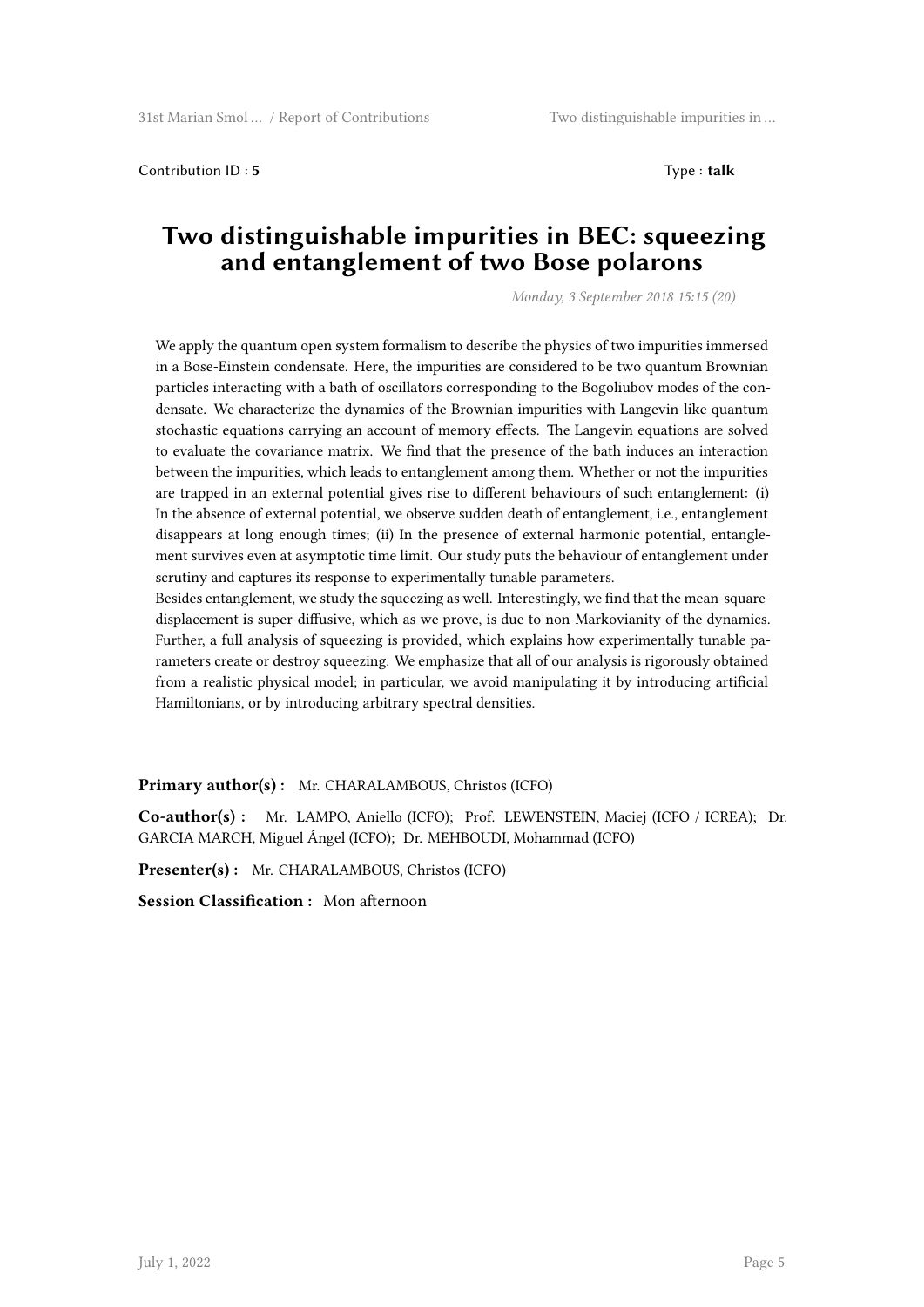Contribution ID : **7** Type : **talk**

#### **Emergence of Kardar-Parisi-Zhang dynamics from the etching model: A nonphenomenological description.**

*Monday, 3 September 2018 16:30 (45)*

In a recent work [1] a method to derive analytically the roughness evolution was exposed. The method allows to obtain analytically the growths exponents of a surface of  $1 + 1$  dimensions whose dynamics is ruled by cellular automata. The method was successfully applied to the etching model[2,3] and the dynamical exponents where obtained. Those exponents are exact and they are the same as those exhibited by the KPZ model[4] for this dimension. Here we revisit the dynamics of corrosion of an interface and we define a distribution of height difference  $P(h_i - h_j)$ , between a site *i* and its first neighbour *j*. We present a simple proof that in the continuous limit the etching mechanism leads us to the Kardar-Parisi-Zhang (KPZ) equation in a  $d+1$  dimensional space. We show that the parameter  $\lambda$  associated with the nonlinear term of the KPZ equation is not phenomenological, rather it stems from  $P(h_i - h_j)$ . The Galilean invariance is recovered independent of *d*, and we illustrate this via very precise numerical simulations. Moreover, we strengthen the argument that there is no upper critical limit for the KPZ equation [6].\\

#### references

[1] W. S. Alves, E. A. rodrigues, H. A. Fernandes, B. A. Mello, F. A. Oliveira and I. V. L. Costa. Phys. Rev. E 94, 042119 (2016).

[2] B. A. Mello, A. S. Chaves, and F. A. Oliveira, Phys. Rev. E \textbf{63}, 041113 (2001).

[3] E. A. Rodrigues, B. A. Mello, and F. A. Oliveira, J. Phys. A {\bf 48}, 035001 (2015). [4] M. Kardar, G. Parisi, and Y. C. Zhang, Phys. Rev. Lett. {\bf 56}, 9, 889 (1986).

[5] Halpin-Healy T J and Zhang C-Y, Phys. Rep. 254 215 (1995); Marsili M, Maritan A, Toigo F and Banavar J R Rev. Mod. Phys. 68 963 (1996).

[6] W. R. J. Gomes and F. A. Oliveira to be published.

#### Primary author(s): Prof. OLIVEIRA, Fernando (Universidade de Brasília)

**Co-author(s) :** GOMES, Waldenor (University of Brasilia); ALVES, Washington (University of Brasilia)

Presenter(s) : Prof. OLIVEIRA, Fernando (Universidade de Brasília)

**Session Classification :** Mon evening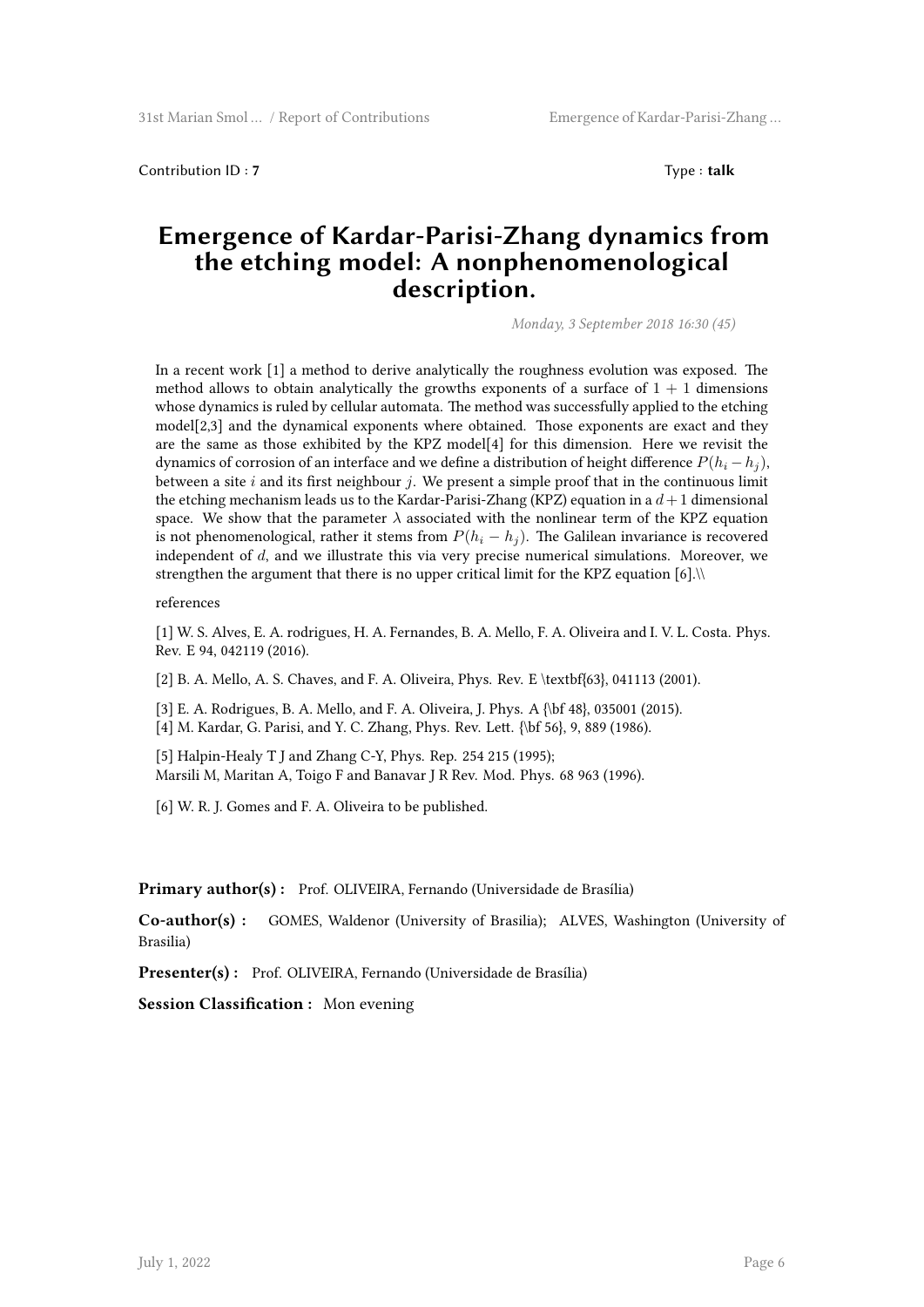Contribution ID : **9** Type : **talk**

#### **Non-equilibrium Steady States of the Brownian Asymmetric Simple Exclusion Process**

*Monday, 3 September 2018 11:45 (20)*

We discuss non-equilibrium steady states of a system of Brownian hard spheres diffusing in a onedimensional cosine potential, where a small static bias is driving the particles in one direction. The amplitude of the cosine potential in this Brownian asymmetric simple exclusion process (BASEP) is assumed to be large compared to the thermal energy, leading to a hopping motion of the particles between potential wells. Thus, one may expect that the non-equilibrium steady states of the BASEP are similar to those of its lattice counterpart, the asymmetric simple exclusion process (ASEP). Contrary to this expectation, the BASEP exhibits a much richer behavior due to the additional length scale in the problem brought by the particle diameter. Compared to the case of non-interacting particles, we find both current enhancement caused by multi-occupation of potential wells for small particle diameters and current suppression caused by a blocking effect for large diameters. The phase diagram of the BASEP with open boundaries depends on the particle diameter and can contain five phases. The ASEP-like behavior is observed only in a limited range of parameters. We furthermore discuss transition times and splitting probabilities for a tagged particle in the BASEP. These quantities exhibit a remarkable asymmetry, which we relate to the collective particle motion.

Primary author(s): Dr. RYABOV, Artem (Charles University)

**Co-author(s) :** LIPS, Dominik (Fachbereich Physik, Universität Osnabrück, Germany); Prof. MAASS, Philipp (Fachbereich Physik, Universität Osnabrück, Germany)

**Presenter(s) :** Dr. RYABOV, Artem (Charles University)

**Session Classification :** Mon noon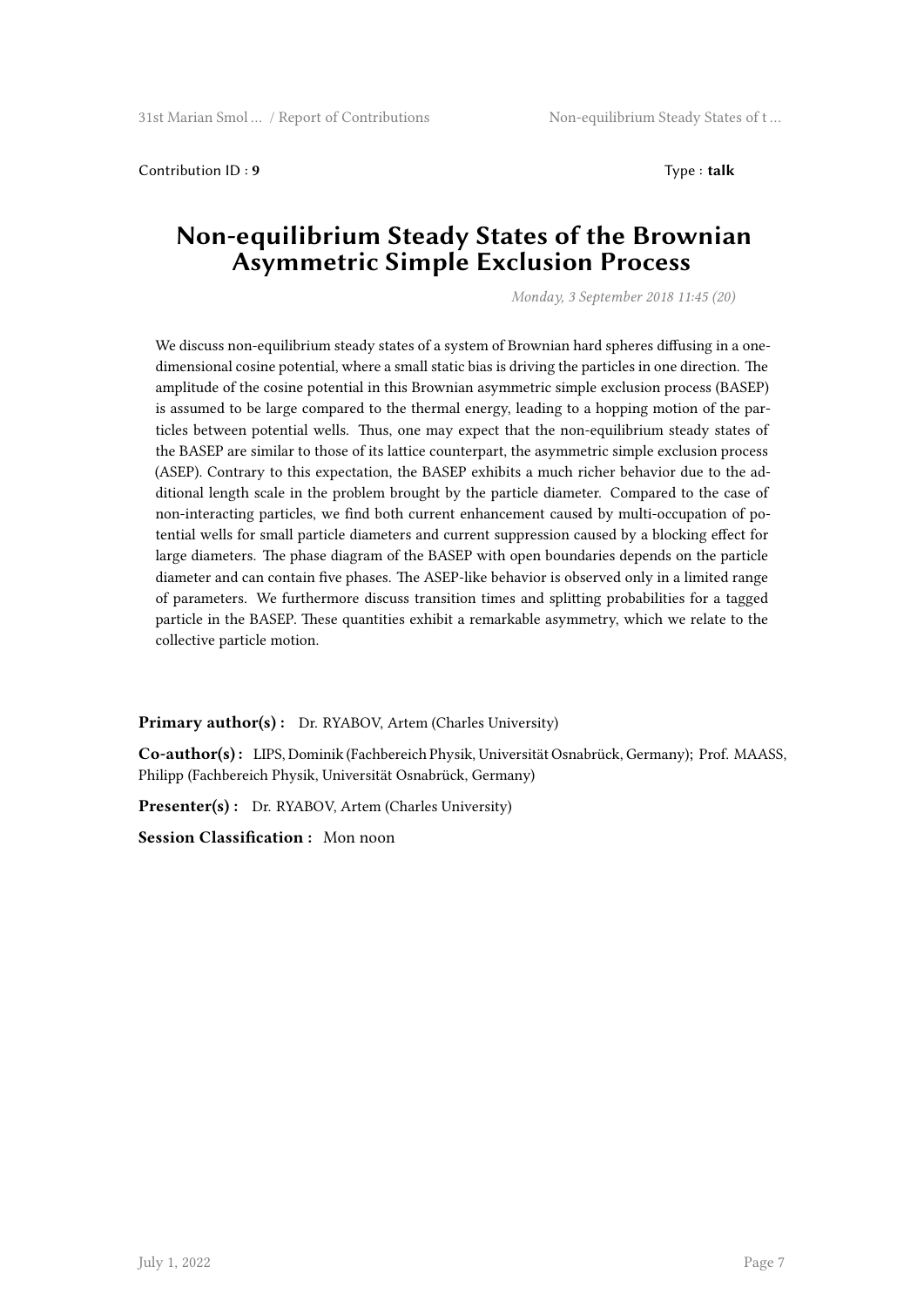Contribution ID: 10 **Type : poster** 

# **Power fluctuations close to the Carnot efficiency**

*Thursday, 6 September 2018 15:00 (180)*

We show that work and power fluctuations in quasi-static periodically driven heat engines (PHEs) operating with the Carnot efficiency at nonzero output power are finite and can even vanish. This result contradicts the corresponding findings for steady state HEs (SSHEs), where the Carnot efficiency at nonzero power with finite fluctuations cannot be reached quasi-statically. Moreover, the Fano factor for work done by the SSHEs operating at the Carnot efficiency necessarily diverges, while it is constant for the PHEs. In the studied regime, the PHEs thus can be mapped onto the SSHEs on the level of mean values only. We exemplify our findings for the PHEs using an exactly solvable and experimentally relevant model of an overdamped Brownian HE. In this model, the finite-time quasi-static Carnot cycle can be realized due to the possibility to control the relaxation time of the system. Our results can be used to engineer efficient, powerful and reliable HEs.

**Primary author(s) :** Dr. RYABOV, Artem (Charles University); Dr. HOLUBEC, Viktor (Charles University (Czech Republic) and Universität Leipzig (Germany))

**Presenter(s) :** Dr. RYABOV, Artem (Charles University)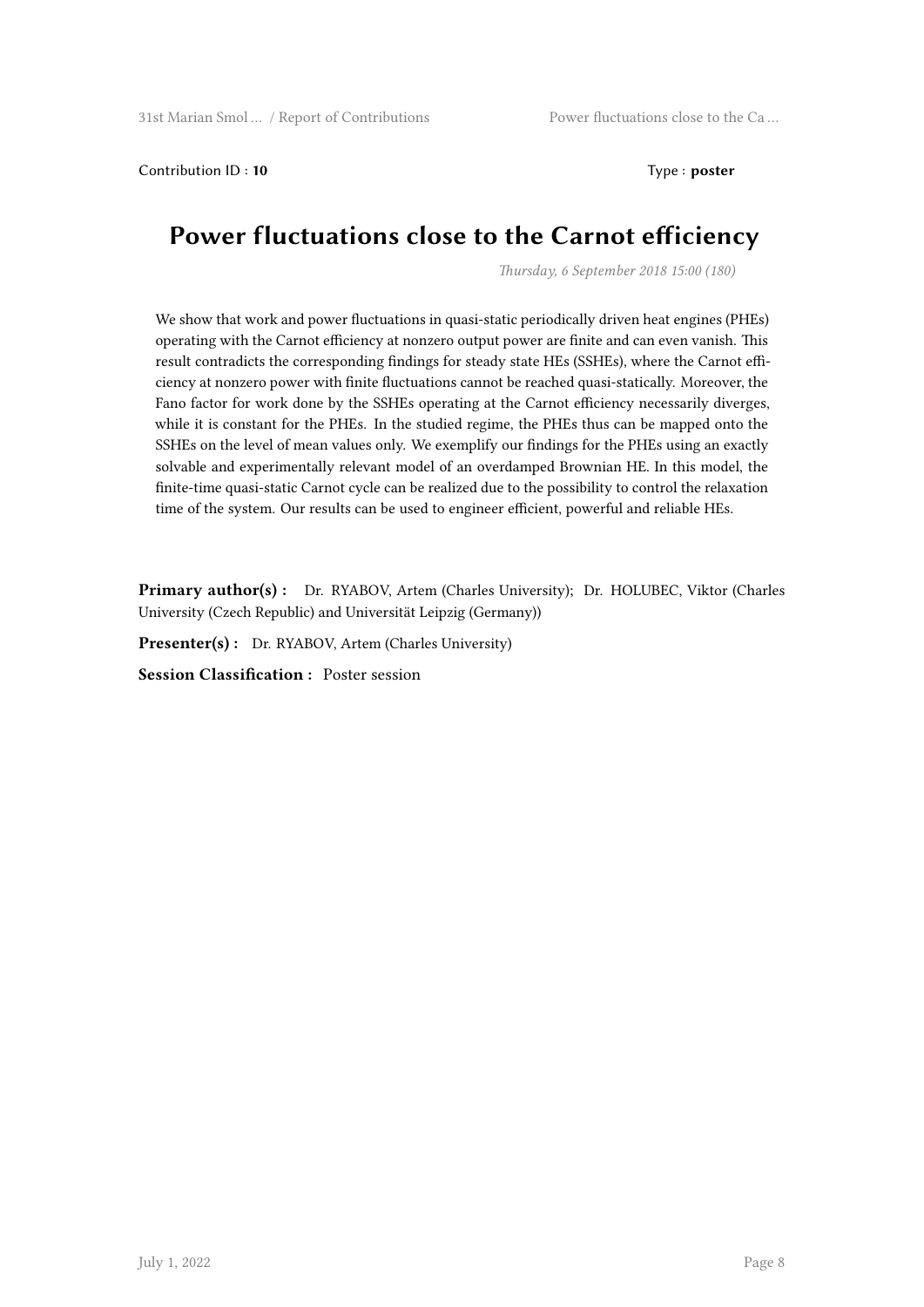Contribution ID : **11** Type : **talk**

#### **Short-time molecular motion in simple liquids reflected in temporal, ensemble and wavelet variance MSD for self-diffusion**

*Thursday, 6 September 2018 09:45 (20)*

The conventional object of interest for studies related to random motions or relatively large walkers in a complex me-dium having traps and obstacles, e.g. biological soft matter that is motivated by a clear separation of scales between their dynamics. On the other hand, molecular motion in simple liquids, where the walker and its surrounding are com-posed of identical particles may exhibit a demonstrable non-Gaussianity as it has been found in the classic Rahman's work on molecular dynamics (MD) simulations of liquid argon. Although the typical time range of this phenomenon is sufficiently shorter than for the self-diffusion coefficient considered thermodynamically, this feature may be closely connected with the behaviour of the macroscopic isochoric heat capacity and the fluctuation theory-based prediction of the liquid density under elevated pressure.

Thus, this work explores MD-based trajectories of molecular motions analysing time, wavelet variance, and ensemble averaged mean-square displacements (MSD). This approach allows for an explicit separation of the characteristic spati-otemporal time scales corresponding to the direct localized intermolecular interactions leading to a sufficiently different ensemble- and single trajectorybased pictures, and the normal ergodic Brownian motion for time scales available for experimental detection. At the same time, there will be discussed, how the characteristics of a microscopic compound process formed by localised fluctuational oscillations and stochastic jumping displacements can be can be accessed from the macroscopic thermodynamic quantities. The work has a financial support from the project No. 2016/23/B/ST8/02968 by the National Science Centre (Poland).

**Primary author(s):** Prof. POSTNIKOV, Eugene (Kursk State University) Presenter(s) : Prof. POSTNIKOV, Eugene (Kursk State University) **Session Classification :** Thu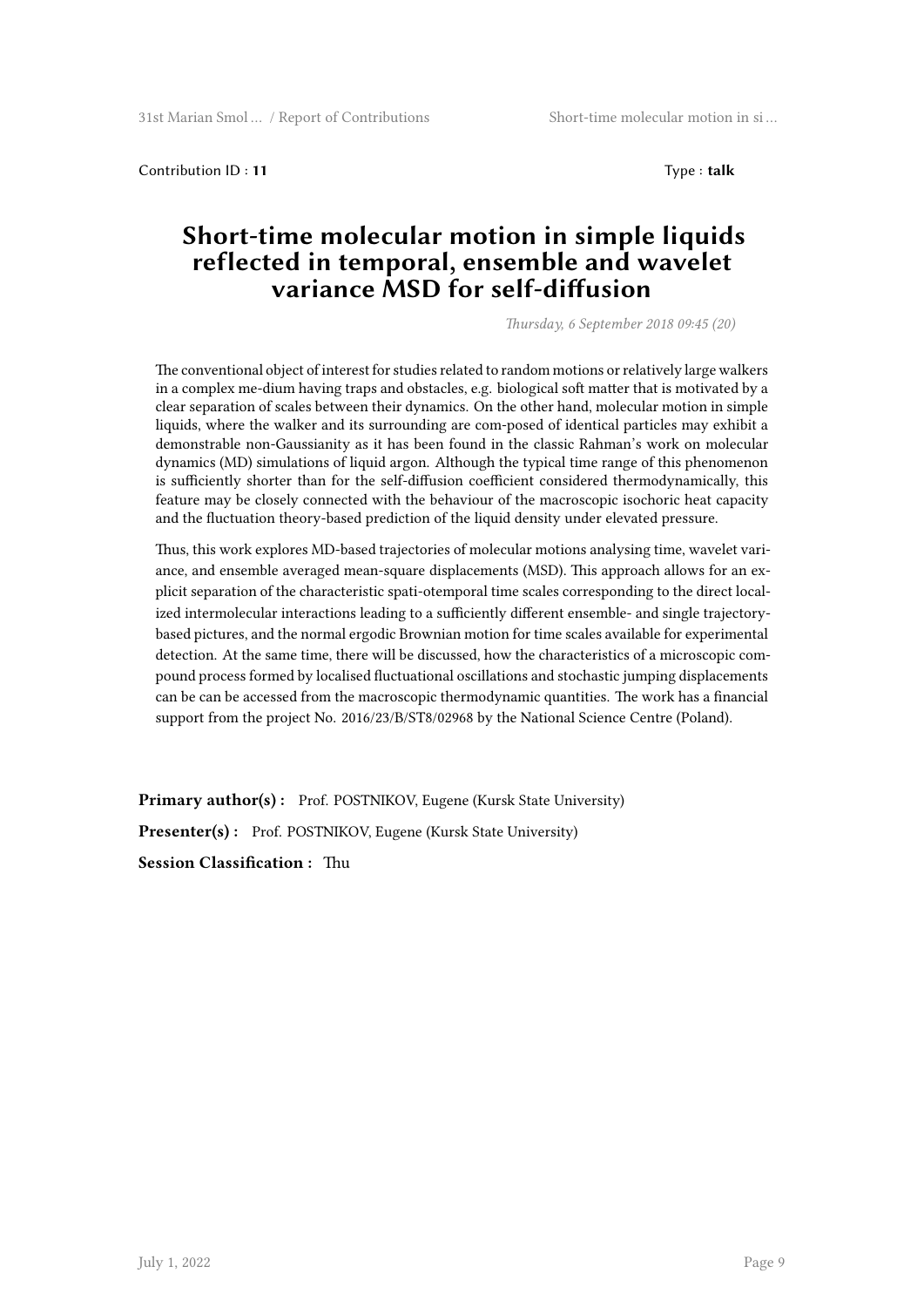Contribution ID : **12** Type : **poster** 

#### **How to recognize if any absorption occurs in a subdiffusive medium**

*Thursday, 6 September 2018 15:00 (180)*

Various kinds of diffusion in membrane systems commonly occur in biology (see, for example,  $\c{th}$  and references cited in  $\c{th}$ . The example of diffusion in a composite system is diffusion of drugs through biofilms in which subdiffusion can be present \cite{awdk}. We consider subdiffusion in a system which consists of two different media separated by a thin membrane. In one of the media particles' absorption can occur. Such systems can be studied experimentally but, due to technical reasons, it is not always possible to measure concentration profiles in the medium in which absorption can be present. For example, when we study the process experimentally by means of the laser interferometric method \cite{awdk} and one of the media in which absorption can occur is opaque. We show the method which allows one to recognize whether absorption is present in such a medium knowing concentration profiles of diffusing substance in the other medium \cite{klk}. This method is based on a simple random walk with absorption model in a membrane system. Within this model we firstly consider particles' transport in a system with both discrete time and space variable. Next, we move to continuous variables. Similar models have been used in modelling diffusion in a membrane system \cite{k1,k2,k3}, to derivation of parabolic \cite{kl} and hiperbolic \cite{k4} subdiffusion–reaction equation, in modelling subdiffusion–absorption process in a membrane system \cite{kl1} and in the description of subdiffusion–absorption process in a composite medium \cite{k5}. Furthermore, the presented method also allows one to determine subdiffusion parameter in the medium which cannot be studied experimentally, for the system without absorption.

\begin{thebibliography}{33}

\bibitem{h} H.P. Hsieh. \textit{Inorganic Membranes for Separation and Reaction}, Elsevier, Amsterdam (1996). \bibitem{k1} T. Kosztołowicz, Int. J. Heat Mass Transf. \textbf{111}, 1322 (2017).

\bibitem{awdk} M. Arabski, S. W\c{a}sik and Z. Drulis–Kawa, Clin. Microbiol.: Open Access \textbf{2(2)}, 1000105 (2013).

\bibitem{klk} T. Kosztołowicz, K.D. Lewandowska and T. Klinkosz, Math. Model. Nat. Phenom. \textbf{12}, 118 (2017).

\bibitem{k2} T. Kosztołowicz, Phys. Rev. E \textbf{91}, 022102 (2015).

\bibitem{k3} T. Kosztołowicz, J. Stat. Mech. \textbf{P10021}, 1 (2015).

\bibitem{kl} T. Kosztołowicz and K.D. Lewandowska, Phys. Rev. E \textbf{90(3)}, 032136 (2014).

\bibitem{k4} T. Kosztołowicz, Phys. Rev. E \textbf{90(4)}, 042151 (2014).

\bibitem{kl1} T. Kosztołowicz and K.D. Lewandowska, Math. Model. Nat. Phenom. \textbf{11(3)}, 128 (2016).

\bibitem{k5} T. Kosztołowicz, J. Chem. Phys. \textbf{146}, 084114 (2017).

\end{thebibliography}

**Primary author(s) :** Dr. LEWANDOWSKA, Katarzyna (Medical University of Gdansk)

**Co-author(s) :** Dr. KOSZTOŁOWICZ, Tadeusz (Institute of Physics, Jan Kochanowski University in Kielce)

**Presenter(s) :** Dr. LEWANDOWSKA, Katarzyna (Medical University of Gdansk)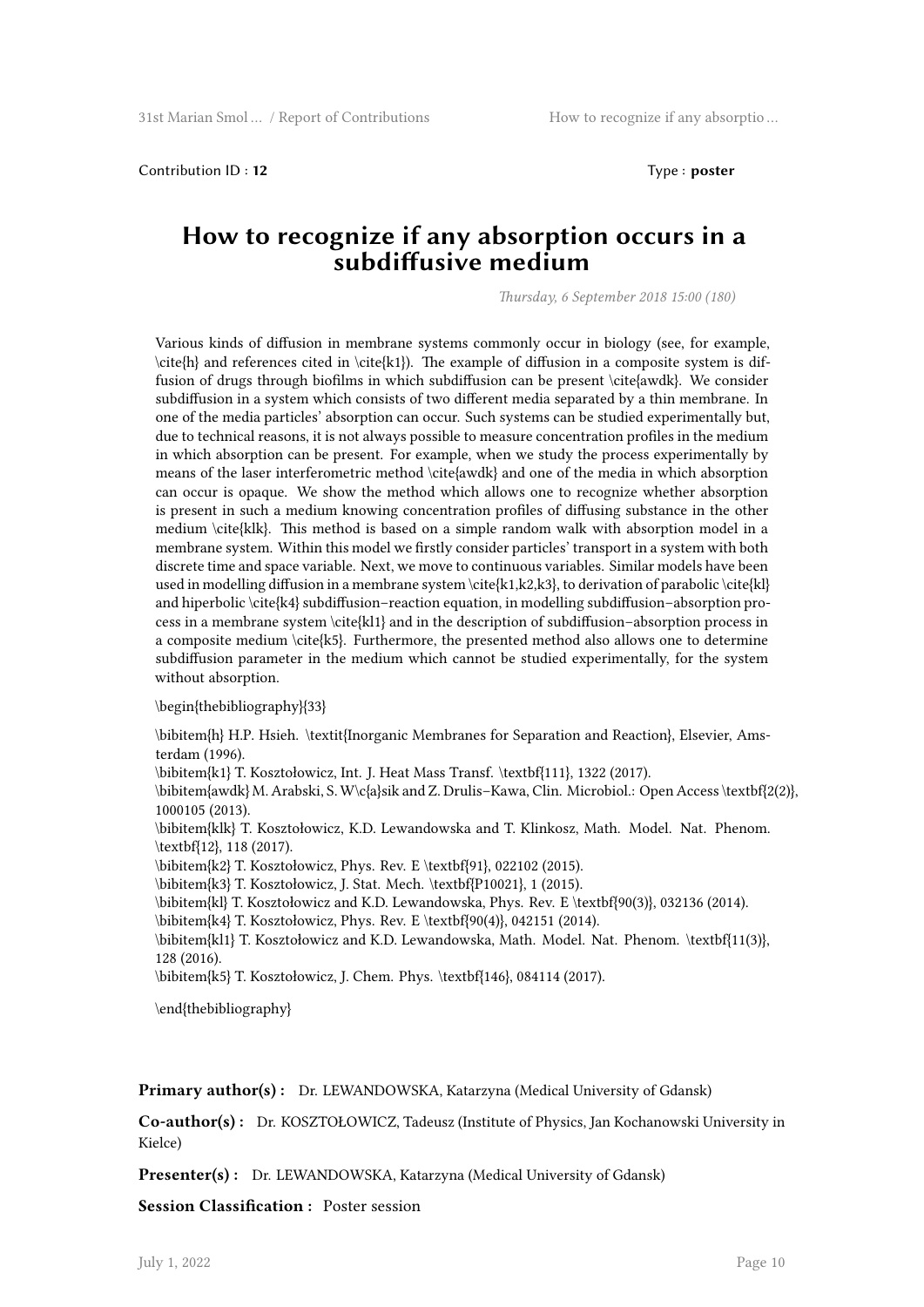Contribution ID : **13** Type : **talk**

#### **When boundary conditions at a thin membrane create nonmarkovian normal diffusion**

*Monday, 3 September 2018 17:15 (20)*

In the paper [1] one of the boundary conditions at a thin membrane for normal diffusion has been obtained directly from experimental data. This condition contains the Riemann–Liouville fractional derivative of the 1/2 order and reads  $P(0^-, t|x_0, 0) = \left(a + b\frac{\partial^{1/2}}{\partial t^{1/2}}\right)P(0^+, t|x_0, 0)$ , the membrane is located at  $x = 0$ , the fundamental solution to normal diffusion equation  $P(x, t|x_0, 0)$ is interpreted as a probability density of finding a diffusing particle at the point *x* at time *t* under condition that in the initial moment  $t = 0$  the particle was in the initial position  $x_0$ .

The fractional derivative causes that particle's transition through the membrane can be interpreted as a 'long memory' process. The question arises: does the presence of the fractional derivative in a boundary condition cause that the diffusion process in the membrane system is nonmarkovian?

We show that the appearance of an obstacle such as a thin partially permeable membrane can change the nature of normal diffusion which would be considered as a nonmarkovian process. If the process is markovian, the fundamental solution fulfills the Bachelier-Smoluchowski-Chapman-

Kolmogorov (BSCK) equation  $P(x, t|x_0, 0) = \int_{-\infty}^{\infty} dx' P(x, t|x', t') P(x', t'|x_0, 0)$ .

We conduct the consideration in terms of the Laplace transform  $\hat{f}(s) = \int_0^\infty e^{-st} f(t) dt$ . Boundary conditions at an asymmetric membrane depend on in which part of the system the initial position of the particle is placed.

We assume the boundary conditions at the membrane in terms of the Laplace transform as follows  $\hat{P}(0^+, s|x_0, 0) = \hat{\Phi}_1(s)\hat{P}(0^-, s|x_0, 0),$ 

 $\hat{J}(0^+, s|x_0, 0) = \Xi_1(s)\hat{J}(0^-, s|x_0, 0),$ for  $x_0 < 0$  and  $\hat{P}(0^-, s|x_0, 0) \hat{\Phi_2}(s) \hat{P}(0^+, s|x_0, 0),$  $\hat{J}(0^-, s|x_0, 0) = \hat{\Xi}_2(s)\hat{J}(0^+, s|x_0, 0),$ for  $x_0 > 0$ , where

 $\hat{J}(x, s|x_0, 0) = -D\partial \hat{P}(x, s|x_0, 0)/\partial x$ 

is the Laplace transform of diffusive flux.

The above equations can be considered as general form of boundary conditions at a thin membrane [1].

We will derive the equations that must be fulfilled by the functions  $\Xi_{1,2}(s)$  and  $\Phi_{1,2}(s)$  so that the function  $\hat{P}(x, s|x_0, 0)$  satisfies the BSCK equation.

The functions  $\Xi_{1,2}(s)$  and  $\Phi_{1,2}(s)$  are measurable experimentally by means of the method presented in [1]. Thus, it can be checked experimentally if the boundary conditions violate Markov property for the normal diffusion process. The measure of nonmarkovianity is the normalized autocorrelation function [2]. We will also discuss the relation between boundary conditions at the membrane and the measure of nonmarkovianity.

[1] T. Kosztołowicz, S. Wąsik, K.D. Lewandowska, Phys. Rev. E 96, 010101(R) (2017).

[2] A. Fuliński, EPL 118, 60002 (2017); J. Phys. A 50, 054002 (2017).

**Primary author(s) :** Dr. KOSZTOLOWICZ, Tadeusz (Inititute of Physics, Jan Kochanowski University, Świętokrzyska 15, 25-406 Kielce, Poland)

**Co-author(s) :** Dr. LEWANDOWSKA, Katarzyna D. (Department of Radiological Informatics and Statistics, Medical University of Gdańsk, Tuwima 15, 80-210 Gdańsk, Poland)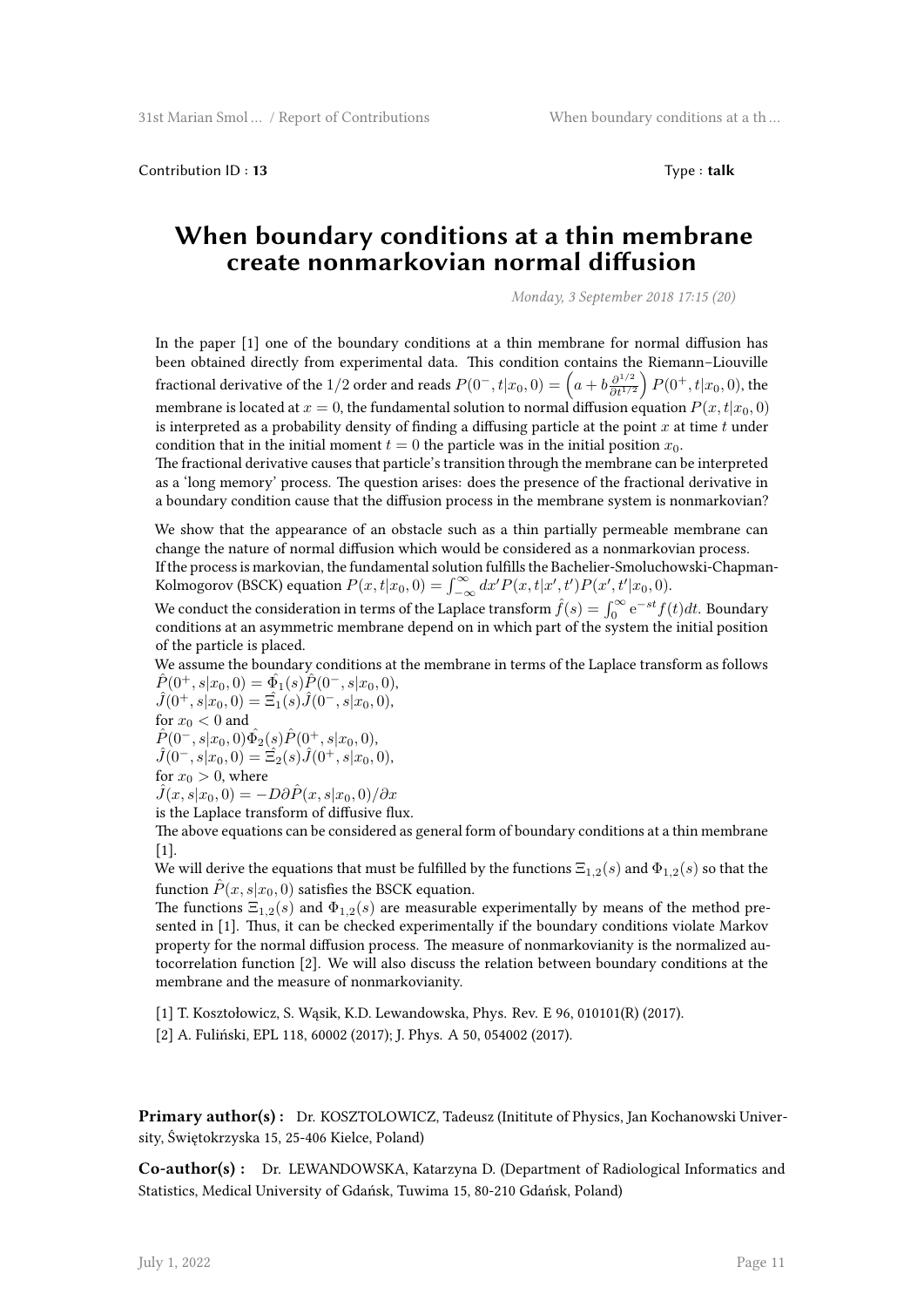Presenter(s) : Dr. KOSZTOLOWICZ, Tadeusz (Inititute of Physics, Jan Kochanowski University, Świętokrzyska 15, 25-406 Kielce, Poland)

**Session Classification :** Mon evening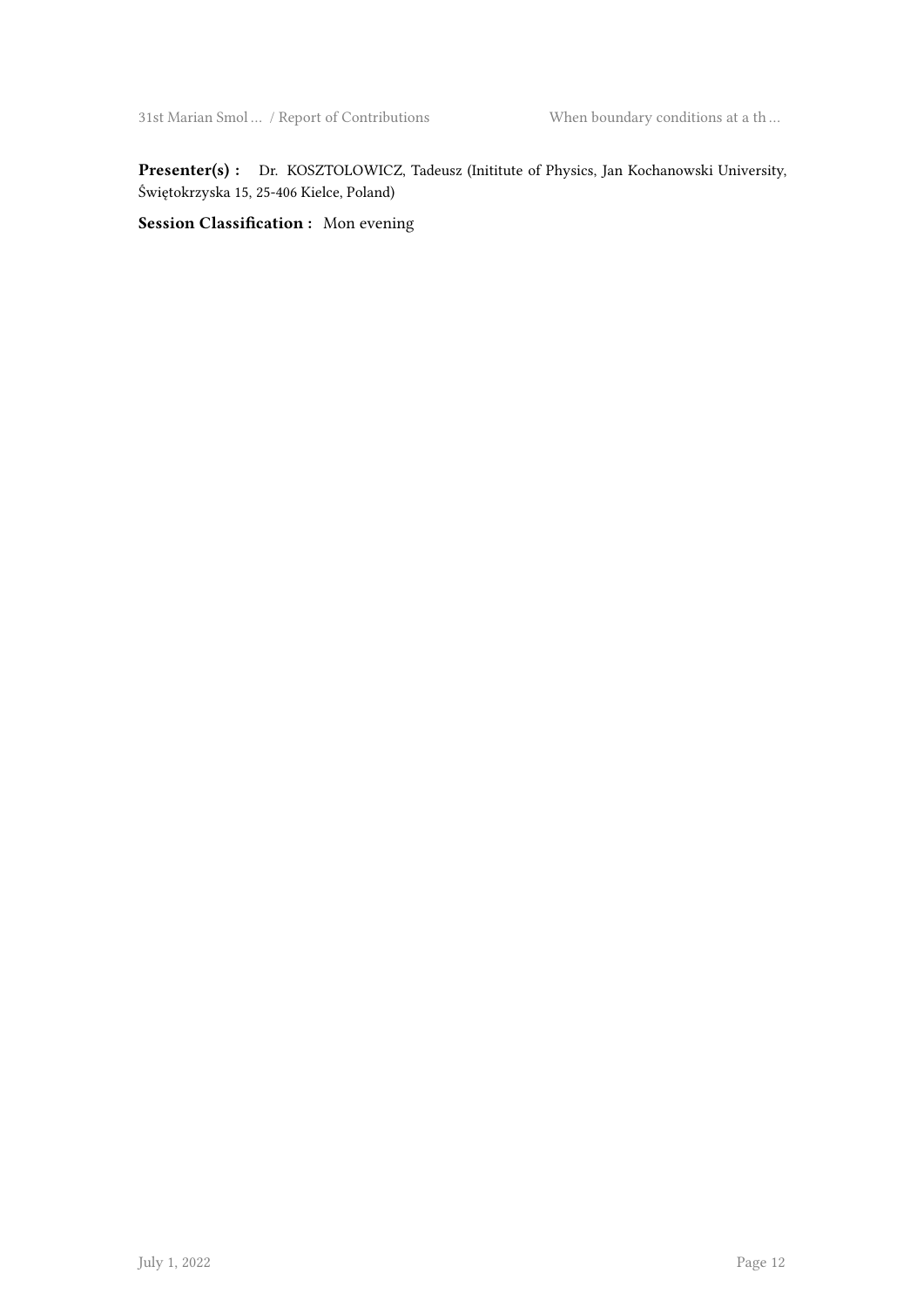Contribution ID : **14** Type : **talk**

#### **Active Lèvy matter: Hydrodynamic description and linear stability analysis**

*Tuesday, 4 September 2018 09:45 (20)*

Collective ordered motion can emerge spontaneously in many biological systems, such as bird flocks, insect swarms and tissue under dynamic re-organization. This phenomenon is typically modelled under the active fluid formalism. However, anomalous diffusion, characterizing particles whose position mean-square displacement scales non-linearly in time, is also widespread in biology. For instance, Lèvy walks exhibiting super-diffusion can represent an optimal foraging strategy under specific environmental conditions. Surprisingly, the emergence of collective motion in systems displaying such anomalous diffusive behaviour has not yet been discussed. Here, we will investigate a system of active particles performing Lèvy flights and endowed with alignment interactions. We will derive the model equation in the hydrodynamic limit and investigate the stability of its ordered and disordered phases. This analysis aims at developing a framework integrating both anomalous diffusive motility and inter-particle interactions, thus paving the way for the definition of more realistic active matter models.

**Primary author(s):** Dr. CAIROLI, Andrea (Imperial College London) **Co-author(s) :** Dr. LEE, Chiu Fan (Department of Bioengineering, Imperial College London) **Presenter(s) :** Dr. CAIROLI, Andrea (Imperial College London) **Session Classification :** Tue morning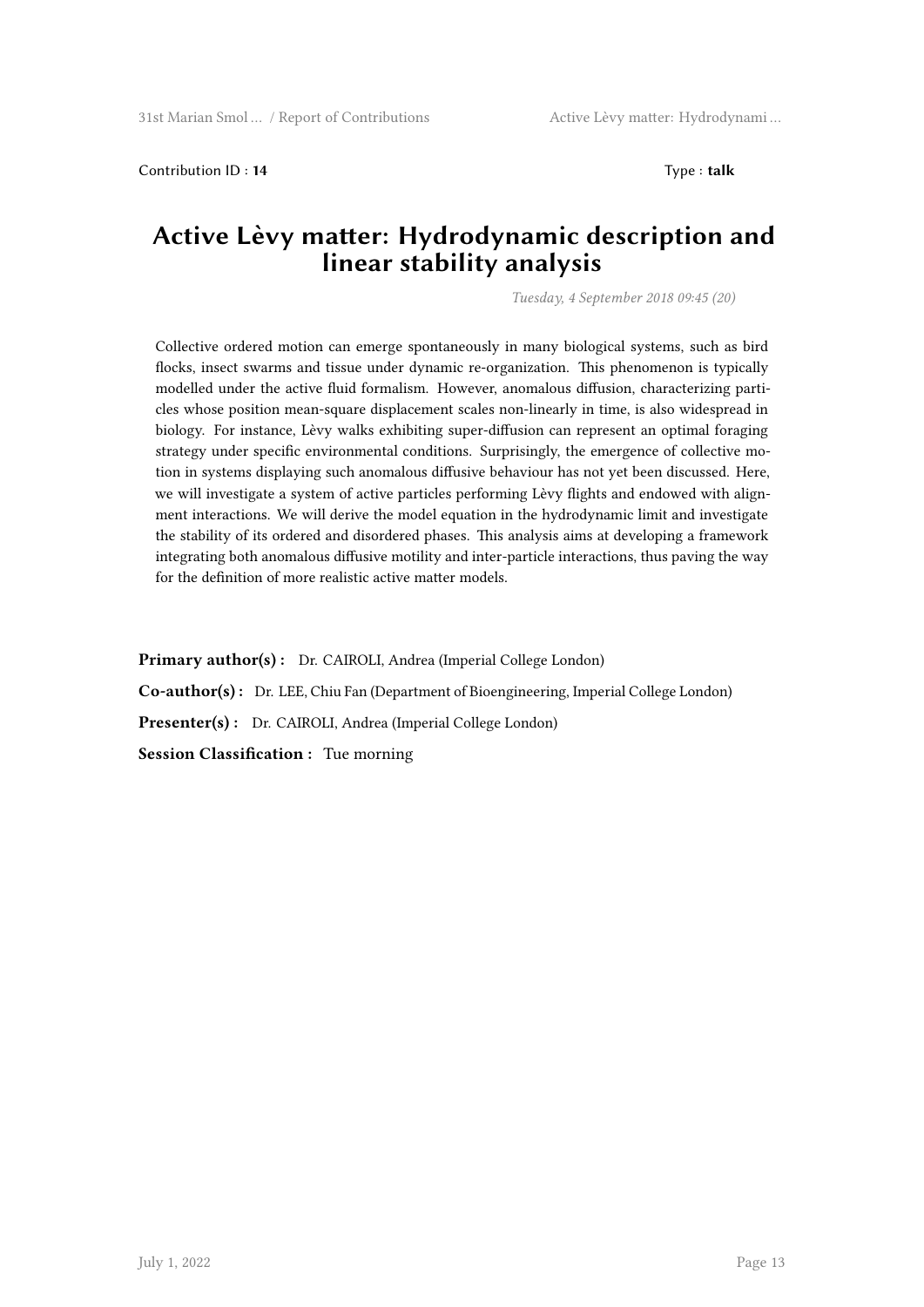Contribution ID : **17** Type : **talk**

#### **Information and regularity of Brownian particle dynamics**

*Monday, 3 September 2018 12:05 (20)*

The common definition of entropy is that it represents some quantifier of disorder. In classical physics, the entropy of a physical system is proportional to the quantity of energy no longer available to do physical work. In dynamical systems analysis it usually refers to the rate at which signal loses or gains information. In information theory it directly measures the information in a signal. The information can be seen as a number of possible states a system can take [1,2].

In this talk the description of the dynamics of the Brownian particle moving in the periodic potential [3] from the point of view of the information theory [2] will be address. We will discuss the role of the external forces as a source of disorder and regularities for the global dynamics and examine key time scales at which a maximum insight into the stochastic dynamics can be expected. The results of Shannon, Spectral and approximate entropies will be presented and compared.

[1] J. L. Semmlow, B. Griffe, Biosignal and Medical Image Processing 3rd Edition, 2014, CRC Press

[2] P. Gaspard, and X.J. Wang, Phys. Rep. 235, 291 (1993)

[3] L. Machura, M. Kostur, P. Talkner, J. Luczka, F. Marchesoni and P. Hänggi, Phys. Rev. E 70, 061105 (2004)

Primary author(s): Dr. MACHURA, Lukasz (University of Silesia) **Presenter(s) :** Dr. MACHURA, Lukasz (University of Silesia) **Session Classification :** Mon noon

July 1, 2022  $\qquad \qquad$  Page 14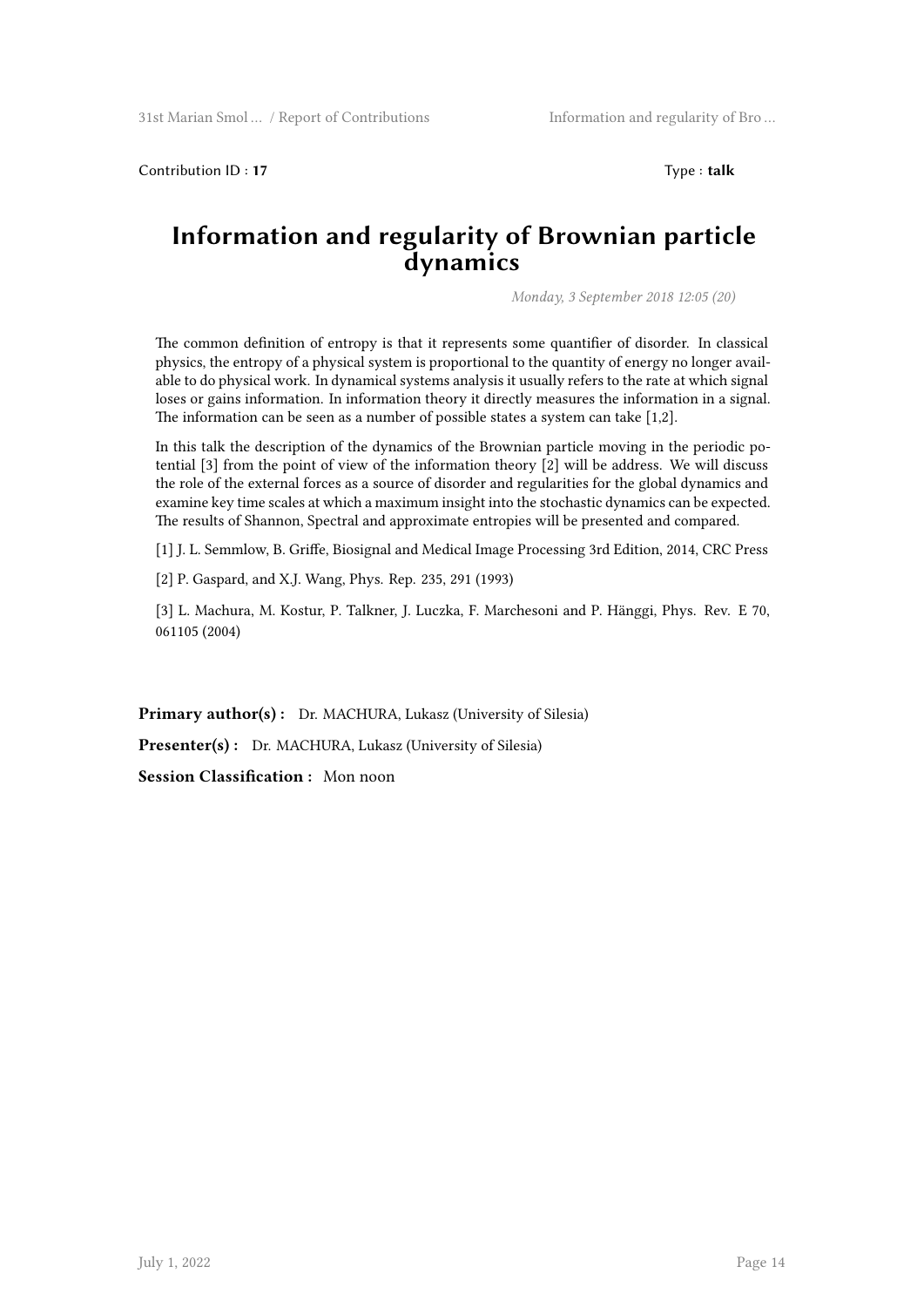Contribution ID : **18** Type : **talk**

#### **Scale-dependent anomalous diffusion in spatially disordered environments**

*Thursday, 6 September 2018 10:05 (20)*

Recent advances in single particle tracking techniques have led to a growing interest in the theoretical study of the motion of microscopic particles in biological environments. It is of key importance for the field of biology to characterize the diffusion of such particles. Many experimental observations have been linked to already existing frameworks such as the continuous time random walks, Lévy walks, … However, as we show in our work, if one faces a system with spatial disorder, the scale at which we are able to track the particles is a key factor for the characterization of its motion.

We exemplify this issue with a simple system, which allows us to create an anomalous diffusion process by means of the interaction of the particles and its environments. We consider a compartmentalized space, where each compartment is characterized by a size L and a transmittance of the boundaries T. We show that the motion of a Brownian particle moving in such environment, in the case in which we are able to follow its position at each time step - the microscopic scale - can be mapped to a CTRW.

In the other hand, we consider that we are only able to track the particle once it has exited a compartment - the macroscopic scale. This is often the case in biological systems. Then, the motion of the particle can be modeled as a Lévy walk, in which the step size has a length L (which in 2D is related to the area) and the time step is the time the particle takes to exit the compartment. This time is related to the size and the transmittance of such compartment.

To give a concrete example, we take power law distribution of the probability distribution functions of the sizes L and transmittances T. In our work, we show how the diffusion evaluated at the microand macroscopic scales, even coming from the same underlying process, show completely different behaviors. Moreover, these two are related as the variance in the position of the microscopic scale is the square root of the variance of the macroscopic scale. The previous proofs the importance of characterizing the different scales of a spatially disordered system before studying the diffusion process taking place on it.

#### **Primary author(s) :** MUNOZ-GIL, Gorka (ICFO)

**Co-author(s) :** Prof. LEWENSTEIN, Maciej (ICFO, ICREA); Dr. GARCIA-MARCH, Miguel Angel (ICFO)

**Presenter(s) :** MUNOZ-GIL, Gorka (ICFO)

**Session Classification :** Thu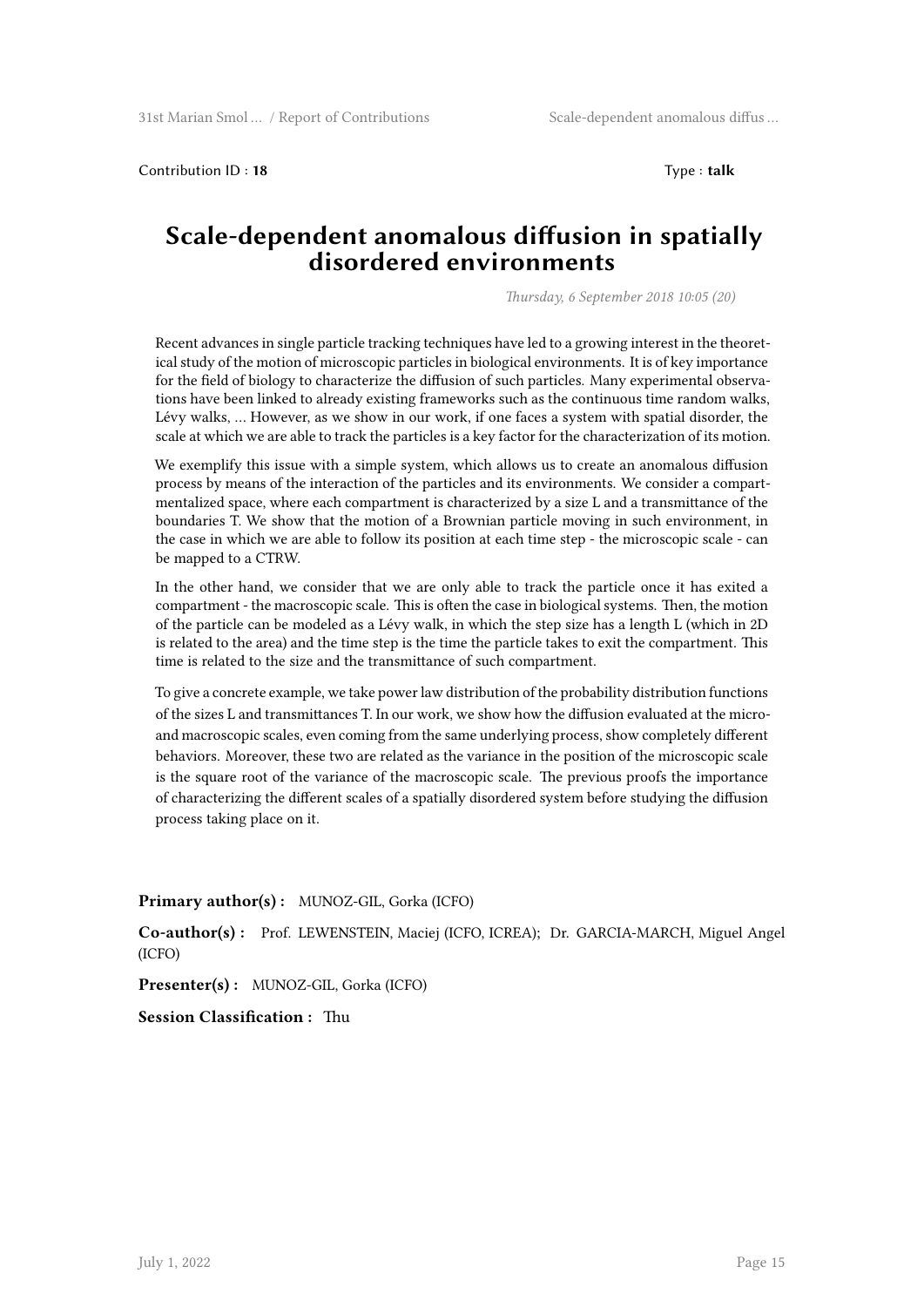Contribution ID: 19 Type : **poster** 

# **Brownian Asymmetric Simple Exclusion Process**

*Thursday, 6 September 2018 15:00 (180)*

We present a model of a Brownian asymmetric simple exclusion process (BASEP) with underdamped Brownian Dynamics,

which is an extension on the well-known asymmetric simple exclusion process (ASEP) defined on a discrete lattice. In the BASEP, particles of size *σ* with hardcore interaction are driven by a

constant drag force through a one-dimensional cosine potential with period *λ*. The amplitude of the cosine potential is much larger than  $k_{\text{B}}T$ ,

leading to an effective hopping motion of particles

between potential wells. Under periodic boundary conditions, the system reaches a non-equilibrium steady-state (NESS) with a constant particle current. In general, the character of these NESS is strikingly different from the one in the ASEP. Compared to the particle current in a system of non-interacting particles, we observe an enhancement for small  $\sigma/\lambda$  ratios, caused by a barrier reduction

effect arising from multi-occupation of potential wells. Larger ratios lead to a suppression of the current because

of strong blocking effects. Surprisingly,

an exchange-symmetry effect leads to a current-density relation identical to that of non-interacting particles for the

commensurable length  $\sigma = \lambda$ . A current-density relation similar to the ASEP is obtained only for a

limited parameter regime. The rich behavior of the current-density relation is reflected in non-equilibrium phase-diagrams for open-systems, which can exhibit up to five phases. The topology

of these phase diagrams changes with varying  $\sigma/\lambda$  ratio. We furthermore discuss transition times and splitting probabilities for a tagged particle in the BASEP. These quantities exhibit a remarkable asymmetry, which we relate to the collective particle motion in the NESS.

**Primary author(s) :** LIPS, Dominik (Universität Osnabrück, Germany)

**Co-author(s) :** Dr. RYABOV, Artem (Charles University); Prof. MAASS, Philipp (Universität Osnabrück, Germany)

**Presenter(s) :** LIPS, Dominik (Universität Osnabrück, Germany)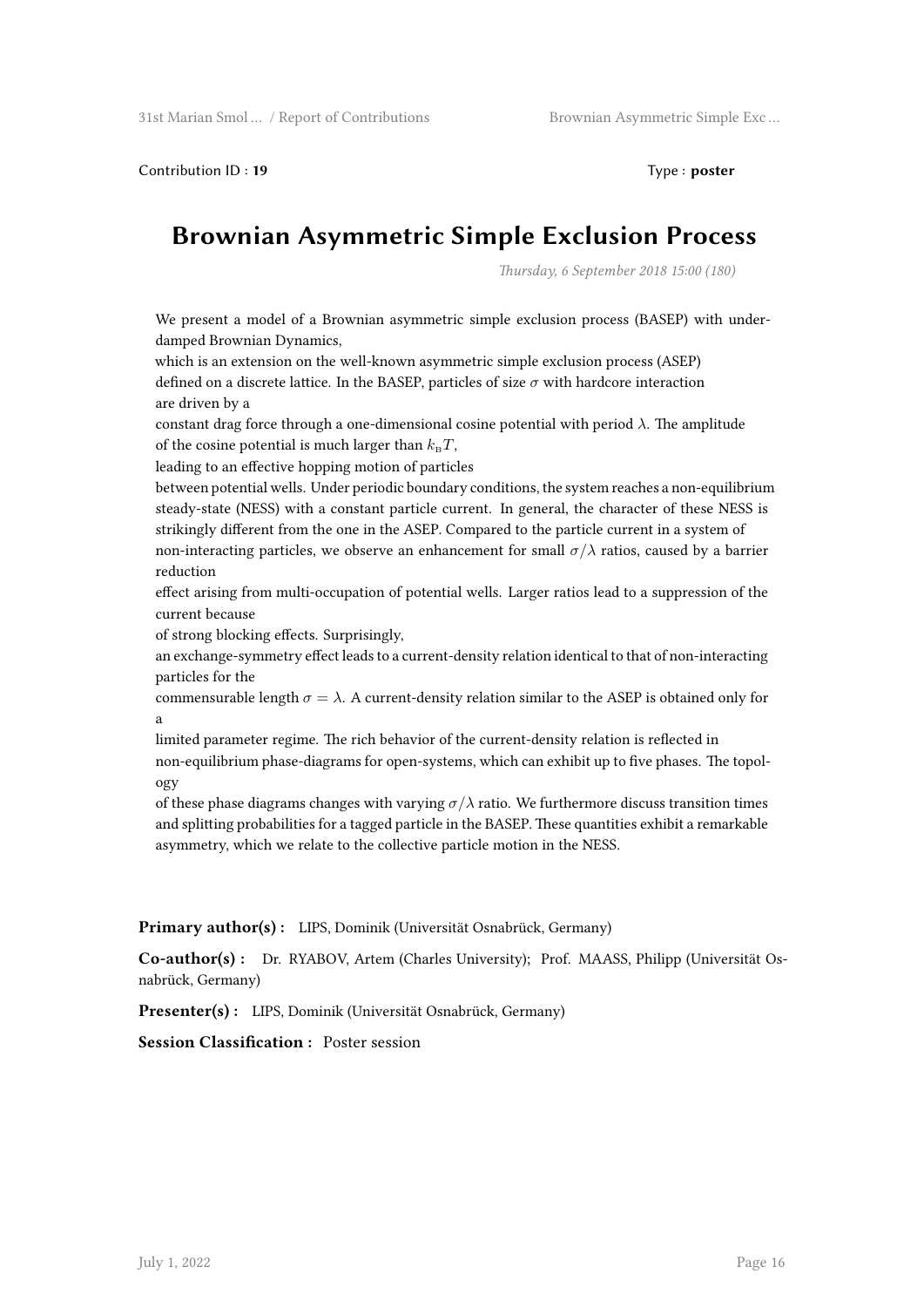Contribution ID : **21** Type : **poster**

#### **Cardiovascular dynamics models for hypertension patients based on symbolized signals of heart rate and arterial blood pressure**

*Thursday, 6 September 2018 15:00 (180)*

Hypertension - a long-term elevation of blood pressure - is a major risk factor for cardiovascular disease like coronary artery disease, stroke and kidney failure. The dynamic relationships in cardiovascular system are altered in hypertensive patients but there is a lack of methods providing qualitative and quantitative assessment of these changes. Therefore, the aim of the study is to compare the dynamics of the cardiovascular system of healthy and hypertensive people using symbolization by three-event-patterns, and then to reproduce the properties of physiological series in simulations.

The study was based on symbolized signals of heart rate and arterial pressure recorded in 25 healthy people and 38 hypertension patients, resting in the comfortable supine position. Two types of pattern symbolization were used for the subsequent three signal values. The first one focuses on variations of signal values and the second type emphasizes monotonic trends of a signal. For each signal representation, a transition matrix, describing probability to observe pair of patterns subsequently in a time series, was constructed. Transition matrices offer a Markov chain approach to the signal dynamics.

It has occurred that there are only irrelevant differences between transition matrices arising from signals of the healthy group and of hypertensive patients. One could claim that both dynamics are driven by the same Markov rules, though dynamics are performed with specific to the group: healthy or hypertensive. Based on the Markov rates the artificial signals were produced. Their complexity were compared to the original signals by Shannon entropy. The Shannon entropy indicates at almost flat distribution of patterns in artificial signals for both symbolizations (SE(MAP,dyn)=1.59+/-0.03, SE(MAP,det)=1.33+/-0.06) what is significantly different from entropy of physiological signals (SE(MAP,dyn)=1.24+/-0.13, SE(MAP,det)=1.02+/-0.11). Hence the Markovian approach is not efficient in revealing complexity of vascular dynamics. There is not such evident difference when signals of RR-intervals are considered (artificial signals: SE(RR,dyn)=1.50+/- 0.03 , SE(RR,det)=1.27+/-0.05, physiological signals: SE(RR,dyn)=1.34+/- 0.23 , SE(RR,det)=1.08+/- 0.19).

**Primary author(s) :** Ms. WEJER, Dorota (University of Gdańsk, Faculty of Mathematics, Physics and Informatics, Institute of Experimental Physics)

**Co-author(s) :** Dr. GRAFF, Beata (Medical University of Gdansk, Department of Hypertension and Diabetology); Prof. MAKOWIEC, Danuta (University of Gdansk, Faculty of Mathematics, Physics and Informatics, Institute of Theoretical Physics and Astrophysics); Prof. NARKIEWICZ, Krzysztof (Medical University of Gdansk, Department of Hypertension and Diabetology)

**Presenter(s) :** Ms. WEJER, Dorota (University of Gdańsk, Faculty of Mathematics, Physics and Informatics, Institute of Experimental Physics)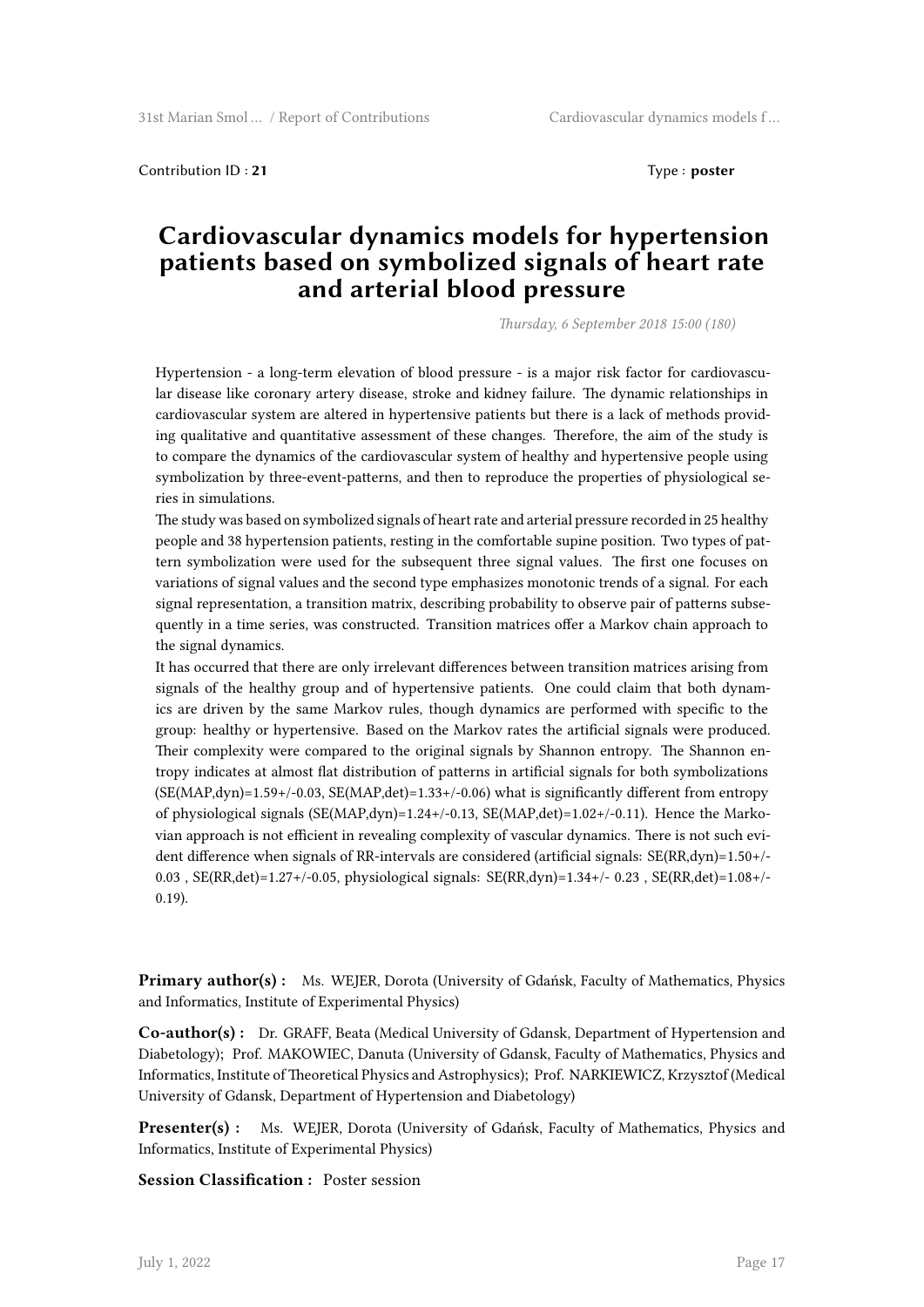Contribution ID : 23 Type : **talk** 

#### **Stereological-fractal analysis as a tool for a precise description of the morphology of hybrid alginate membranes**

*Monday, 3 September 2018 17:35 (20)*

A precise description of the morphology of a material is necessary in order to establish structural and functional relationships [1]. Tools (methods) for morphological analysis should be quantitative techniques, which would yield objective and reproducible values for any morphological structure and enable statistically defined comparisons. The combination of the stereological analysis and fractal analysis provides the researchers with such a tool. This work investigated hybrid alginate membranes filled with various amount of magnetite (*F e*3*O*4) and crosslinked using four different agents, i.e. calcium chloride (*AlgCa*), phosphoric acid (*AlgP*), glutaraldehyde (*AlgGA*) and citric acid (*AlgC*). Alginate membranes can be used to dehydrate ethanol in the process of pervaporation [2–3]. The morphology of the studied membranes was characterized on the basis of the image analysis of the membrane's cross-section obtained from a scanning electron microscope Phenom Pro-X. The quantitative analysis of the structure and morphology of the above-named materials included the stereological analysis and the fractal analysis. The stereological analysis was based on shape descriptors (elongation factor  $f_1$ , surface factor  $f_2$ , irregularity parameter  $f_3$ ) and bulkiness *f* [2, 4]. Generalized fractal dimension [5] and lacunarity [6] constitute the basis of fractal analysis. In relation to the membranes subjected to the tests, it was possible to identify the correlation between transport properties (pervaporation separation index (*P SI*)) and morphological parameters. The use of a comprehensive analysis made it possible to determine the morphology of the membrane with the best separation properties. The membranes of the highest self-similarity were also characterized by the highest separation properties.

Acknowledgments

This project has been supported by the Silesian University of Technology. Grant no. 04/040/RGJ18/0078

[1] R.D. Noble, Perspectives on mixed matrix membranes, J. Membr. Sci., 2011, vol. 378, no. 1-2, p. 393-397.

[2] G. Dudek, M. Krasowska, R. Turczyn, M. Gnus, A. Strzelewicz, Structure, morphology and separation efficiency of hybrid *Alg*/*F e*3*O*<sup>4</sup> membranes in pervaporative dehydration of etanol, Sep. Purif. Technol., 2017, vol. 182, p. 101-109.

[3] G. Dudek, M. Gnus, A. Strzelewicz, R. Turczyn, M. Krasowska, The influence of metal oxides on the separation properties of hybrid alginate membranes, Sep. Sci. Technol., 2018, vol. 53, no. 8, p. 1178-1190.

[4] M.N. Pons, J.Dodds, Particle Shape Characterization by Image Analysis, In Progress in Filtration and Separation, edited by Steve Tarleton, Academic Press, Oxford, 2015, p. 609-636.

[5] Z.J. Grzywna, M. Krasowska, L. Ostrowski, J. Stolarczyk, Can generalized dimension (*Dq*) and  $f(\alpha)$  be used in structure-morphology analysis?, Acta Phys. Pol. B, 2001, vol. 32, no. 5, p. 1561-1577.

[6] M. Krasowska, P. Borys, Z.J. Grzywna, Lacunarity as a measure of texture, Acta Phys. Pol. B, 2004, vol. 35 no. 4, p. 1519-1534.

Primary author(s): Dr. KRASOWSKA, Monika (Silesian University of Technology)

**Co-author(s) :** Dr. STRZELEWICZ, Anna (Silesian University of Technology); Dr. DUDEK, Gabriela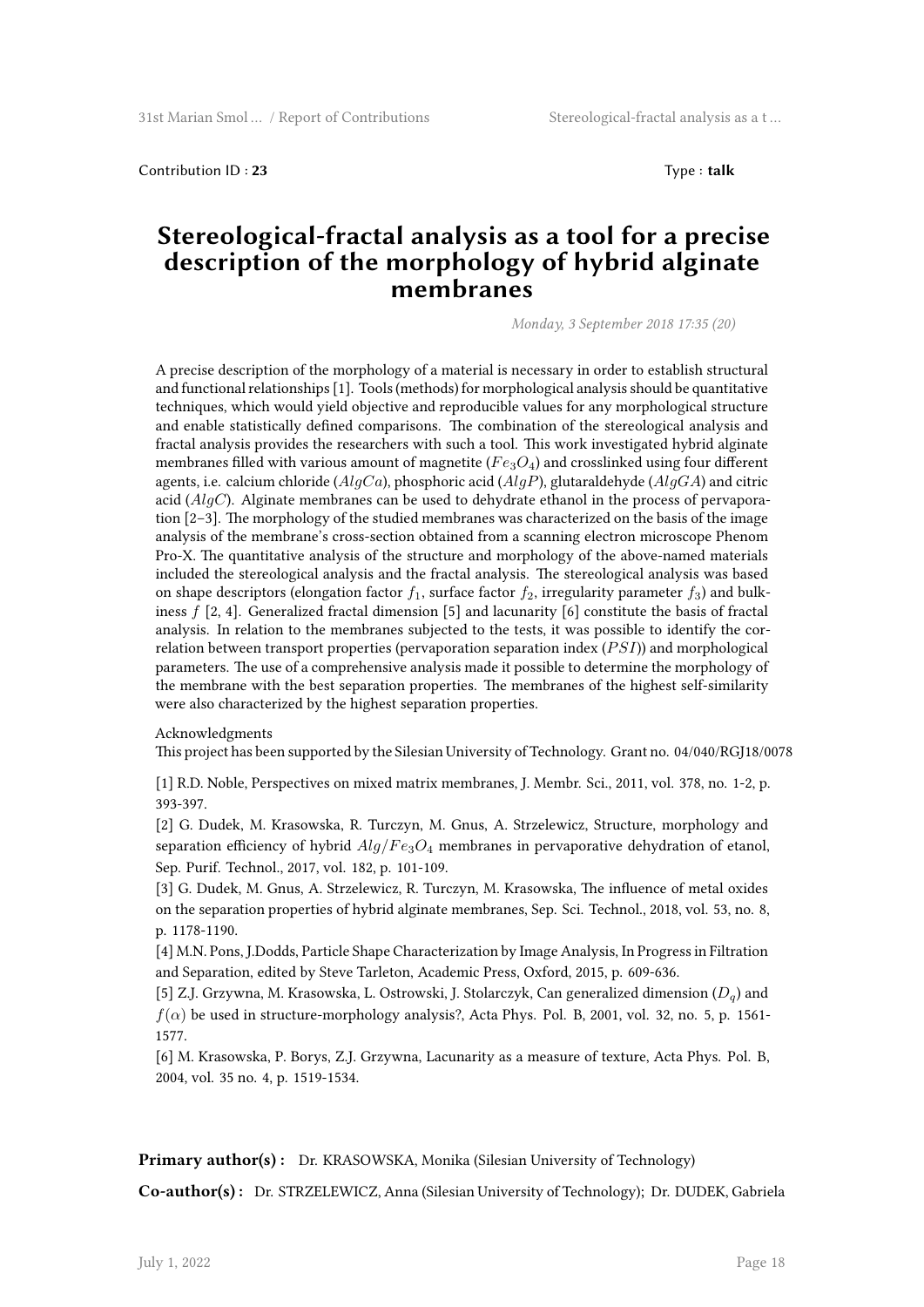31st Marian Smol … / Report of Contributions Stereological-fractal analysis as a t …

(Silesian University of Technology)

Presenter(s) : Dr. KRASOWSKA, Monika (Silesian University of Technology)

**Session Classification :** Mon evening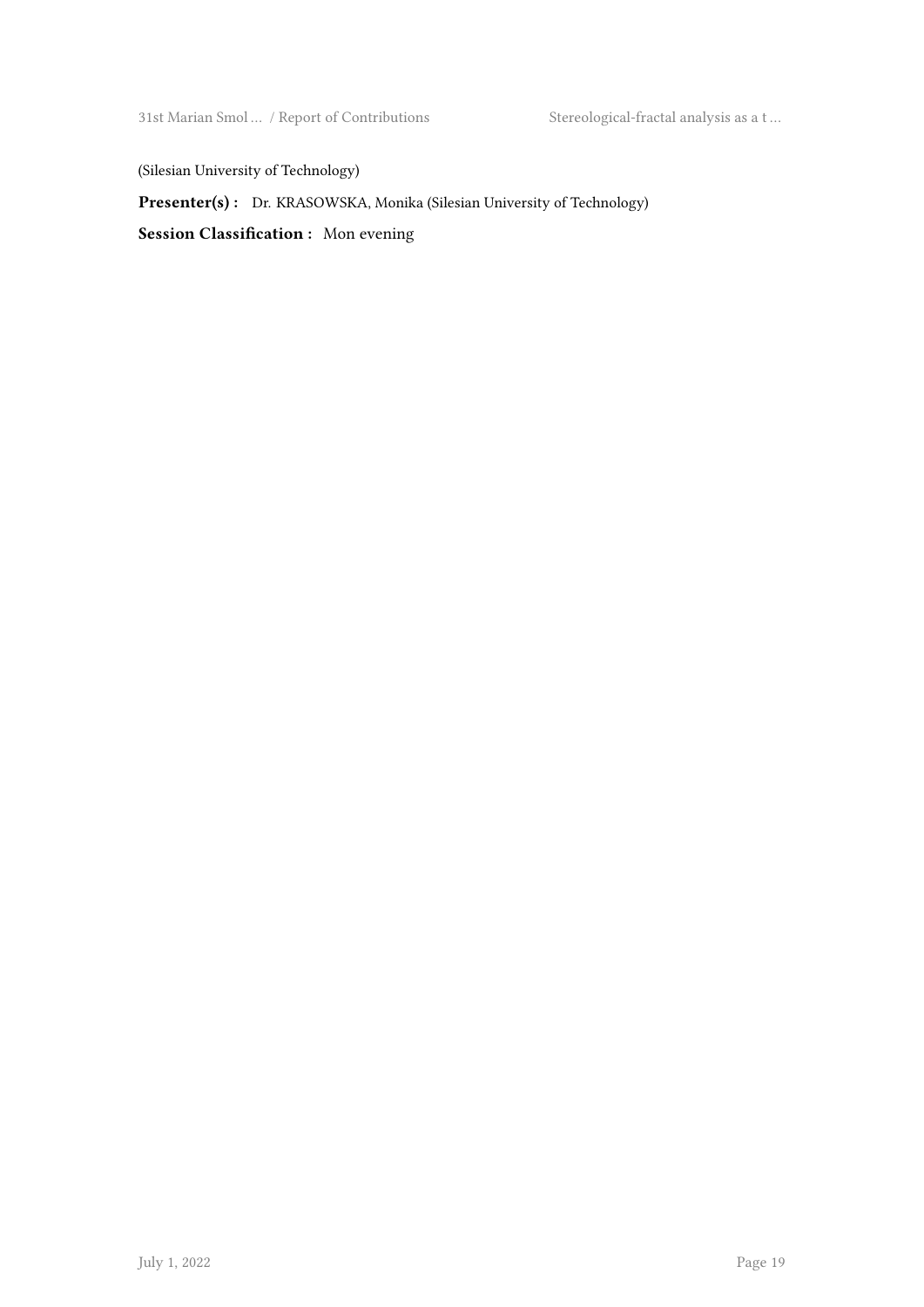Contribution ID : 24 Type : **poster** 

#### **Studies on the structure - diffusion relationship for hybrid polymer membranes**

*Thursday, 6 September 2018 15:00 (180)*

Hybrid alginate membranes filled with various amount of magnetite (*Alg*/*F e*3*O*4) and crosslinked using four different agents, i.e. calcium chloride (*AlgCa*), phosphoric acid (*AlgP*), glutaraldehyde (*AlgGA*) and citric acid (*AlgC*) were applied in pervaporative dehydration of ethanol and were described in paper [1].

In this work, the membranes are characterized by the parameters like: the amount of polymer matrix, the fractal dimension of polymer matrix, the average size of polymer matrix domains, the average number of obstacles in the proximity of each polymer matrix pixel. Determination of the above mentioned characteristics base on the image analysis of a sufficiently large cross – sections of the membranes.

Diffusive transport is investigated by simulation of a particle motion in the membrane environment. Diffusion driven by Gaussian random walk and L\'evy flights is shown in order to check if the effective diffusion exponent at long time limit is subdiffusive and if it depends on the details of the underlying random process causing diffusion.

Thanks to such research the relationship between chemical composition, structure and morphology, and separation properties of the membranes can be determined.

[1] G. Dudek, M. Krasowska, R. Turczyn, M. Gnus, A. Strzelewicz, Structure, morphology and separation efficiency of hybrid *Alg*/*F e*3*O*<sup>4</sup> membranes in pervaporative dehydration of ethanol, Separation and Purification Technology 182 (2017) 101–109

[2] M. Krasowska, A. Strzelewicz, G. Dudek, M. Cieśla, Structure-diffusion relationship of polymer membranes with different texture, Physical Review E 95, 012155 (2017)

[3] A. Strzelewicz M. Krasowska, G. Dudek, A. Rybak, R. Turczyn, M. Cie\'sla, Anomalous diffusion on fractal structure of magnetic membranes, ActaPhysicaPolonica B, 44 (2013) 955-965

[4] M. Krasowska, A. Strzelewicz , A. Rybak, G. Dudek, M. Cie\'sla, Structure and transport properties of ethylcellulose membranes with different types and granulation of magnetic powder, Physica A: Statistical Mechanics and its Applications, 452 (2016) 241–250

**Primary author(s) :** Dr. STRZELEWICZ, Anna (Silesian University of Technology)

**Co-author(s) :** Dr. DUDEK, Gabriela (Silesian University of Technology); Mr. CIESLA, Michal (M. Smoluchowski Institute of Physics, Jagiellonian University, Kraków, Poland); Dr. KRASOWSKA, Monika (Silesian University of Technology)

**Presenter(s) :** Mr. CIESLA, Michal (M. Smoluchowski Institute of Physics, Jagiellonian University, Kraków, Poland); Dr. KRASOWSKA, Monika (Silesian University of Technology)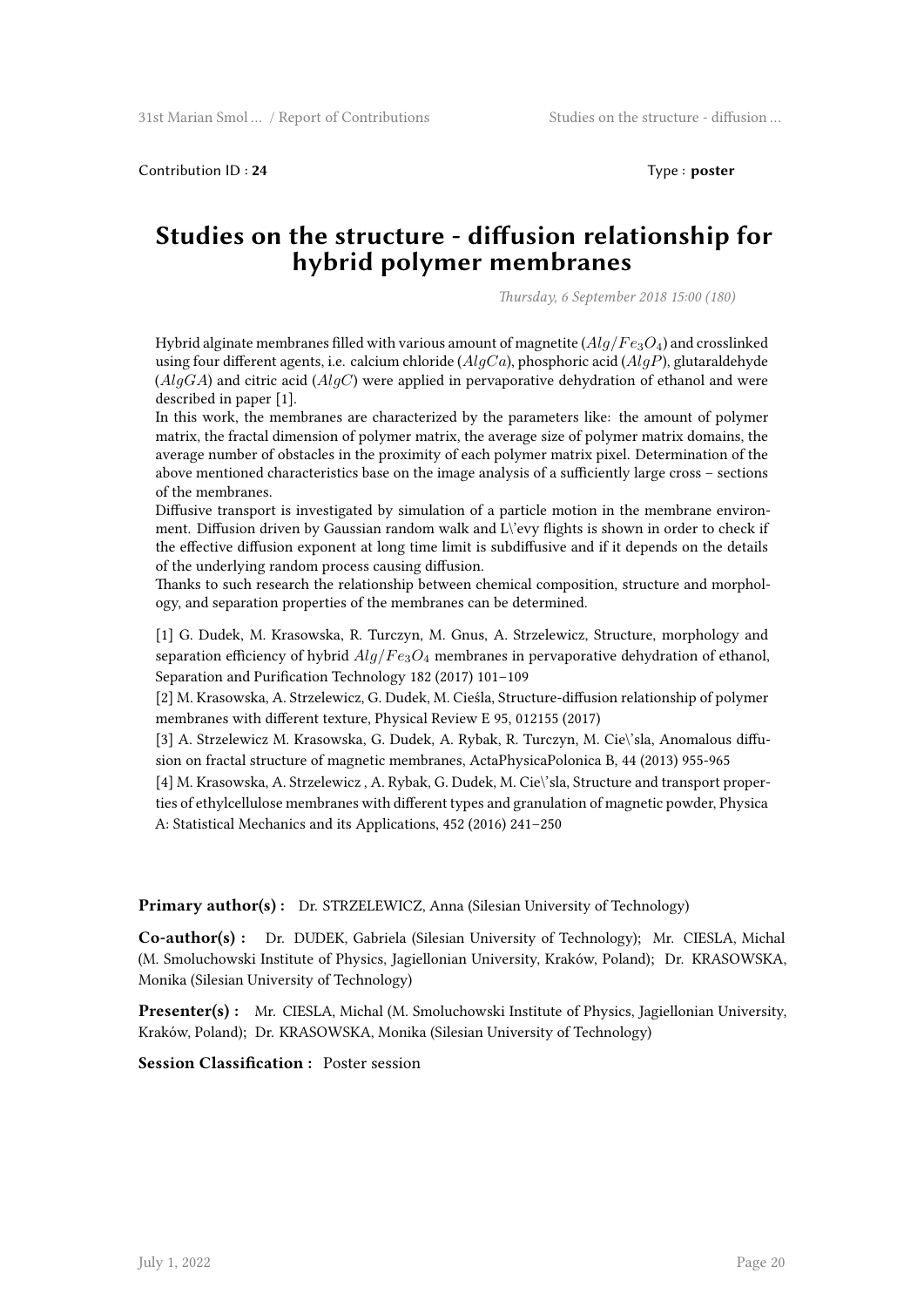Contribution ID : 25 Type : **poster** 

#### **Multifractal characteristics of BK channels' activity in human glioblastoma cells**

*Thursday, 6 September 2018 15:00 (180)*

BK channels are voltage-gated potassium channels that exhibit large single-channel conductance. They are involved in a number of important physiological processes including the pathogenesis of several diseases. In this work, we analyze the multifractal properties of glioblastoma BK channels activity in different experimental conditions. The sequences of ion currents and dwell times of BK channels' states are analyzed under the influence of such factors like the mechanical strain of the cell membrane at its hyper- and depolarization. In addition, the different stages of membrane fatigue obtained by the repeated membrane stimulation (by suction) are taken into consideration. Among the several methods used for the investigation of the ion channels dynamics here, the advantage lies within the techniques which take into account its nonlinear character. This approach offers a better insight into a complex nature of the biosystem and is closely related to the real phenomena associated with its ability to adapt to the ever-changing environment. For a comprehensive evaluation of analyzed time series, the Multifractal Detrended Fluctuation Analysis was applied. Through this method, the long-range memory effect measured by the Hurst exponent was examined at different scaling regimes.

[1] Zheng, Jie, and Matthew C. Trudeau, eds. Handbook of ion channels. CRC Press, 2015.

[2] Liebovitch, Larry S., et al. "Fractal methods to analyze ion channel kinetics." Methods 24.4 (2001): 359-375.

[3] Siwy, Zuzanna, Marcel Ausloos, and Kristinka Ivanova. "Correlation studies of open and closed state fluctuations in an ion channel: Analysis of ion current through a large-conductance locust potassium channel." Physical Review E 65.3 (2002): 031907.

**Primary author(s):** Ms. TRYBEK, Paulina (University of Silesia)

**Co-author(s) :** Mrs. WAWRZKIEWICZ-JALOWIECKA, Agata (Silesian University of Technology, Faculty of Chemistry); Dr. DWORAKOWSKA, Beata (Warsaw University of Life Sciences – SGGW); Dr. MACHURA, Lukasz (University of Silesia); Prof. GRZYWNA, Zbigniew (Silesian University of Technology, Faculty of Chemistry)

**Presenter(s) :** Mrs. WAWRZKIEWICZ-JALOWIECKA, Agata (Silesian University of Technology, Faculty of Chemistry); Ms. TRYBEK, Paulina (University of Silesia)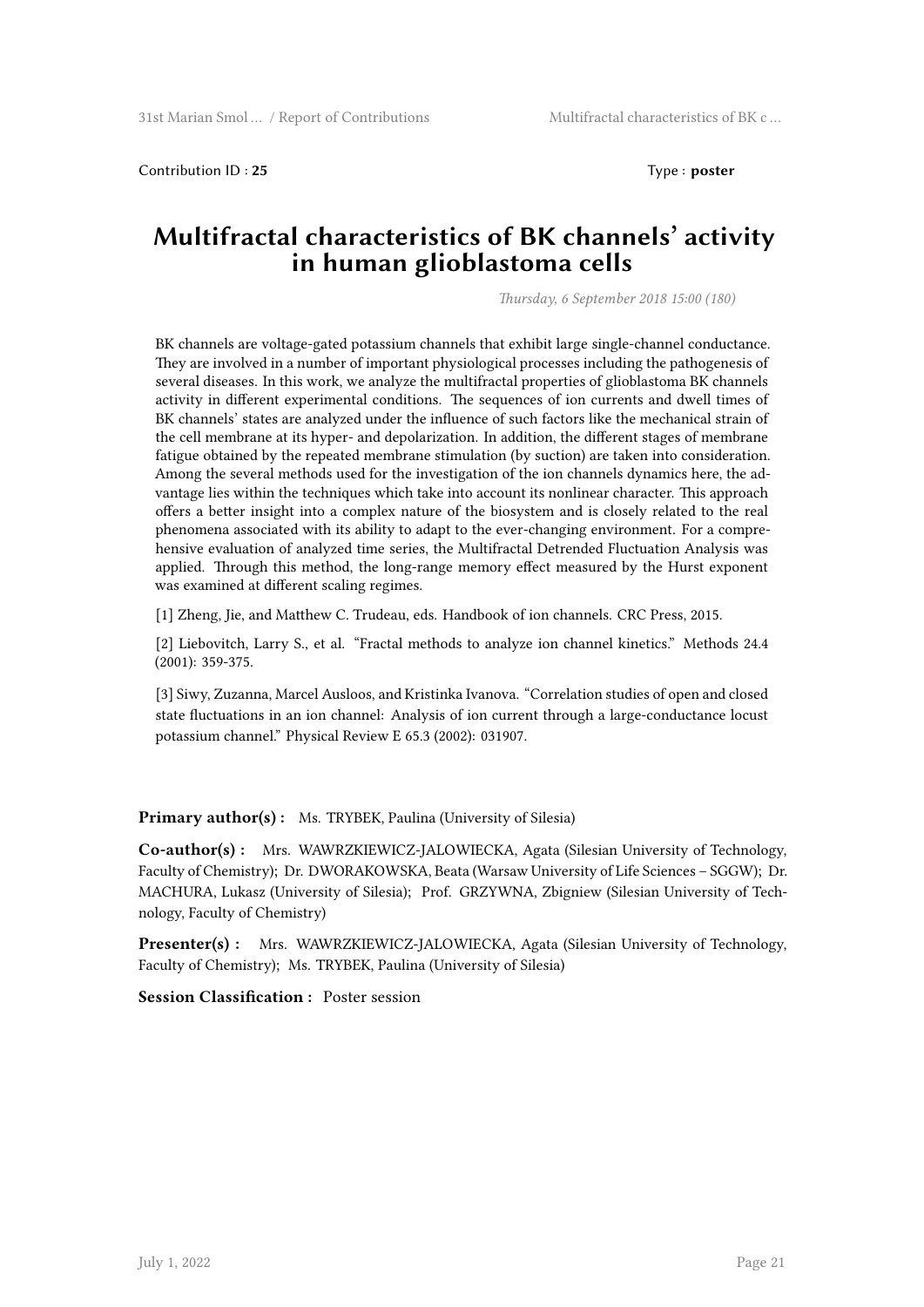Contribution ID : **27** Type : **talk**

#### **Saturated packings of convex anisotropic objects under random sequential adsorption protocol**

*Tuesday, 4 September 2018 11:45 (20)*

The problem of packing hard shapes into limited space has an ancient history and is still of great importance from both utilitarian and fundamental point of view. Random packings are especially important due to their potential application in granular matter and life sciences. There are a number of protocols that allow to generate random packings. One of them is random sequential adsorption. This method is based on consecutive iterations of the following steps:

- a virtual particle position and orientation in case of anisotropic shapes is selected randomly inside the packing;
- if the virtual particle does not intersect with any object on the plane it is added to the packing. Otherwise it is removed from the system and abandoned.

When there is no more place for another object, the packing is called saturated. Direct implementation of this algorithm is highly inefficient for almost saturated packings because a very large number of tries is needed to add next shape. Moreover this method does not stop when packing is saturated already. Here, we present an algorithm to generate two-dimensional, saturated packings built of identical, unoriented, anisotropic convex shapes. The method consists in tracking regions where the next shape can be added. The algorithm was tested on packings built of spherocylinders and ellipses of different width-to-height ratio.

This study was supported by grant no. 2016/23/B/ST3/01145 of the National Science Centre, Poland.

**Primary author(s) :** Mr. CIESLA, Michal (M. Smoluchowski Institute of Physics, Jagiellonian University, Kraków, Poland)

**Co-author(s) :** Mr. HAIDUK, Karol (Jagiellonian University); Mr. KUBALA, Piotr (Jagiellonian University)

**Presenter(s) :** Mr. CIESLA, Michal (M. Smoluchowski Institute of Physics, Jagiellonian University, Kraków, Poland)

**Session Classification :** Tue noon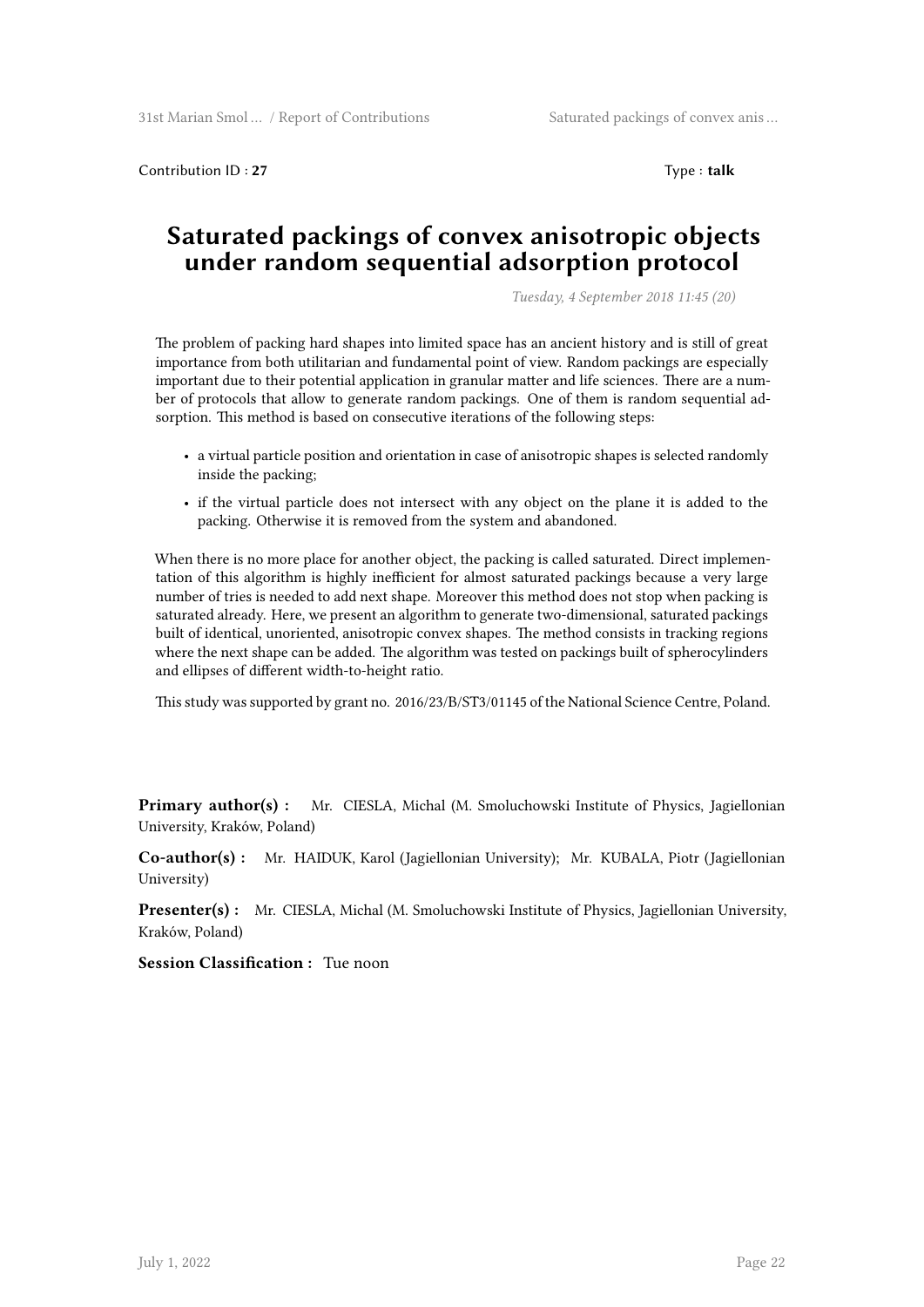Contribution ID : **29** Type : **talk**

#### **Anomalous diffusion, ergodicity, ageing, and non-gaussianity**

*Tuesday, 4 September 2018 09:00 (45)*

A surging amount of experimental and simulations studies reveals persistent anomalous diffusion in the membranes and volume of living biological cells as well as other complex fluids [1]. This anomalous diffusion is observed for micron-sized objects down to labelled single molecules such as green fluorescent proteins [2].

In this talk I will present results from large scale computer simulations and stochastic analysis of the motion of lipids and embedded proteins in lipid bilayer model membranes [3], indicating that increased disorder leads to longer and longer lasting anomalous diffusion. In particular, the motion of lipids and proteins can become non-Gaussian [3]. In the membranes of living cells anomalous diffusion of embedded protein channels can last over several hundreds of seconds [4].

Anomalous diffusion inside the volume of cells will be discussed, as well. In particular, the emergence of non-Gaussian diffusion patterns for both Fickian and non-Fickian diffusion will be addressed within the framework of diffusing diffusivities [5].

The observed stochastic dynamics may be ergodic or not, depending on the exact physical mechanisms governing the motion of the test particle. The talk will discuss how non-ergodic behaviour needs to be taken into account when interpreting data from stochastic systems. In addition effects of ageing will be explained [6].

[1] F. Hofling and T. Franosch, Rep Progr Phys 76, 046602 (2013); K. Noerregaard, R. Metzler, C. M. Ritter, K. Berg-Soerensen, and L. B. Oddershede, Chem. Rev. 117, 4342 (2017).

[2] C Di Rienzo, V Piazza, E Gratton, F Beltram, and F Cardarelli, Nature Comm 5, 5891 (2014).

[3] J-H Jeon, HM-S Monne, M Javanainen, and R Metzler, Phys Rev Lett 109, 188103 (2012); J-H Jeon, M Javanainen, H Martinez-Seara, R Metzler, and I Vattulainen, Phys Rev X 6, 021006 (2016).

[4] AV Weigel, B Simon, MM Tamkun, and D Krapf, Proc Natl Acad Sci USA 108, 6438 (2011).

[5] AV Chechkin, F Seno, R Metzler, and IM Sokolov, Phys Rev X 7, 021002 (2017); TJ Lampo, S Stylianidou, MP Backlund, PA Wiggins, AJ Spakowitz, Biophys J 112, 532 (2017).

[6] R Metzler, J-H Jeon, AG Cherstvy, E Barkai, Phys Chem Chem Phys 16 24128 (2014); JHP Schulz, E Barkai, R Metzler, Phys Rev X 4, 011028 (2014).

**Primary author(s) :** Prof. METZLER, Ralf (University of Potsdam)

**Presenter(s) :** Prof. METZLER, Ralf (University of Potsdam)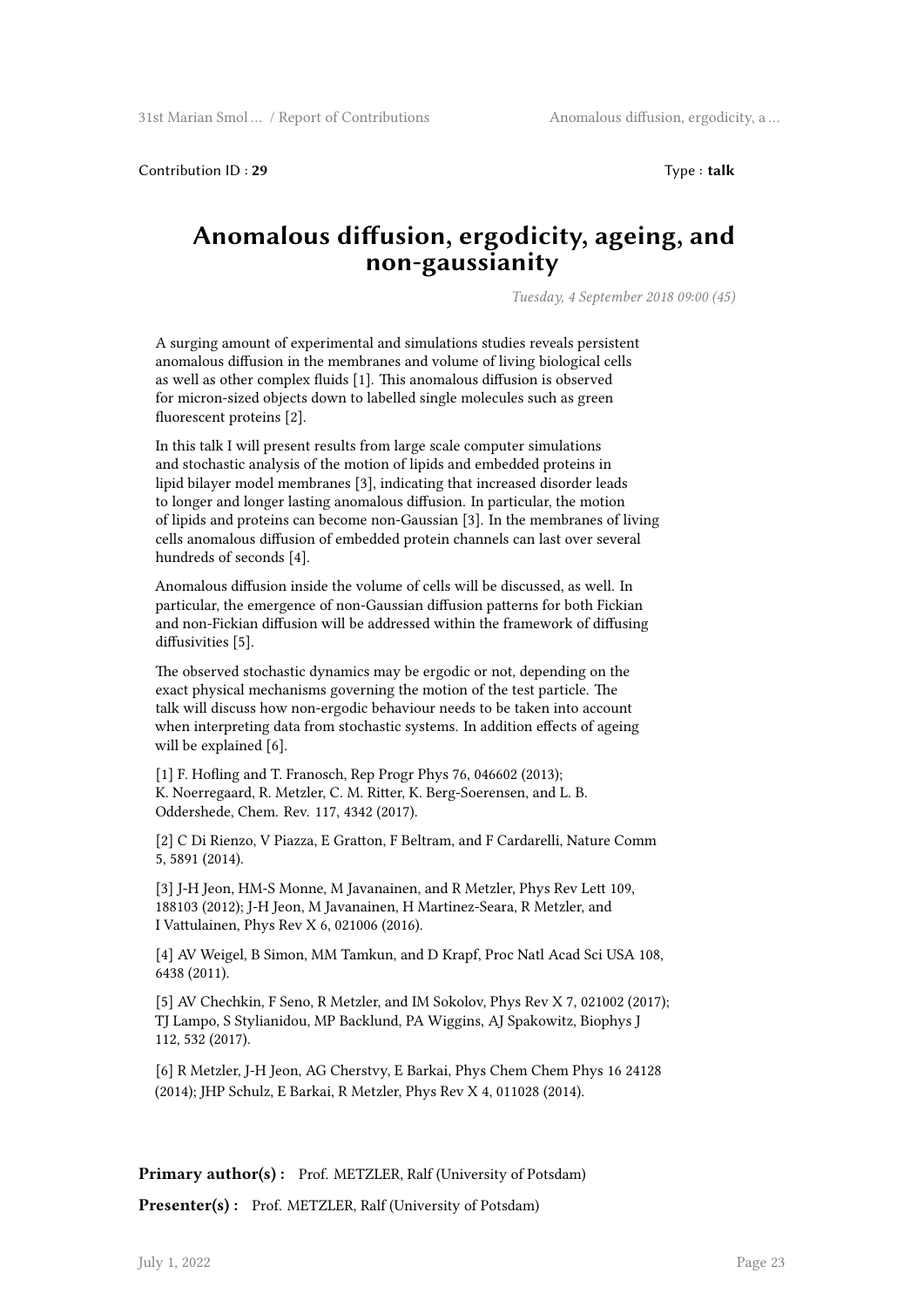31st Marian Smol  $\ldots$  / Report of Contributions Anomalous diffusion, ergodicity, a  $\ldots$ 

#### **Session Classification :** Tue morning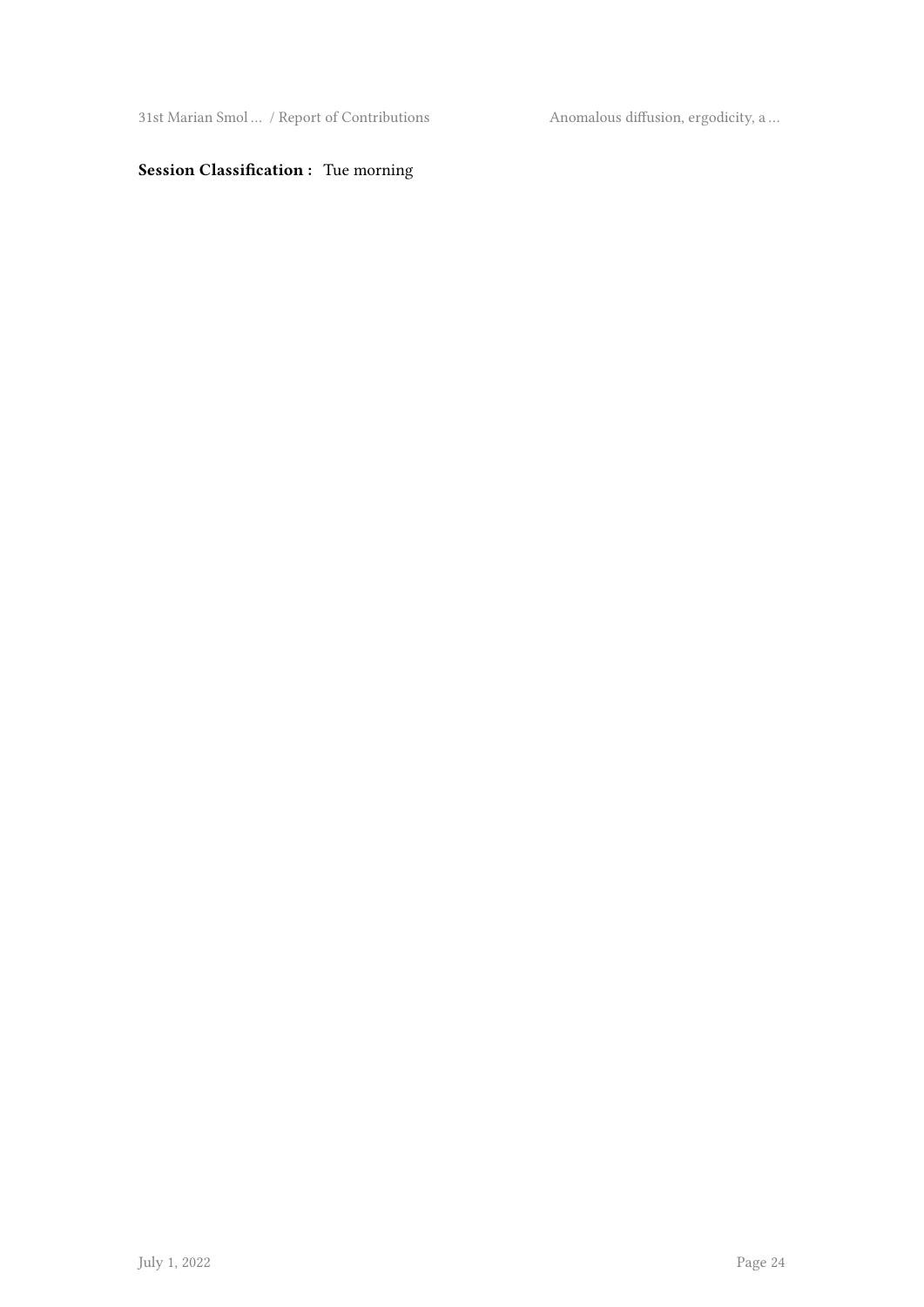Contribution ID : **30** Type : **talk**

### **Spin-glass-like transition in the Ising models with locally competing temperatures.**

*Tuesday, 4 September 2018 17:15 (20)*

The possibility of the occurrence of the spin-glass-like and ferromagnetic transitions in nonequilibrium systems based on the Ising model with spin-flip rates combining two Glauber rates at different temperatures is discussed. The models comprise the Sherrington-Kirkpatrick model and the Ising model onrandom graphs with edges corresponding, with certain probability, to positive and negative exchange integrals. Only in rare cases such nonequilibrium systems with non-zero heat flux can be mapped onto equilibrium ones at certain effective temperature. Nevertheless, Monte Carlo simulations show that transitions to the ferromagnetic and spin-glass-like phases occur in all cases under study as the probability of contact with each thermal bath is varied, and the phase diagrams resemble qualitatively those for the corresponding equilibrium models obtained with varying temperature. Theoretical calculations based on the mean-field approximation and the TAP equations predict correctly the location of the phase border between the paramagnetic and ferromagnetic phases, while in the case of the border between the paramagnetic and spin-glass-like phases only qualitative agreement between theoretical and numerical results is achieved. The obtained results can be interesting for modelling the opinion formation by means of the well-known majority-vote and related models.

**Primary author(s) :** Dr. KRAWIECKI, Andrzej (Faculty of Physics, Warsaw University of Technology)

**Presenter(s) :** Dr. KRAWIECKI, Andrzej (Faculty of Physics, Warsaw University of Technology)

**Session Classification :** Tue evening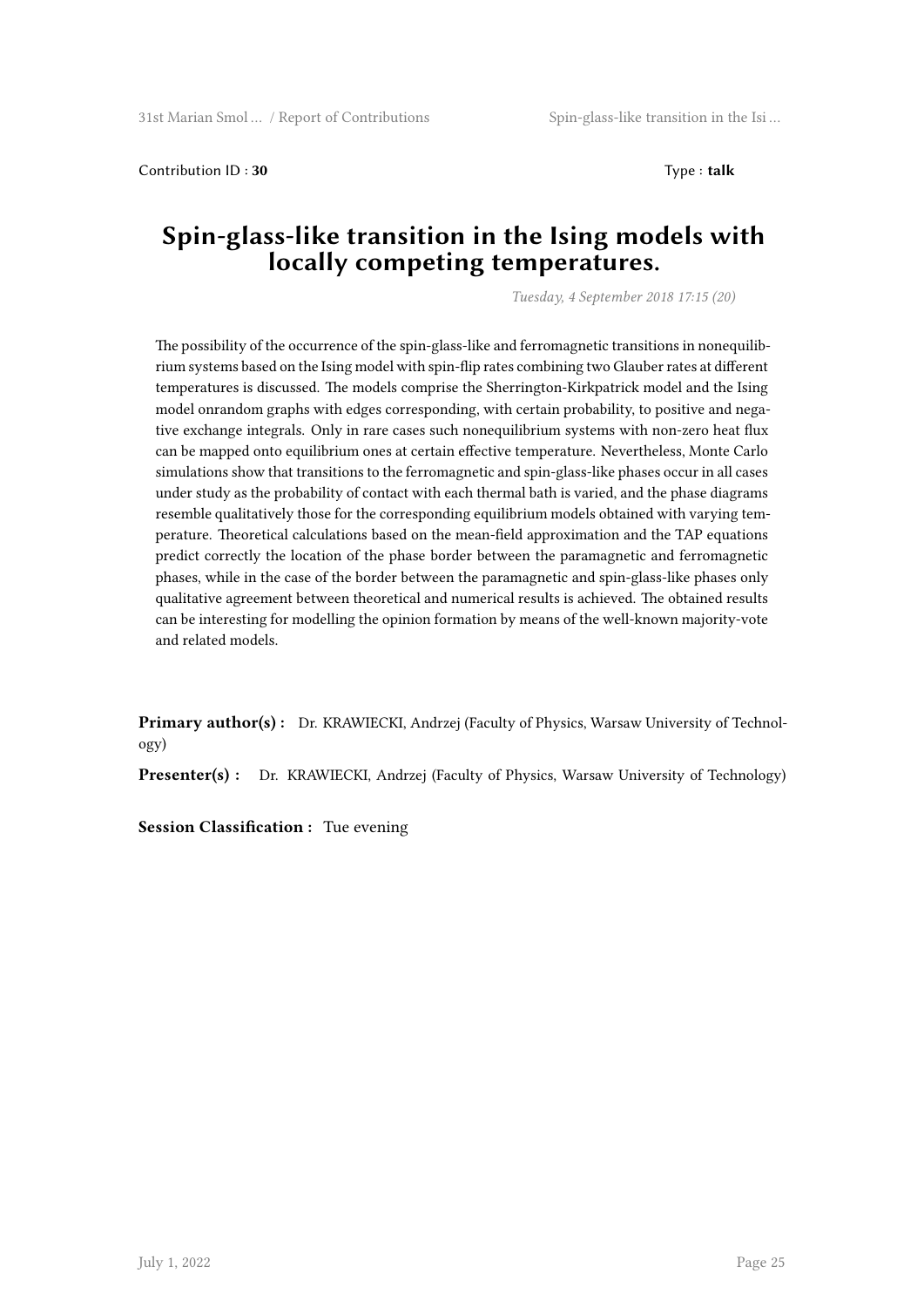Contribution ID : **33** Type : **talk**

#### **Interplay of Katsura-Nagaosa-Balatsky mechanism and zigzag geometry of lattice bonds: exactly** solvable model of the  $S = 1/2$  XY magnetoelectric.

*Tuesday, 4 September 2018 17:35 (20)*

We consider exactly solvable model of the  $S = 1/2$  XY one-dimensional magnetoelectric with zigzag geometry of the exchange interaction bonds between the spins. The system is supposed to exhibit the magnetoelectric effect due to Katsura-Nagaosa-Balatsky (KNB) mechanism, connecting the local bond polarization with the spin-current flowing through it. Mapping the quantum spin chain onto the spinless fermion system we presented the exact description of the zero-temperature as well as thermodynamic properties of the model. The main goal is the analysis of the interplay between the zigzag geometry of the bond and the KNB mechanism. We analyze the ground-state phase diagram of the model, zero and finite temperature magnetoelectric effect, obtain the magnetization and polarization curves versus magnetic and electric fields, as well as the parameters of anisotropic dielectric and magnetoelectric response. It is also shown that the electric field may enhance the magnetocaloric effect in the model. Some of our results are universal and can be extrapolated to the quantum spin chains with isotropic Heisenberg interaction between the spins. For instance, when the magnetic field is collinear with the bonds of the zigzag chain the direction of the polarization does not depend on the magnitudes of the magnetic and electric fields.

**Primary author(s) :** Dr. OHANYAN, Vadim (Yerevan State University, Laboratory of Theoretical Physics)

**Co-author(s) :** Dr. BARAN, Ostap (Institute for Condensed Matter Physics, National Academy of Sciences of Ukraine, Svientsitskii Street 1, 79011 L'viv, Ukraine); Dr. VERKHOLYAK, Taras (Institute for Condensed Matter Physics, National Academy of Sciences of Ukraine, Svientsitskii Street 1, 79011 L'viv, Ukraine)

**Presenter(s) :** Dr. OHANYAN, Vadim (Yerevan State University, Laboratory of Theoretical Physics)

**Session Classification :** Tue evening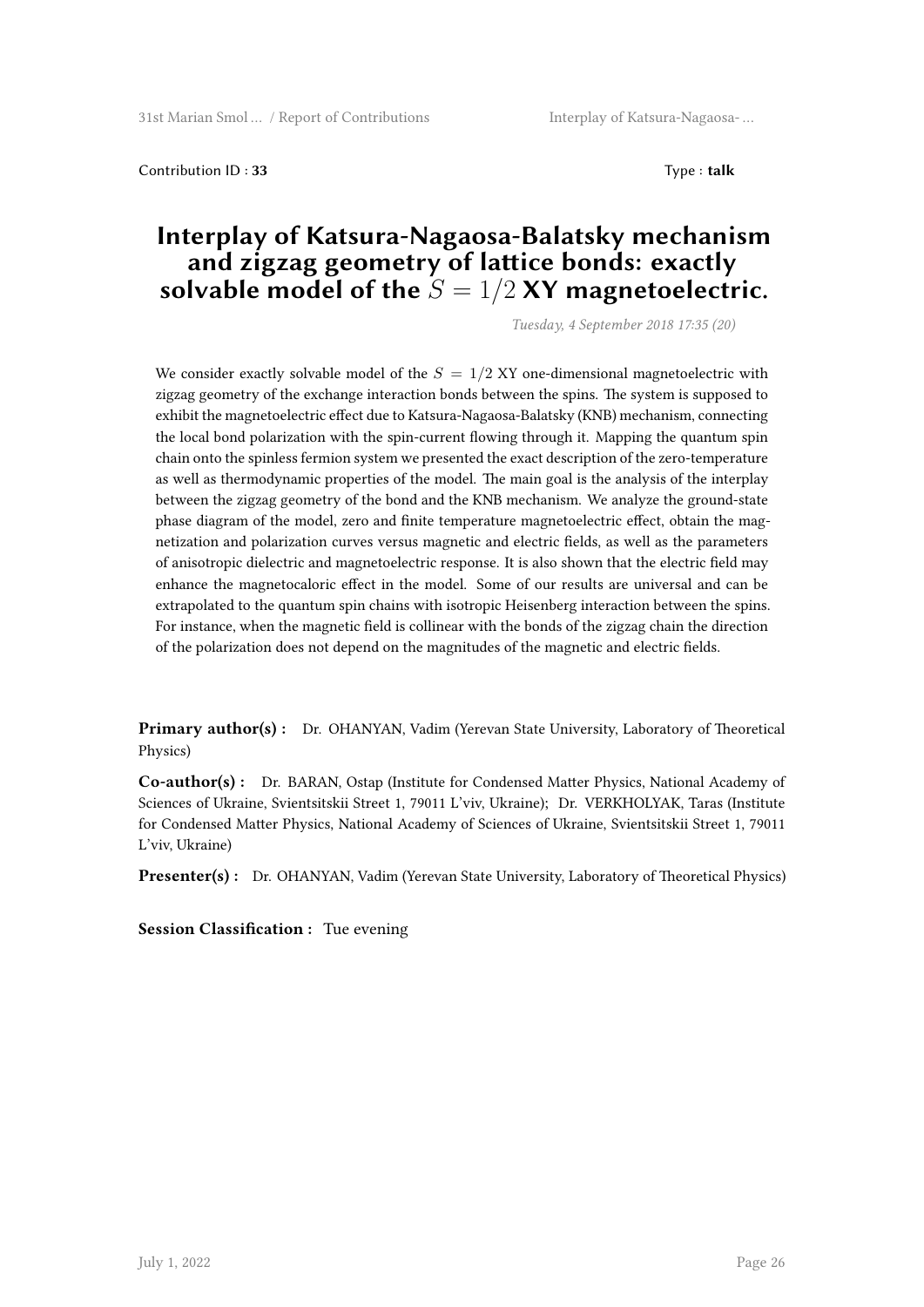Contribution ID : **34** Type : **poster** 

### **Many body localization of bosons in optical lattices.**

*Thursday, 6 September 2018 15:00 (180)*

This contribution is based mainly on [1]. Many-body localization for a system of bosons trapped in a one dimensional lattice is discussed. Two models that may be realized for cold atoms in optical lattices are considered. The first one is Bose–Hubbard model with a random on–site potential

$$
H = -J\sum_{\langle i,j\rangle} \hat{a}_i^{\dagger} \hat{a}_j + \frac{U}{2} \sum_i \hat{n}_i (\hat{n}_i - 1) + \sum_i \mu_i \hat{n}_i
$$

where  $a_i^+$  and  $a_i$  are operators creating and annihilating boson at site *i* of the lattice, *J* and *U* are respectively tunneling amplitude and interaction strength and  $\mu_i$  is a random on–site potential distributed uniformly in interval  $[-W, W]$ . The random on–site potential model is compared with random interactions model [2-3]

$$
H = -J\sum_{\langle i,j\rangle} \hat{a}_i^+\hat{a}_j + \frac{1}{2}\sum_i U_i \hat{n}_i (\hat{n}_i - 1)
$$

where  $U_i \in [0, U]$  is random interaction strength.

While the origin and character of the disorder in both systems is different they show interesting similar properties. In particular, many-body localization appears for a sufficiently large disorder strengths *W* and *U* as verified by a time evolution of initial density wave states as well as using statistical

properties of energy levels for small system sizes. Starting with different initial states, we observe that the localization properties are energy-dependent which reveals an inverted many-body localization edge in both systems – that finding is also verified by statistical analysis of energy spectrum – see Fig.~1.

Moreover, we consider computationally challenging regime of

transition between many body localized and extended phases where we observe a characteristic algebraic decay of density correlations which may be attributed to subdiffusion

(and Griffiths-like regions) in the studied systems. Ergodicity breaking in the disordered Bose-Hubbard models is compared with the slowing-down of the time evolution of the clean system

at large interactions.

[1] P. Sierant and J. Zakrzewski, Many-body localization of bosons in optical lattices, New J. Phys. **20** 043032 (2018)

[2] Piotr Sierant, Dominique Delande, and Jakub Zakrzewski, Many-body localization due to random interactions, Phys. Rev. A **95**, 021601 (2017)

[3] Piotr Sierant, Dominique Delande, Jakub Zakrzewski, Many-body localization for randomly interacting bosons, Acta Physica Polonica A **132**, 1707 (2017)

**Primary author(s) :** Mr. SIERANT, Piotr (Jagiellonian University in Kraków)

**Co-author(s) :** Mr. ZAKRZEWSKI, Jakub (Jagiellonian University in Kraków)

**Presenter(s) :** Mr. SIERANT, Piotr (Jagiellonian University in Kraków)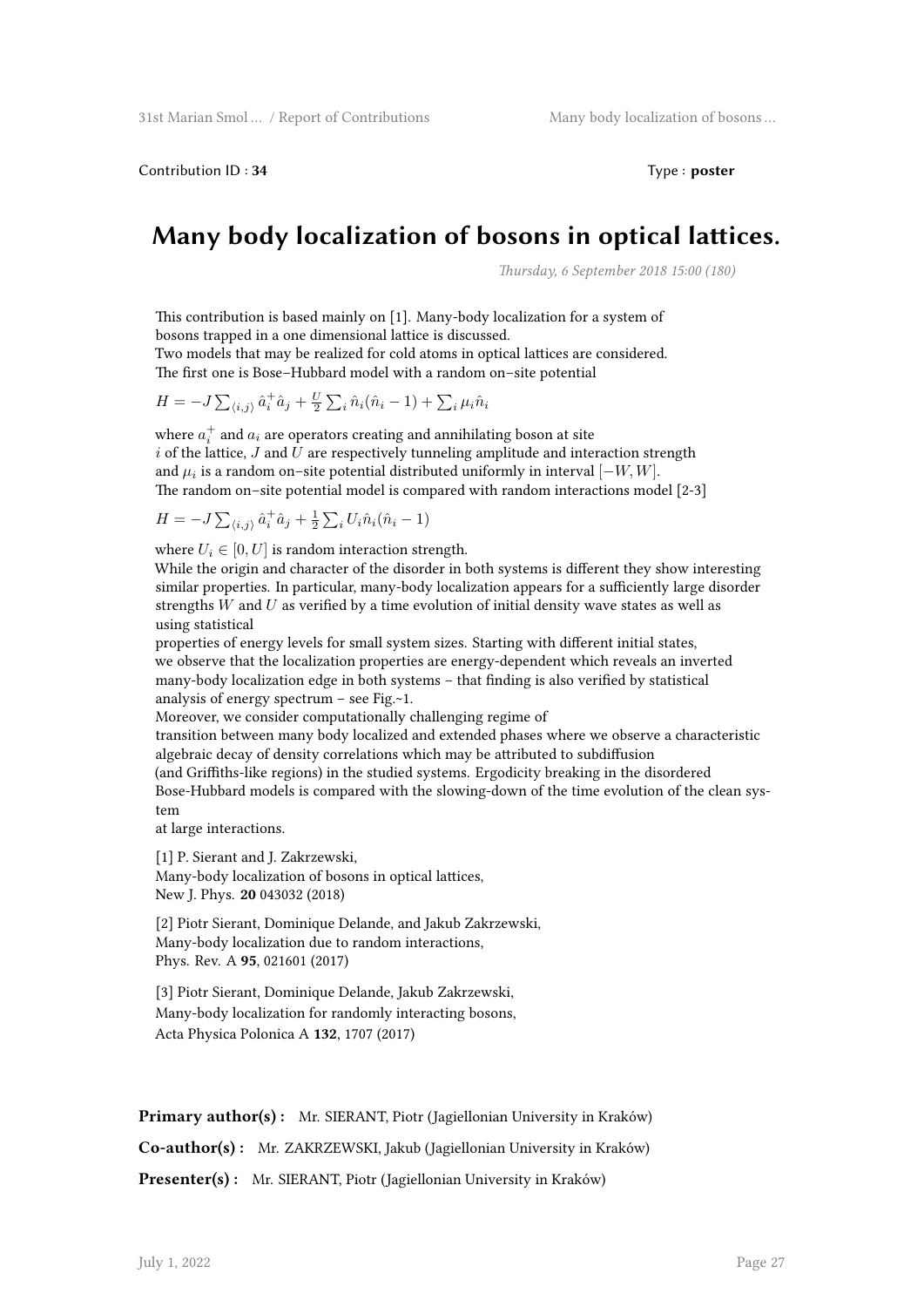$31$ st Marian Smol $\ldots$  / Report of Contributions Many body localization of bosons  $\ldots$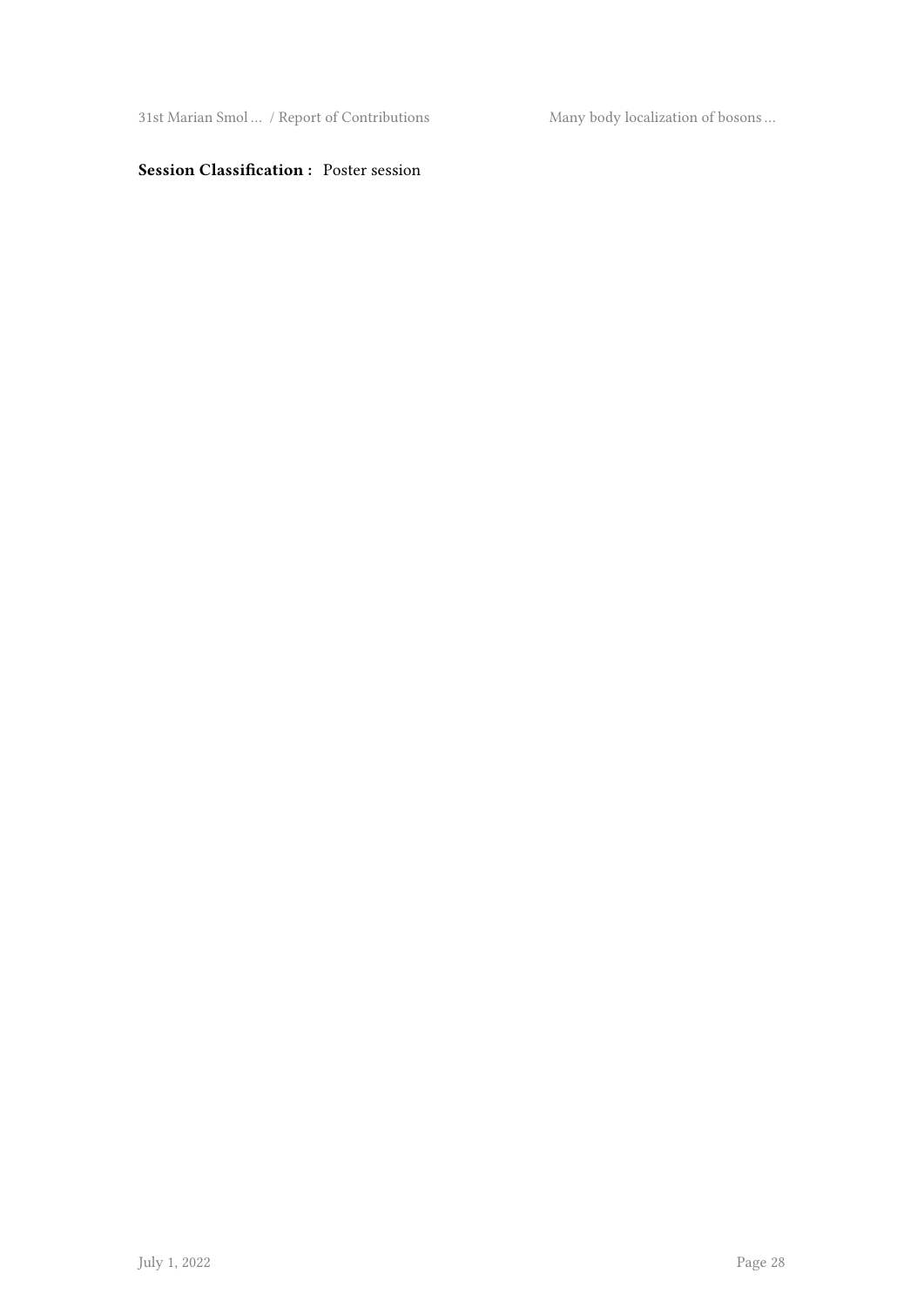Contribution ID : **35** Type : **poster** 

#### **Spin frustration of a mixed spin-1/2 and spin-3/2 Ising model on a decorated square lattice driven by a magnetoelastic coupling**

*Thursday, 6 September 2018 15:00 (180)*

The mixed spin-1/2 and spin-3/2 Ising model on a decorated planar lattice accounting for lattice vibrations of decorating atoms is treated by making use of the canonical coordinate transformation, the decoration-iteration transformation, and the harmonic approximation. It is shown that the magnetoelastic coupling gives rise to an effective single-ion anisotropy and three-site fourspin interaction, which are responsible for the anomalous spin frustration of the decorating spins in virtue of a competition with the equilibrium nearest-neighbor exchange interaction between the nodal and decorating spins. The ground-state and finite-temperature phase diagrams are constructed for the particular case of the mixed spin-1/2 and spin-3/2 Ising model on a decorated square lattice for which thermal dependencies of the spontaneous magnetization and specific heat are also examined in detail. It is evidenced that a sufficiently strong magnetoelastic coupling leads to a peculiar coexistence of the antiferromagnetic long-range order of the nodal spins with the disorder of the decorating spins within the frustrated antiferromagnetic phase. The investigated model displays a variety of temperature dependencies of the total specific heat, which may involve in its magnetic part one logarithmic divergence from the Ising universality class apart from one or two additional round maxima superimposed

on a standard thermal dependence of the lattice part of the specific heat.

Primary author(s): Dr. STRECKA, Jozef (Safarik University) **Co-author(s) :** Prof. ROJAS, Onofre (UFLA); Prof. DE SOUZA, Sergio (UFLA) Presenter(s) : Dr. STRECKA, Jozef (Safarik University) **Session Classification :** Poster session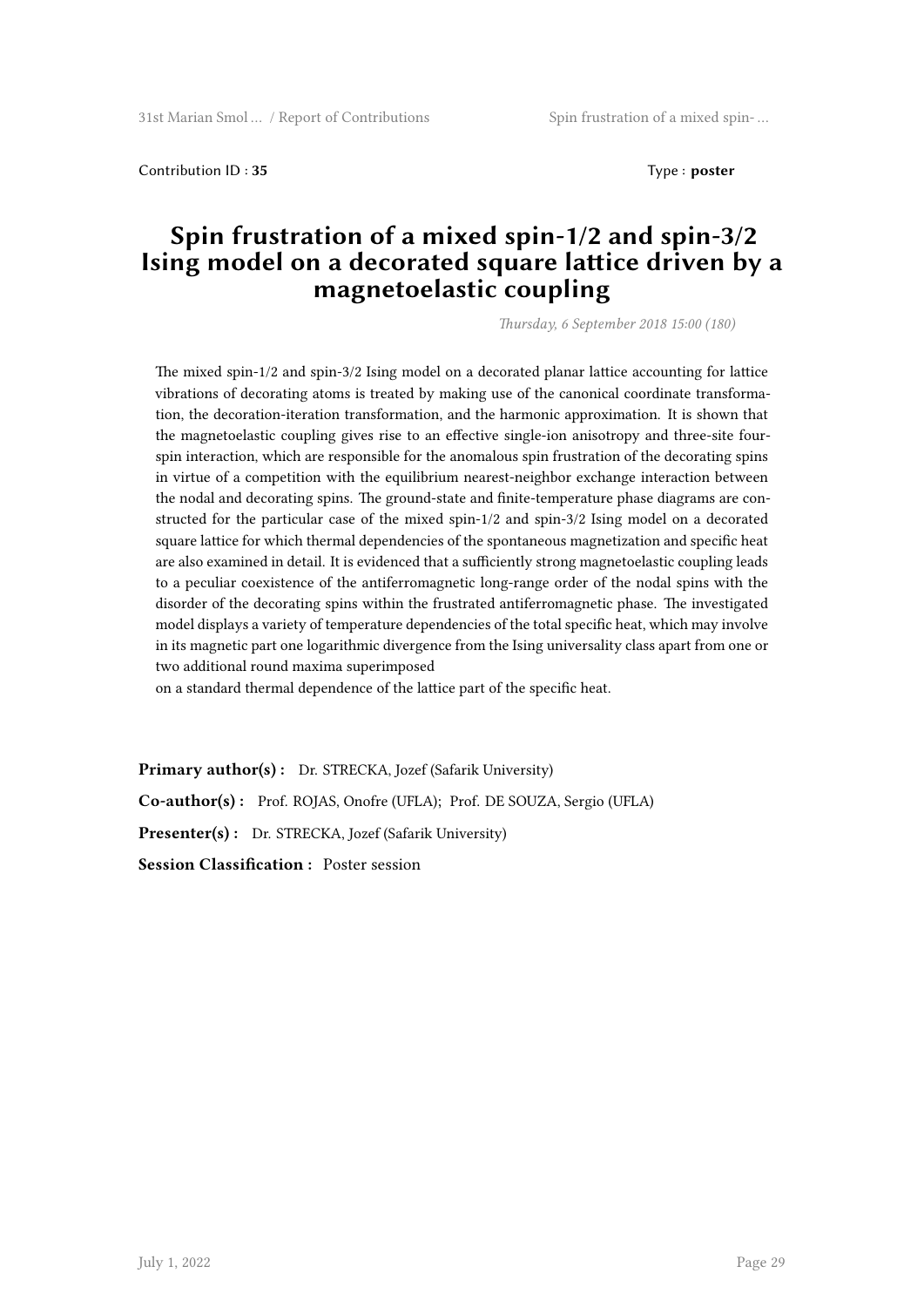Contribution ID: 37 Type : **poster** 

#### **Ising critical exponents of the frustrated spin-1/2 Heisenberg FM/AF square bilayer in a magnetic field**

*Thursday, 6 September 2018 15:00 (180)*

The highly frustrated spin-1/2 Heisenberg FM/AF square bilayer in a magnetic field with the ferromagnetic inter-dimer interaction and the antiferromagnetic intra-dimer interaction is explored by the use of localized many-magnon approach, which allows to connect the original purely quantum Heisenberg spin model on a square bilayer with the effective ferromagnetic Ising model on a simple square lattice. Basic magnetic quantities (magnetization, susceptibility, specific heat) are investigated in the proximity of a field-driven phase transition from the singlet-dimer phase towards the fully saturated ferromagnetic phase, which changes from the discontinuous phase transition to the continuous one at a certain critical point. The mapping correspondence between the spin-1/2 Heisenberg FM/AF square bilayer and the ferromagnetic Ising square lattice suggests for this special critical point of the spin-1/2 Heisenberg FM/AF square bilayer critical exponents from the standard two-dimensional Ising universality class.

Primary author(s): Ms. KARLOVA, Katarina (P. J. Safarik University) **Co-author(s) :** Dr. STRECKA, Jozef (Safarik University) **Presenter(s) :** Ms. KARLOVA, Katarina (P. J. Safarik University) **Session Classification :** Poster session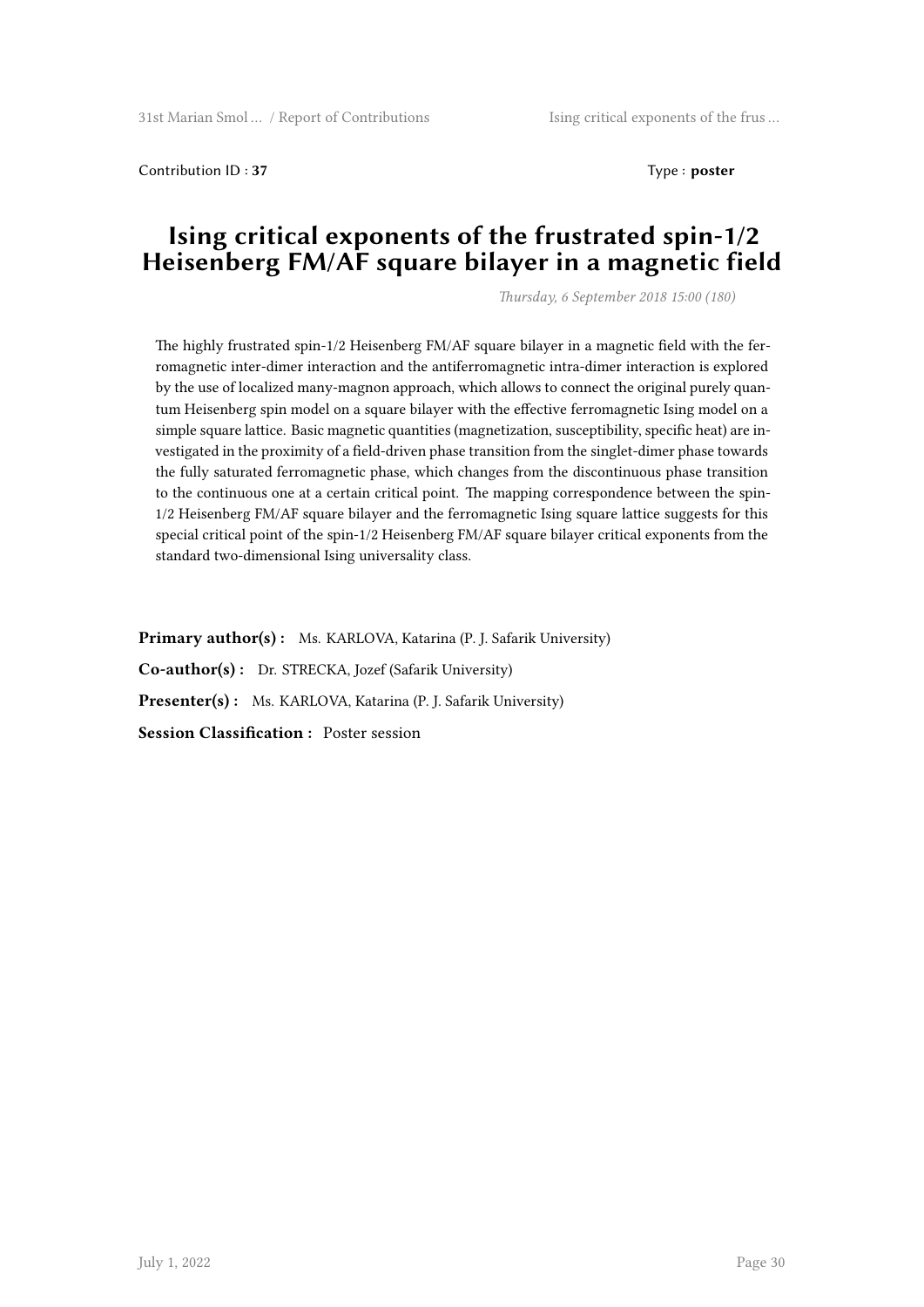Contribution ID: 38 Type : **poster** 

#### **Formation of modulated structures in random sequential adsorption processes**

*Thursday, 6 September 2018 15:00 (180)*

Bent-core particles, which are of great importance due to their applications in the liquid crystal industry, gain nowadays more and more interest due to the possibility of formation of novel modulated phases. We investigate the adsorption processes leading to the formation of such structures. We present the role of elastic deformations for the maximum packing in systems composed of particles randomly adsorbed on a surface. We also study the influence of the shape of the particles on the adsorption properties and analyze the packing fraction and its structure.

Acknowledgments: This work was supported by Grant No. 2016/23/B/ST3/01145 of the National Science Centre in Poland.

**Primary author(s) :** Dr. KARBOWNICZEK, Pawel (Institute of Physics, Cracow University of Technology)

**Presenter(s) :** Dr. KARBOWNICZEK, Pawel (Institute of Physics, Cracow University of Technology)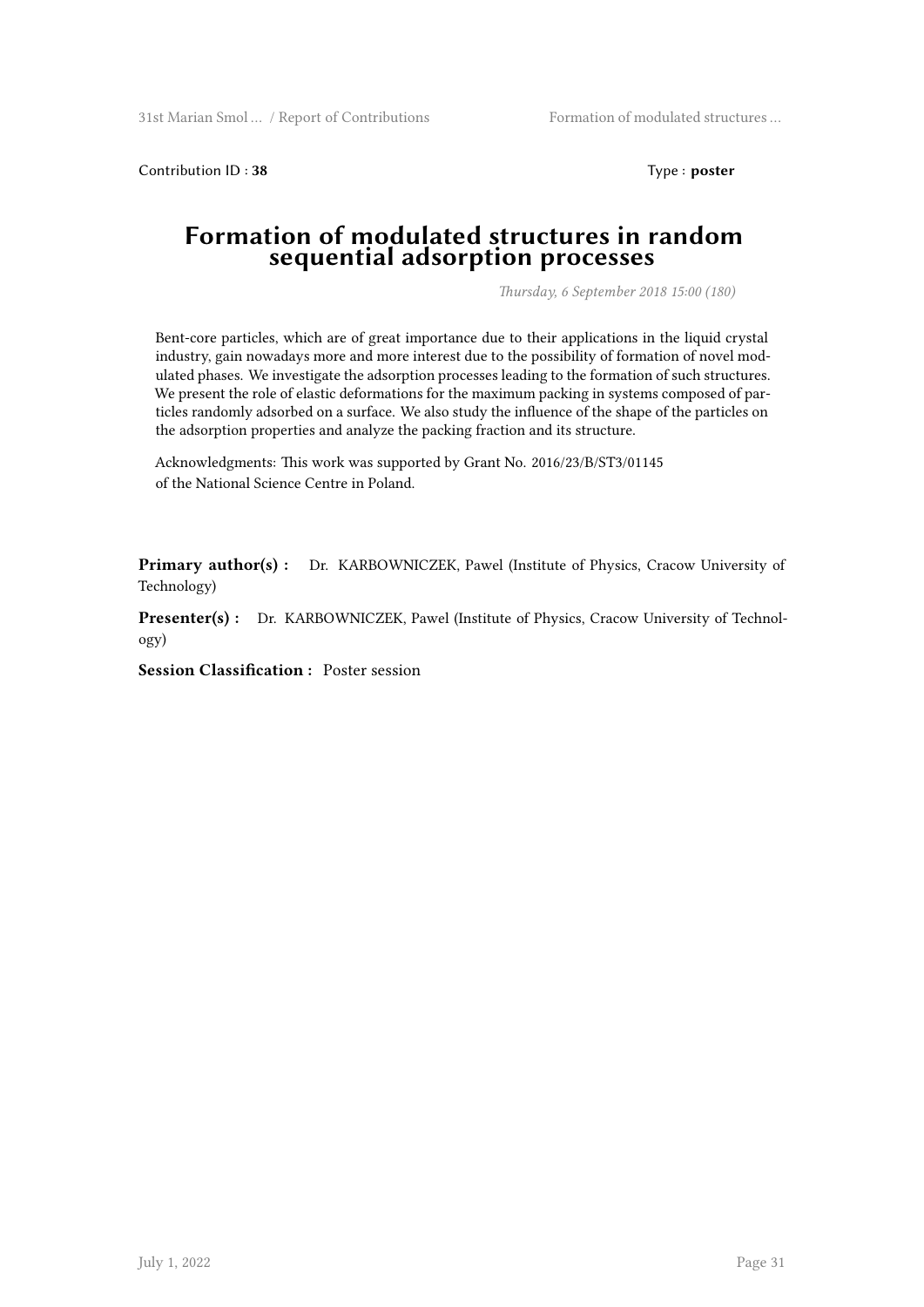Contribution ID: 39 Type: **talk** 

#### **The divergence of collective dissipation length in SCN-induced glass-like transition**

*Thursday, 6 September 2018 11:45 (20)*

Spatially Correlated Noise (SCN) emerges in various physical systems, e.g. plasma dynamics, ensembles of active particles and in the self-assembly phenomena. SCN-driven dynamics resembles also the dynamic heterogeneity, i.e. the coexistence of domains with highly correlated mobility, which emerge in the glass transition. In this talk the multi-particle collective dynamics of particles driven by SCN will be discussed. Thermodynamic consistency requires that SCN must be accompanied by the collective dissipation, i.e. the matrix of friction coefficients that depend on the inter-particle distances. Recently, this matrix has been shown to encode the glass-like transition, i.e. the rise in the viscosity of disordered system by a few orders of magnitudes upon reaching a certain critical packing. This effect will be discussed from the perspective of divergence in collective dissipation length. The open problem in the glass transition physics is the existence of a length-scale that diverges at the transition point. Collective dissipation length can be proposed as a novel approach to this problem. The results for hard spheres and soft particles will be compared.

**Primary author(s):** Dr. MAJKA, Maciej (Jagiellonian University) **Presenter(s) :** Dr. MAJKA, Maciej (Jagiellonian University) **Session Classification :** Thu noon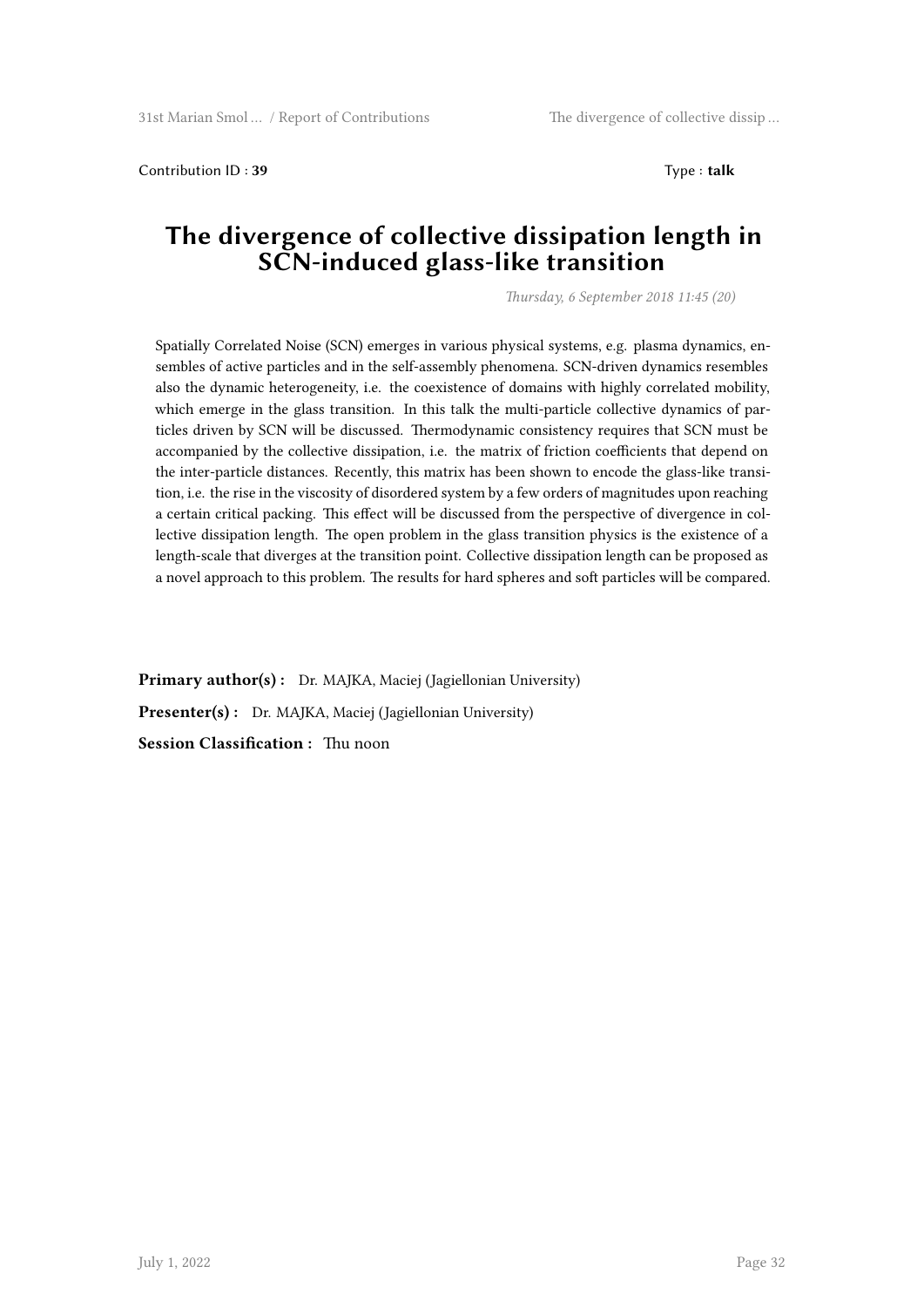Contribution ID : 40 **Type : poster** 

#### **Scattering of the generalized Schrödinger cat state in a harmonic trap. The Wigner function approach.**

*Thursday, 6 September 2018 15:00 (180)*

An isolated quantum system consisting of a single scattering barrier inside the potential well in the form of double harmonic oscillator is considered. The initial state is assumed to be the Schrödinger cat state [1] which is the superposition of two coherent states but generalized by additional parameter modelling a partial loss of interference which reflects the imperfection of the Schrödinger cat state preparation. The foregoing problem is considered within the phase space description of quantum mechanics, specifically the Wigner function approach. Time evolution of the considered system is given by the Moyal equation [2]. The major aim of the project is to investigate the dynamical characteristics of such quantum system and how they are affected by the imperfection of initial state preparation.

[1] Nicacio, Maia, Toscano and Vallejos. "Phase Space Structure of Generalized Gaussian Cat States." Phys. Lett. A 374 (2010): 4385

[2] Cabrera, Bondar, Jacobs and Rabitz. "Efficient method to generate time evolution of the Wigner function for open quantum systems." Phys. Rev. A 92 (2015): 042122

**Primary author(s) :** Mr. KOLACZEK, Damian (Faculty of Physics and Applied Computer Science, AGH UST, Kraków, Poland)

**Co-author(s) :** Dr. SPISAK, Bartłomiej (Faculty of Physics and Applied Computer Science, AGH UST, Kraków, Poland); Dr. WOŁOSZYN, Maciej (Faculty of Physics and Applied Computer Science, AGH UST, Kraków, Poland)

**Presenter(s) :** Mr. KOLACZEK, Damian (Faculty of Physics and Applied Computer Science, AGH UST, Kraków, Poland)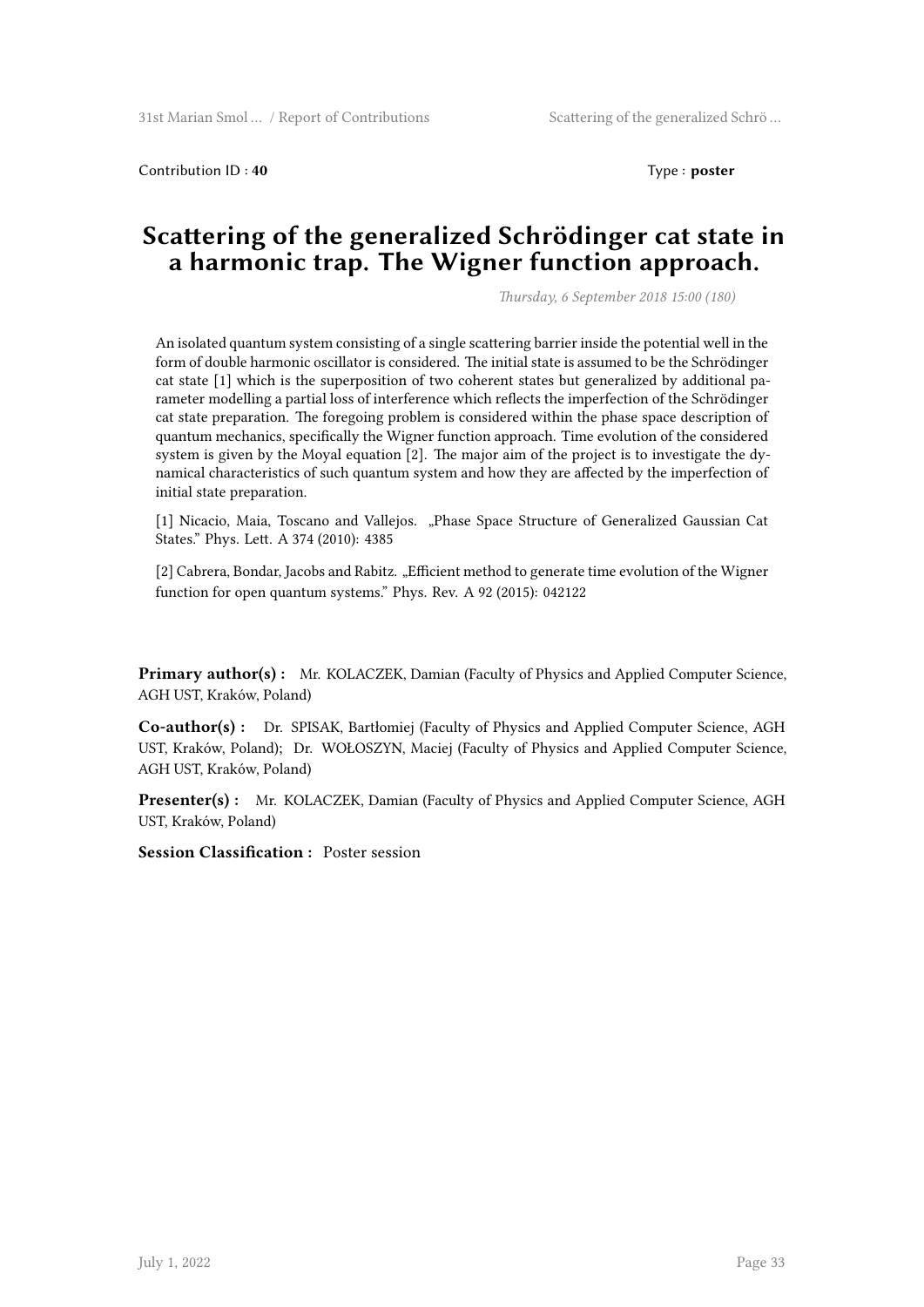Contribution ID : **41** Type : **talk**

#### **Flux and storage of energy in non-equilibrium stationary states**

*Thursday, 6 September 2018 11:00 (45)*

A system kept out of equilibrium in the stationary state by the external source of energy stores an energy in excess over its value at equilibrium. We determine this excess energy, *U* for two model systems: the ideal gas and the Lennard-Jones liquid. We show that in order to describe non-equilibirum states an external energy source must be explicitly included in the analysis. The final non-equilibrium, stationary state depends not only on the total flux of energy,  $J_U$ , but also on the mode of energy transfer into the system. In both systems we study three scenarios of energy transfer: (1) the energy flux per unit volume is constant; (2) the energy flux per unit volume is proportional to the local temperature (3) the energy flux per unit volume is proportional to the local density. Similarly as in equilibrium thermodynamics we introduce internal, adiabatic constraints in the system and find that  $U/J_U = \tau$  is minimized in the stationary (unconstrained) state.  $\tau$  is the characteristic time scale of energy outflow from the system immediately after shut-down of energy flux into the system. Finally we perform MD simulations of 2D Rayleigh-Benard system (RB) of hard discs to check this variational principle for two competing stationary states (conductive and convective). We find that the stable state has smaller value of  $U/J_U$ .

**Primary author(s):** Prof. HOLYST, Robert (Institute of Physical Chemistry PAS)

**Co-author(s) :** Dr. MACIOLEK, Anna (Institute of Physical Chemistry PAS); Dr. LITNIEWSKI, Marek (Institute of Physical Chemistry PAS); Prof. BANASZAK, Michal (UAM Poznan)

**Presenter(s) :** Prof. HOLYST, Robert (Institute of Physical Chemistry PAS)

**Session Classification :** Thu noon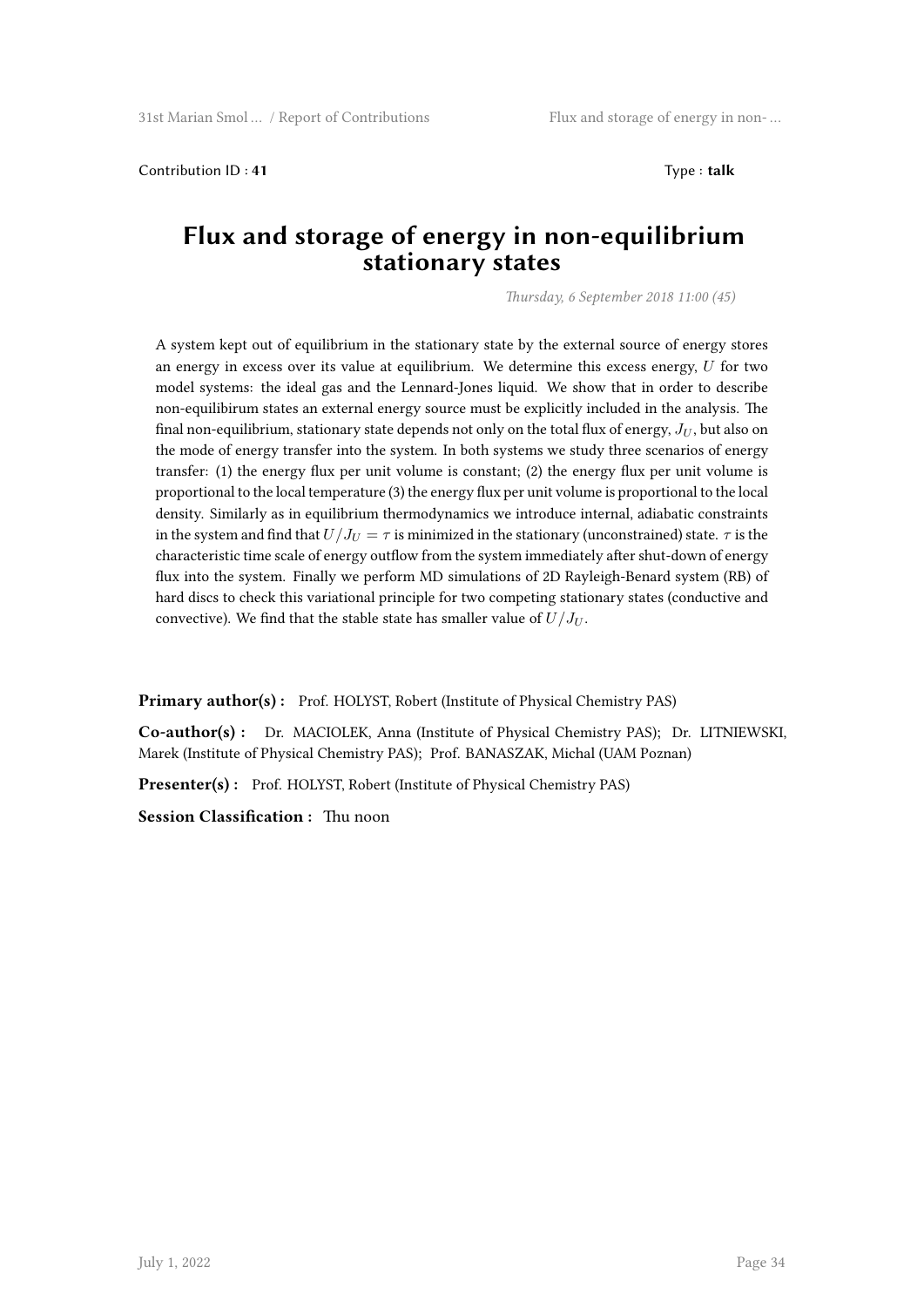Contribution ID: 42 Type : **talk** 

#### **Fingering instabilities in tissue invasion: an active fluid model**

*Thursday, 6 September 2018 12:05 (20)*

We study theoretically a possible physical mechanism for formation of multicellular protrusions in carcinoma at the onset of metastasis. We suggest it might be a consequence of a very simple physical instability resulting from coupling between cell velocity and direction of active traction. It is reminiscent of the classical viscous fingering instability. We use it to show that, for a carcinoma growing in an external environment of comparable viscosity, even weak active traction can lead to the onset of multicellular protrusions, initiating metastasis. We also discuss how further evolution of the fingers would proceed within this model. Due to the simplicity of the mechanism proposed, we think it might be applicable for a wide range of circumstances and might rationalize fingering observed in vivo.

**Primary author(s) :** Mr. BOGDAN, Michal (University of Cambridge, Department of Engineering)

**Co-author(s) :** Ms. MULARD, Aude (University of Cambridge); Dr. SAVIN, Thierry (University of Cambridge)

**Presenter(s) :** Mr. BOGDAN, Michal (University of Cambridge, Department of Engineering)

**Session Classification :** Thu noon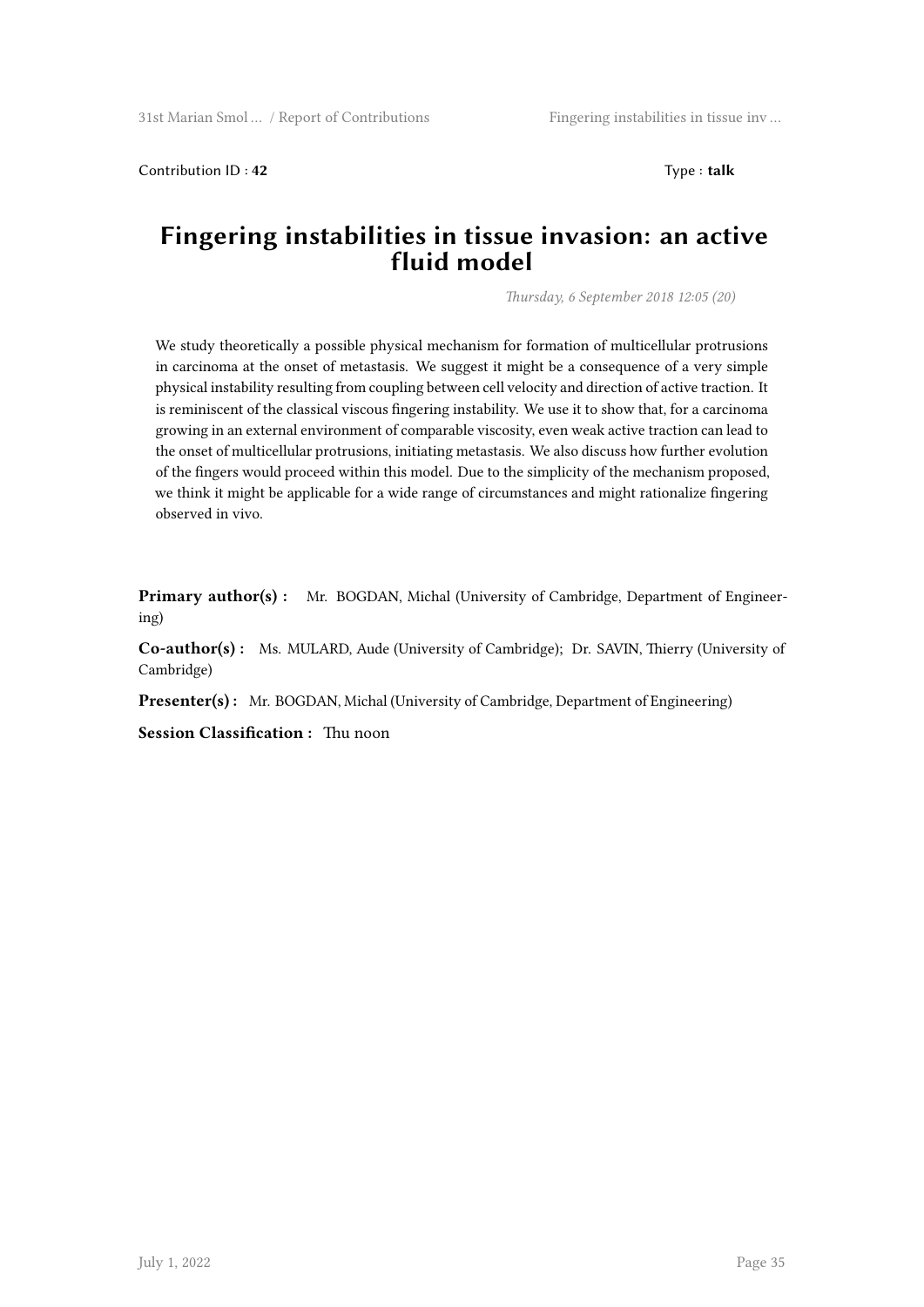Contribution ID: 43 Type : **poster** 

#### **Errors in Energy Landscapes Measured with Particle Tracking**

*Thursday, 6 September 2018 15:00 (180)*

Tracking Brownian particles is often employed to map the energy landscape they explore. Such measurements have been exploited to study many biological processes and interactions in soft materials. Yet video tracking is irremediably contaminated by localization errors originating from two imaging artifacts: the "static" errors come from signal noise, and the "dynamic" errors arise from the motion blur due to finite frame-acquisition time. We show that these errors result in systematic and nontrivial biases in the measured energy landscapes. We derive a relationship between the true and the measured potential that elucidates, among other aberrations, the presence of false double-well minima in the apparent potentials reported in recent studies. We further assess several canonical trapping and pair-interaction potentials by using our analytically derived results and Brownian dynamics simulations. In particular, we show that the apparent spring stiffness of harmonic potentials (such as optical traps) is increased by dynamic errors but decreased by static errors. Our formula allows for the development of efficient corrections schemes, and we also present in this work a provisional method for reconstructing true potentials from the measured ones.

**Primary author(s) :** Mr. BOGDAN, Michal (University of Cambridge, Department of Engineering)

**Co-author(s) :** Dr. SAVIN, Thierry (University of Cambridge, Department of Engineering)

**Presenter(s) :** Mr. BOGDAN, Michal (University of Cambridge, Department of Engineering)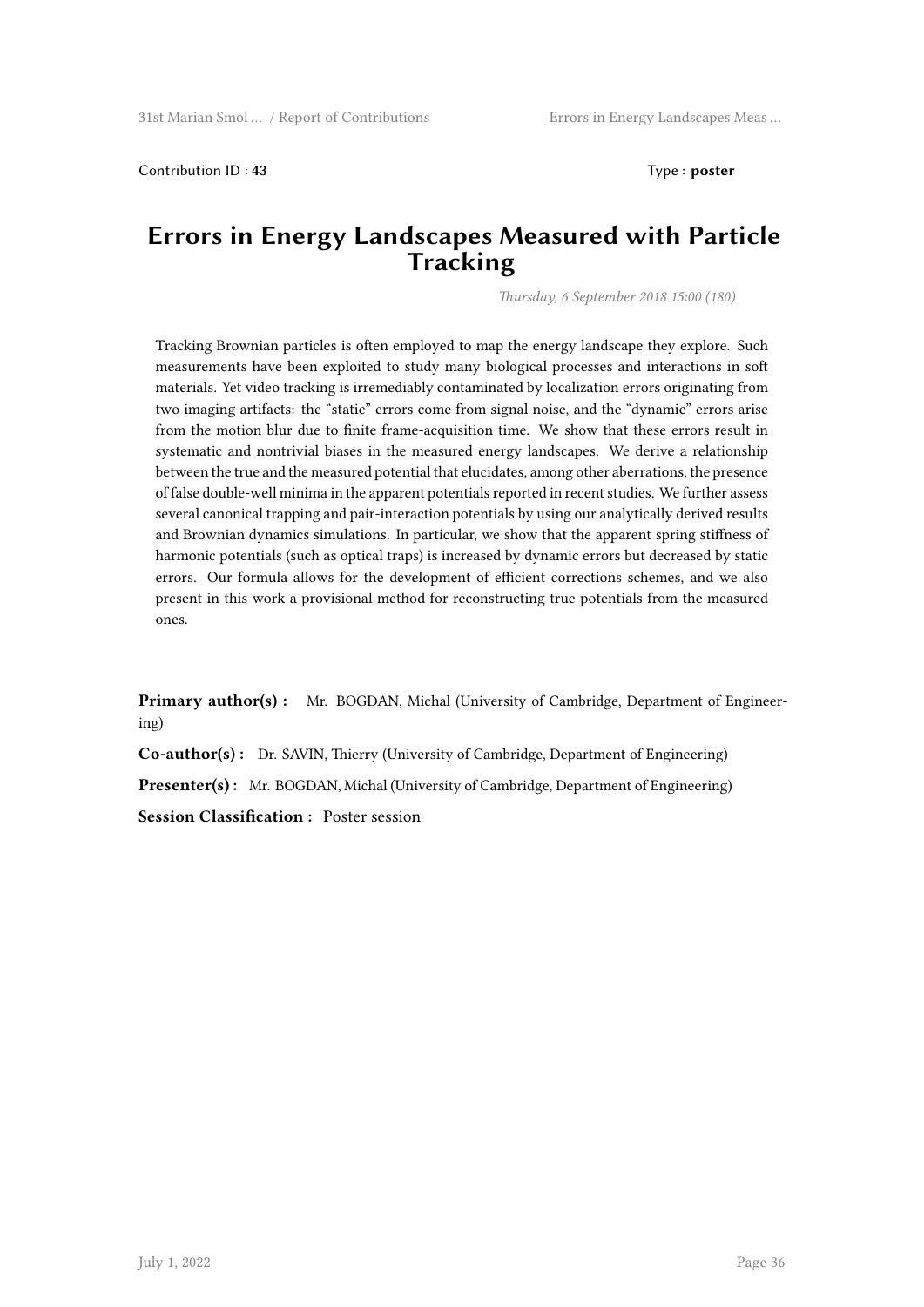Contribution ID : **44** Type : **talk**

### **Quantum law for partition of kinetic energy**

*Monday, 3 September 2018 14:30 (45)*

One of the fundamental laws of classical statistical physics is the energy equipartition theorem which states that for each degree of freedom the average kinetic energy equals  $E_k = k_B T/2$ , where  $k_B$  is the Boltzmann constant and  $T$  is temperature of the system. Despite the fact that quantum mechanics has already been developed for more than 100 years still there is no quantum counterpart of this theorem. We attempt to fill this far-reaching gap and formulate the \emph{quantum law for equipartition of energy} in the appealing form  $E_k = \langle \mathcal{E}_k \rangle$ , where  $\mathcal{E}_k$  is thermal kinetic energy per one degree of freedom of the thermostat consisting of harmonic oscillators and *⟨...⟩* denotes averaging over frequencies *ω* of those thermostat oscillators which contribute to *E<sup>k</sup>* according to the probability distribution  $\mathbb{P}(\omega)$ .

%It is valid for an arbitrary strength of the system-thermostat coupling.

We derive it for two paradigmatic and exactly solvable models of quantum open systems: a free Brownian particle and a harmonic oscillator. We formulate conditions for validity of the relation  $E_k = \langle \mathcal{E}_k \rangle$  for other quantum systems.

Primary author(s): Prof. LUCZKA, Jerzy (University of Silesia)

**Co-author(s) :** Dr. SPIECHOWICZ, Jakub (University of Silesia); Mr. BIALAS, Paweł (University of Silesia)

**Presenter(s) :** Prof. LUCZKA, Jerzy (University of Silesia)

**Session Classification :** Mon afternoon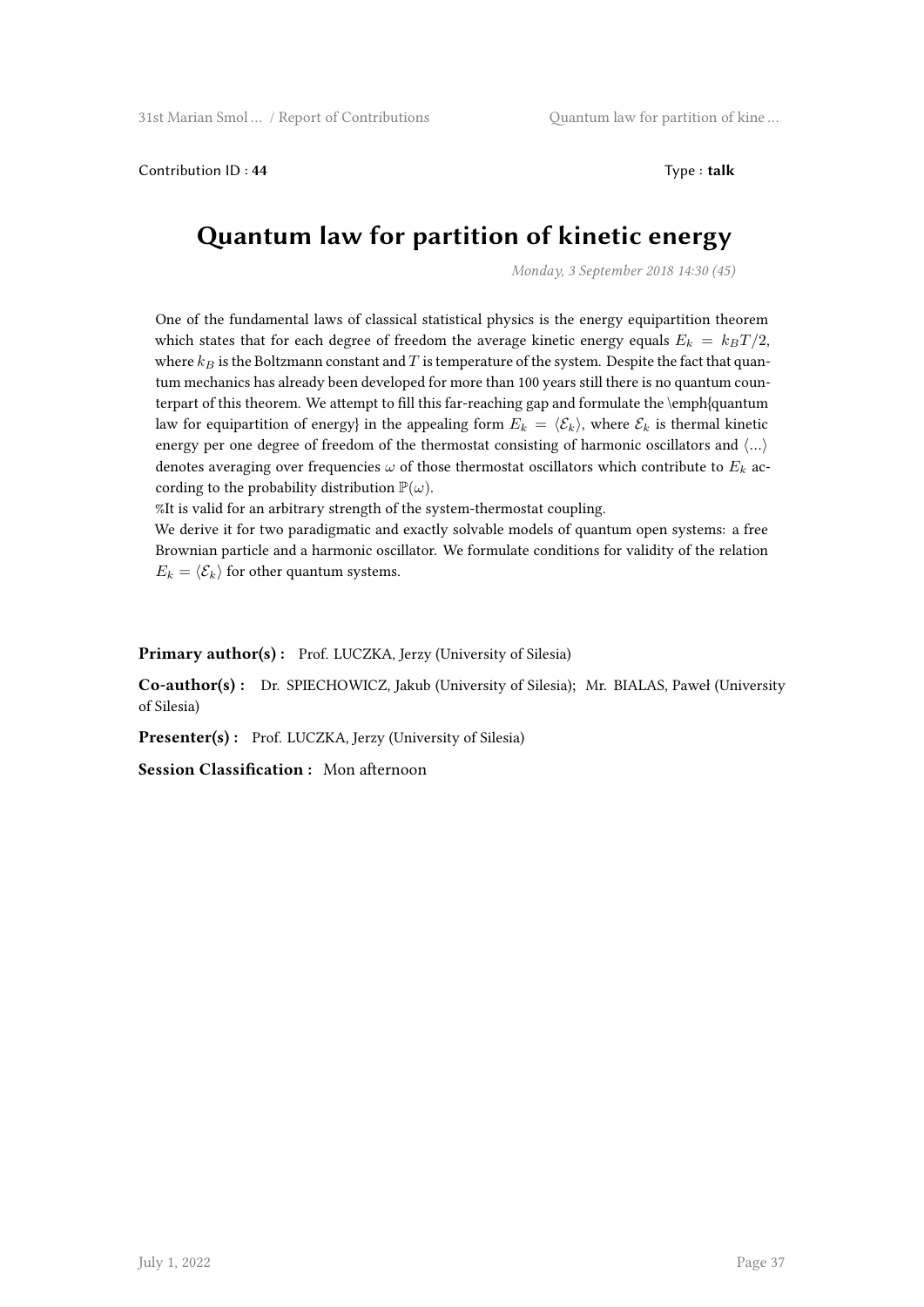Contribution ID : **45** Type : **poster**

#### **Weak initial conditions of RC4 pseudorandom number generator**

*Thursday, 6 September 2018 15:00 (180)*

Phase space of cryptographic systems, such as RC4 stream cipher is an interesting object, to which statistical physics may be applied. Entropy of a trajectory and of a state space, transient phase, coexisting attractors, 1/f noise and complexity measures are just a few examples of physical ideas, that may be applied to cryptographic systems, which opens the possibility of many new research subjects. The basis for this interdisciplinary research is the fact, that pseudorandom number generators, which form a core of many cryptographic systems, are just strongly mixing deterministic nonlinear systems in a chaotic state. And the main difference lays in the fact, that basic operations in cryptography, such as XOR operator are in space of integer numbers (as in Bernoulli shift).

In this contribution we expose a weakness of RC4 cipher: that apparently strong cryptographic keys of high entropy can lead to weak initial condition for the pseudorandom number generator. These weak initial conditions lead to poor mixing in the long transient part of a pseudorandom trajectory. This allows to mount a successful attack on this cipher, e.g. using known plaintext attack. We show this by numerical analysis of the space of initial conditions of a simplified version of RC4. We show, that central limit theorem may be applied to this system, and due to this fact many families of weak cryptographic keys may be determined. Basing on these results it is possible to calculate the average weakness of space of all cryptographic keys, which shows an inherent security flaw, built in the structure of priming phase of the RC4 cipher. Current findings confirm that application of nonlinear techniques in cryptology may provide interesting results.

**Primary author(s) :** Mr. KUBAŃ, Aleksander (Faculty of Physics, Warsaw University of Technology)

**Co-author(s) :** Dr. BUCHNER, Teodor (Faculty of Physics, Warsaw University of Technology)

Presenter(s): Dr. BUCHNER, Teodor (Faculty of Physics, Warsaw University of Technology)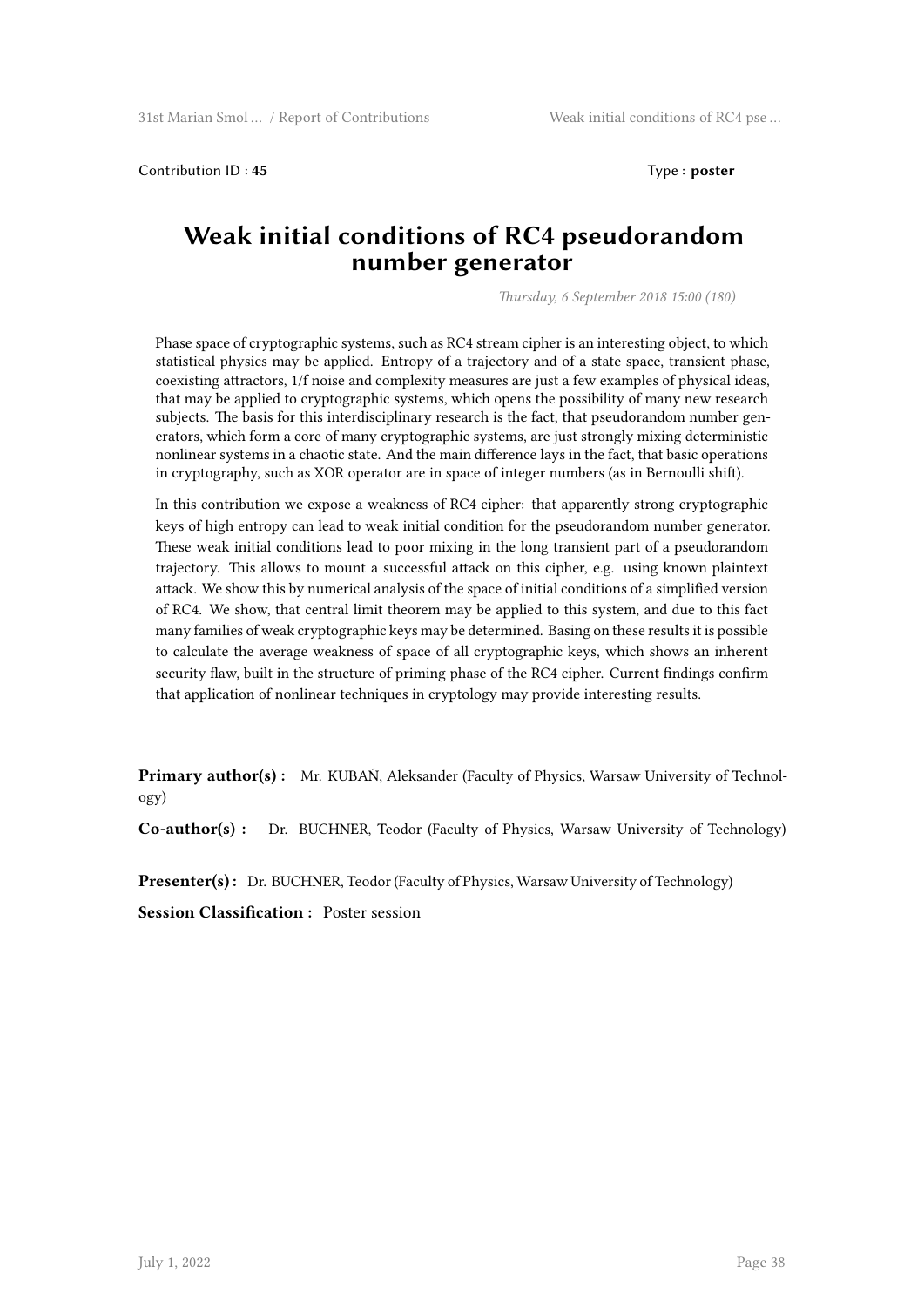Contribution ID : **46** Type : **talk**

#### **Random search with resetting: A unified renewal approach**

*Monday, 3 September 2018 09:45 (45)*

We provide a unified renewal approach to the problem of random search for several targets under resetting. This framework does not rely on specific properties of the search process and resetting procedure, allows for simpler derivation of known results, and leads to new ones. Concentrating on minimizing the mean hitting time, we show that resetting at a constant pace is the best possible option if resetting helps at all, and derive the equation for the optimal resetting pace. No resetting may be a better strategy if without resetting the probability of not finding a target decays with time to zero exponentially or faster. We also calculate splitting probabilities between the targets, and define the limits in which these can be manipulated by changing the resetting procedure. We moreover show that the number of moments of the hitting time distribution under resetting is not less than the sum of the numbers of moments of the resetting time distribution and the hitting time distribution without resetting.

Primary author(s): Prof. SOKOLOV, Igor (Humbold University at Berlin)

**Co-author(s) :** Dr. CHECHKIN, Aleksei (Institute of Physics and Astronomy, Potsdam University, Karl-Liebknecht-Strasse 24/25, 14476 Potsdam-Golm, Germany)

Presenter(s) : Prof. SOKOLOV, Igor (Humbold University at Berlin)

**Session Classification :** Mon morning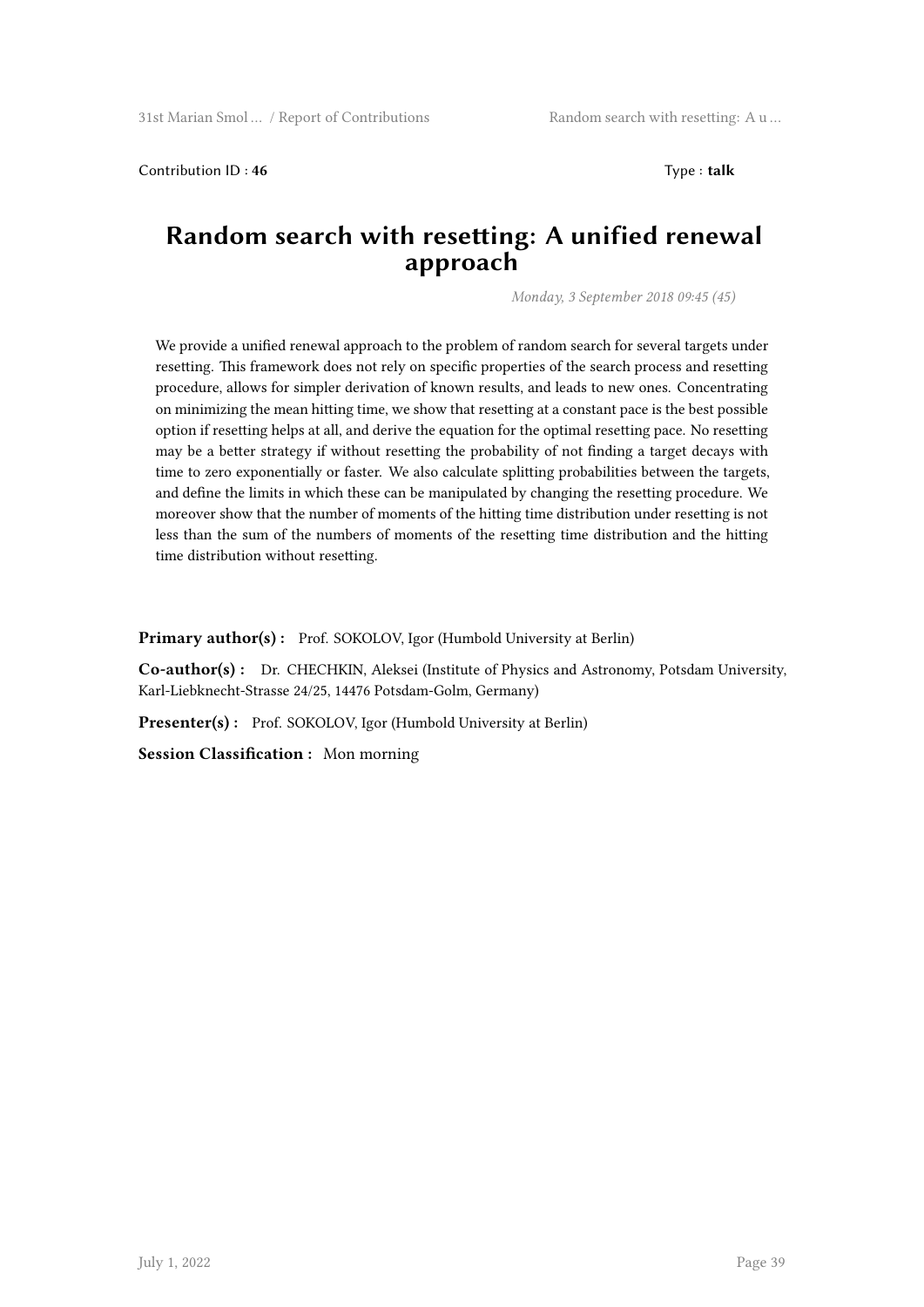Contribution ID : **47** Type : **talk**

#### **Random Sequential Adsorption of Platonic and Archimedean Solids**

*Tuesday, 4 September 2018 12:05 (20)*

Packings of objects attracted people's interest for many centuries. For example, during colonial era packings of spheres were studied to find the most optimal way to transport cannonballs. Today, densest packings are utilized in a variety of areas starting from condensed matter physics where they can model crystalline structures, and ending with telecommunication where they indicate how to optimize transfer rates. Besides densest random packing, a lot of attention is focused on random packings as they can model granular matter and biological objects. One of the easiest protocols used to obtain such packings, is random sequential adsorption (RSA): particles of random position and orientation are added to the packing one after the other if they do not overlap with any of previously placed objects. This study focuses on RSA packings build of identical Platonic and Archimedean solids. Besides finding a mean packing fraction, they are analyzed in terms of kinetics of packing growth as well as propagation of translational and orientational order. Moreover, an effective intersection test for those objects is provided.

**Primary author(s):** Mr. KUBALA, Piotr (M. Smoluchowski Institute of Physics, Jagiellonian University, Kraków, Poland)

**Co-author(s) :** Mr. CIESLA, Michal (M. Smoluchowski Institute of Physics, Jagiellonian University, Kraków, Poland)

**Presenter(s) :** Mr. KUBALA, Piotr (M. Smoluchowski Institute of Physics, Jagiellonian University, Kraków, Poland)

**Session Classification :** Tue noon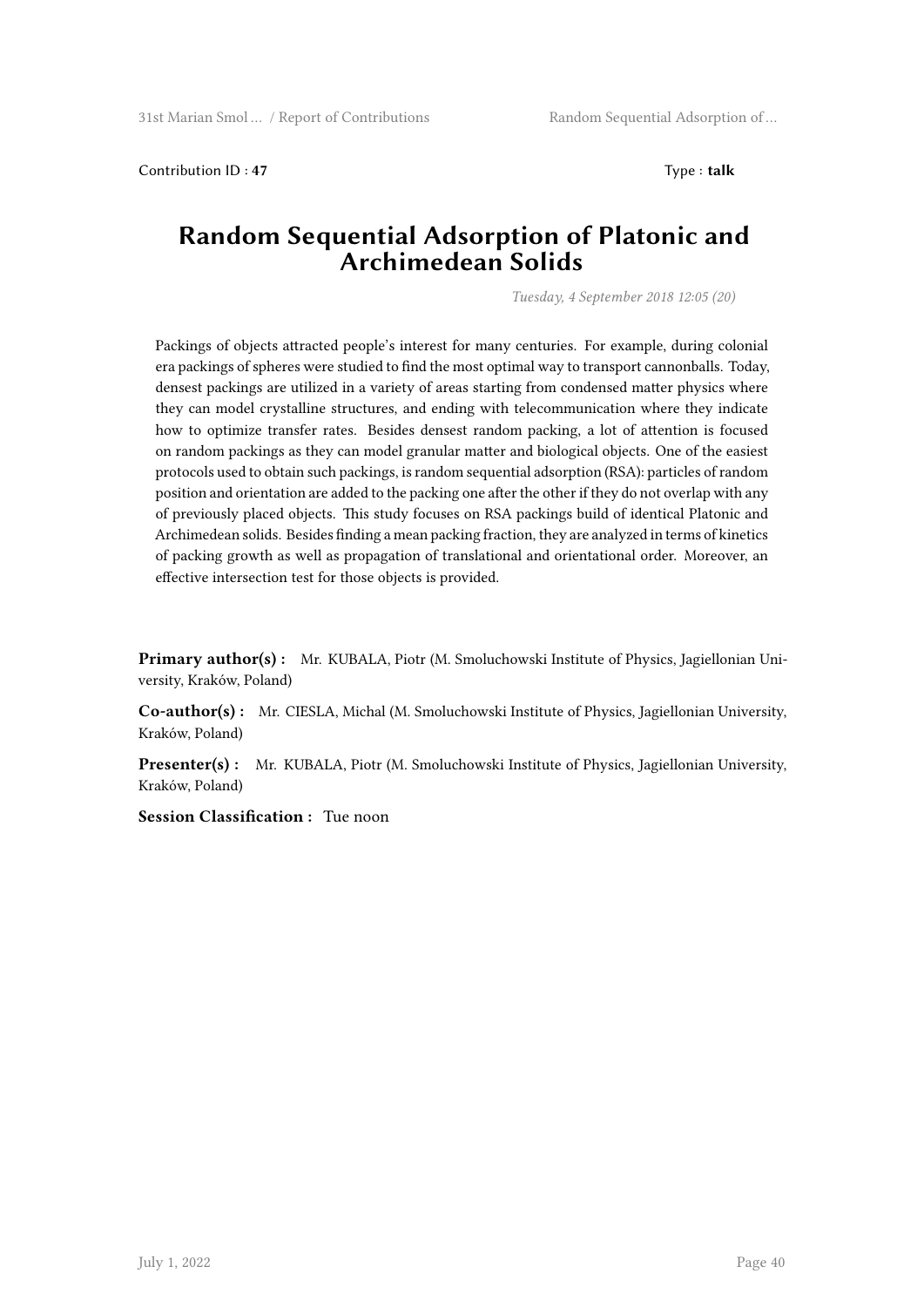Contribution ID : **48** Type : **poster** 

#### **Negative mobility for controlled mass-based particle separation**

*Thursday, 6 September 2018 15:00 (180)*

Dynamics of the systems at the sub-micro level can reveal astounding effects and may often mislead our intuition. However, since fluctuations play a key role at this scale, unexpected physical phenomena that contradict our everyday experience should not be a surprise. In this study we consider one of the anomalous transport effects, namely the directed transport of the particles in the opposite direction to an external static force applied to the system. Such a behaviour, referred to as negative mobility, was predicted theoretically in 2007 in a system consisting of inertial Brownian particle moving in a one-dimensional periodic symmetric potential [1]. A year later it was confirmed experimentally in the experiment involving determination of current-voltage characteristics of the microwaved-driven Josephson junction [2]. In 2010 negative mobility has been observed for sub-micro colloidal particles [3] and in 2016 for intracellular organelles [4].

In terms of the Brownian motion the following problem is considered: is it possible to use negative mobility in order to mechanically separate a mixture of various particles in a controlled manner? A number of experiments involving negative mobility already report on successful separation of two types of particles with different sizes in a microfluidic devices [3, 4]. However, no investigation on how to isolate particles with desired parameters has been found. We performed a number of numerical simulations in order to reveal conditions that guarantee controlled particles isolation by the means of difference in their mobility. In the mechanism proposed here the distinction between particles is based on their absolute mass, i.e. parameter of the model reflecting the correlation between particle mass, applied potential and friction forces present in the system.

[1] L Machura, M Kostur, P Talkner, J Luczka, and P Hanggi. Absolute negative mobility induced by thermal equilibrium fluctuations. Physical Review Letters, 98(4):040601, 2007

[2] J Nagel, D Speer, T Gaber, A Sterck, R Eich-horn, Peter Reimann, K Ilin, M Siegel, D Koelle, and R Kleiner. Observation of negative absolute resistance in a josephson junction. Physical Review Letters, 100(21):217001, 2008

[3] Ralf Eichhorn, Jan Regtmeier, Dario Anselmetti, and Peter Reimann. Negative mobility and sorting of colloidal particles. Soft Matter, 6(9):1858–1862, 2010.

[4] Jinghui Luo, Katherine A Muratore, Edgar A Arriaga, and Alexandra Ros. Deterministic absolute negative mobility for micro-and submicrometer particles induced in a microfluidic device. Analytical Chemistry, 88(11):5920–5927, 2016

**Primary author(s):** Ms. SLAPIK, Aleksandra (University of Silesia)

**Co-author(s) :** Dr. SPIECHOWICZ, Jakub (Institute of Physics, University of Silesia in Katowice); Prof. ŁUCZKA, Jerzy (University of Silesia, Katowice)

**Presenter(s) :** Ms. SLAPIK, Aleksandra (University of Silesia)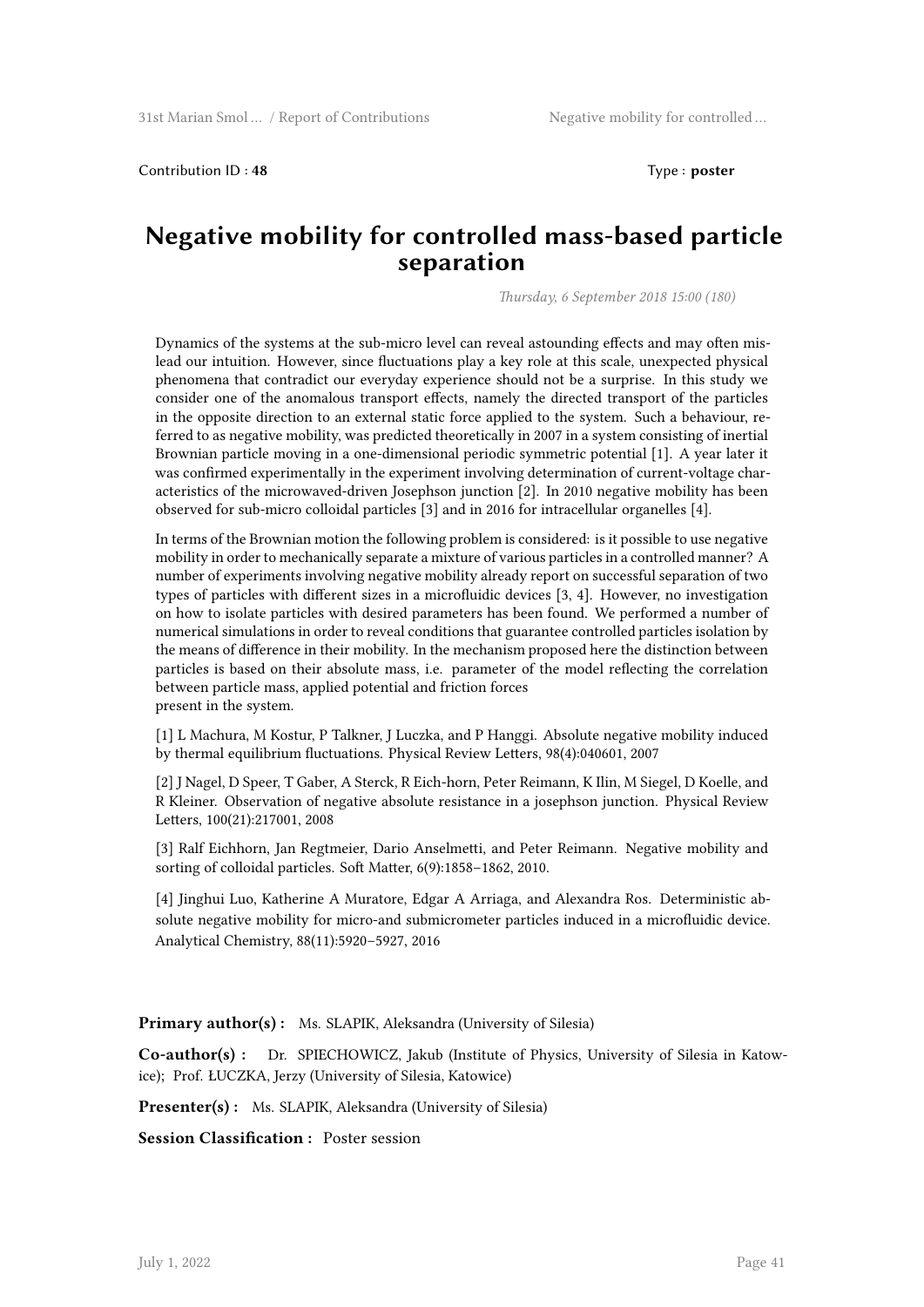Contribution ID : **49** Type : **talk**

#### **Exact results on the kinetics of random sequential adsorption processes**

*Tuesday, 4 September 2018 11:00 (45)*

Random sequential adsorption (RSA) of particles is used in a large variety of contexts to model particle aggregation and jamming. In RSA, a particle's position is selected with uniform probability over the domain and it is then placed sequentially if there is no overlap with any previously placed particles. Particles are not able to move or reorient once being placed. A key feature of these models is the observed algebraic time dependence of the asymptotic jamming coverage. However, the exact value of the scaling exponent is not known apart from the simplest case of the RSA of monodisperse spheres adsorbed on a line (Renyi's seminal 'car parking problem' [1]).

In this talk, I show that exact results on the scaling exponent can be derived for three variants of RSA processes on the line: (i) particles interacting by a finite-range potential; (ii) polydisperse hard spheres; (iii) non-spherical hard particles. These results resolve in particular a long-standing conjecture that the exponent depends solely on the degrees of freedom of a particle [2]. Instead, it is shown that the exponent depends sensitively on both particle shape and the size distribution underlying the polydispersity. Remarkably, for non-spherical particles, the exponent falls into at least two universality classes depending on whether the contact distance has singular features (e.g., for spherocylinder and polyhedra) or not (smooth convex shapes like ellipsoids) [3].

For problems (i,ii) the exact time dependent solution for the interval distribution of the RSA can be found, which reveals that a unique potential/size distribution exists that leads to a maximally dense coverage of the line, which is approached infinitesimally slowly in time [4].

[1] A. Rényi, Publ. Math. Res. Inst. Hung. Acad. Sci. 3, 109 (1958).

[2] P. Viot and G. Tarjus, Europhys. Lett. 13, 295 (1990). J. W. Evans, Rev. Mod. Phys. 65, 1281 (1993). G. Tarjus and J. Talbot, J. Phys. A 24, L913 (1991).

- [3] A. Baule, Physical Review Letters 119, 028003 (2017)
- [4] A. Baule, submitted (2018)

**Primary author(s) :** Dr. BAULE, Adrian (School of Mathematical Sciences Queen Mary, University of London)

**Presenter(s) :** Dr. BAULE, Adrian (School of Mathematical Sciences Queen Mary, University of London)

**Session Classification :** Tue noon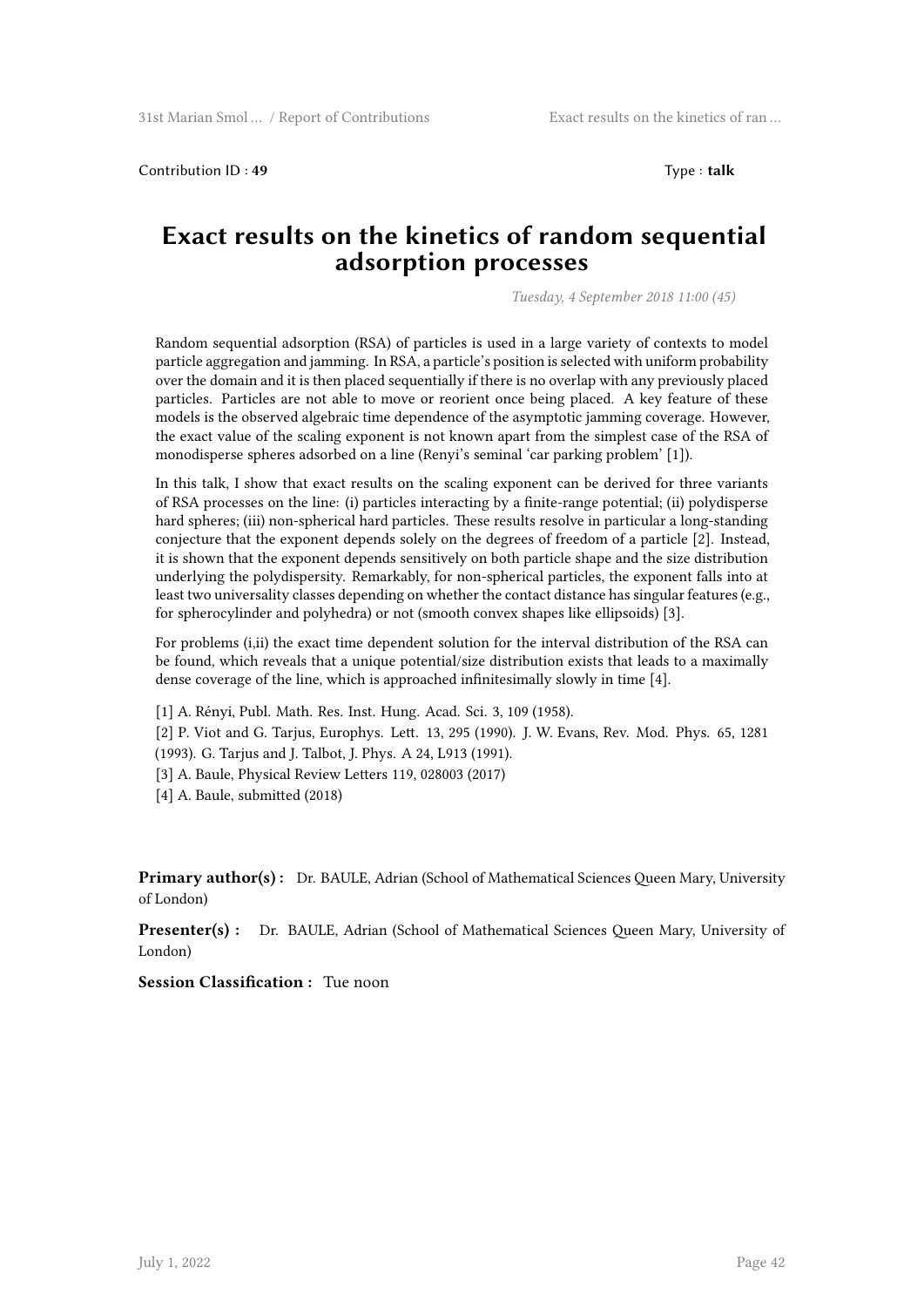Contribution ID : **50** Type : **talk** 

#### **Weighted models for level statistics across the many–body localization transition**

*Monday, 3 September 2018 15:35 (20)*

We study level statistics across the many-body localization transition. An analysis of the gap ratio statistics from the perspective of inter- and intra-sample randomness allows us to pin point differences between transitions in random and quasi-random disorder, showing effects due to Griffiths rare events for the former case. Defining a mean gap ratio for a single realization of disorder we show that it has a broad, system specific distribution across the whole transition. That explains the necessity of introducing weighted random matrix ensembles that correctly grasp the sample-tosample variation of system properties including the rare events. We consider two such approaches. One is a weighted short-range plasma model, the other a weighted power–law random banded matrix model. Treating the single sample gap ratio distribution as input, the considered weighted models yield a very good agreement both for spacing distribution including its exponential tail and the number variance up to tens of level spacings. We show explicitly that our weighted models describe the level statistics across the whole ergodic to many-body localized transition much more faithfully than earlier predictions. We also demonstrate that our model describes level statistics in variety of spin, bosonic and fermionic systems. The remaining deviations for long-range spectral correlations are discussed and attributed mainly to the intricacies of level unfolding.

[1] P. Sierant and J. Zakrzewski, *Intermediate spectral statistics in the many–body localization transition*, arXiv:1807.06983

[2] P. Sierant and J. Zakrzewski, *Weighted models for level statistics across the many–body localization transition*, arXiv:1808.02795

**Primary author(s) :** Mr. SIERANT, Piotr (Jagiellonian University in Kraków)

**Co-author(s) :** Prof. ZAKRZEWSKI, Jakub (Jagiellonian University in Kraków)

**Presenter(s) :** Mr. SIERANT, Piotr (Jagiellonian University in Kraków)

**Session Classification :** Mon afternoon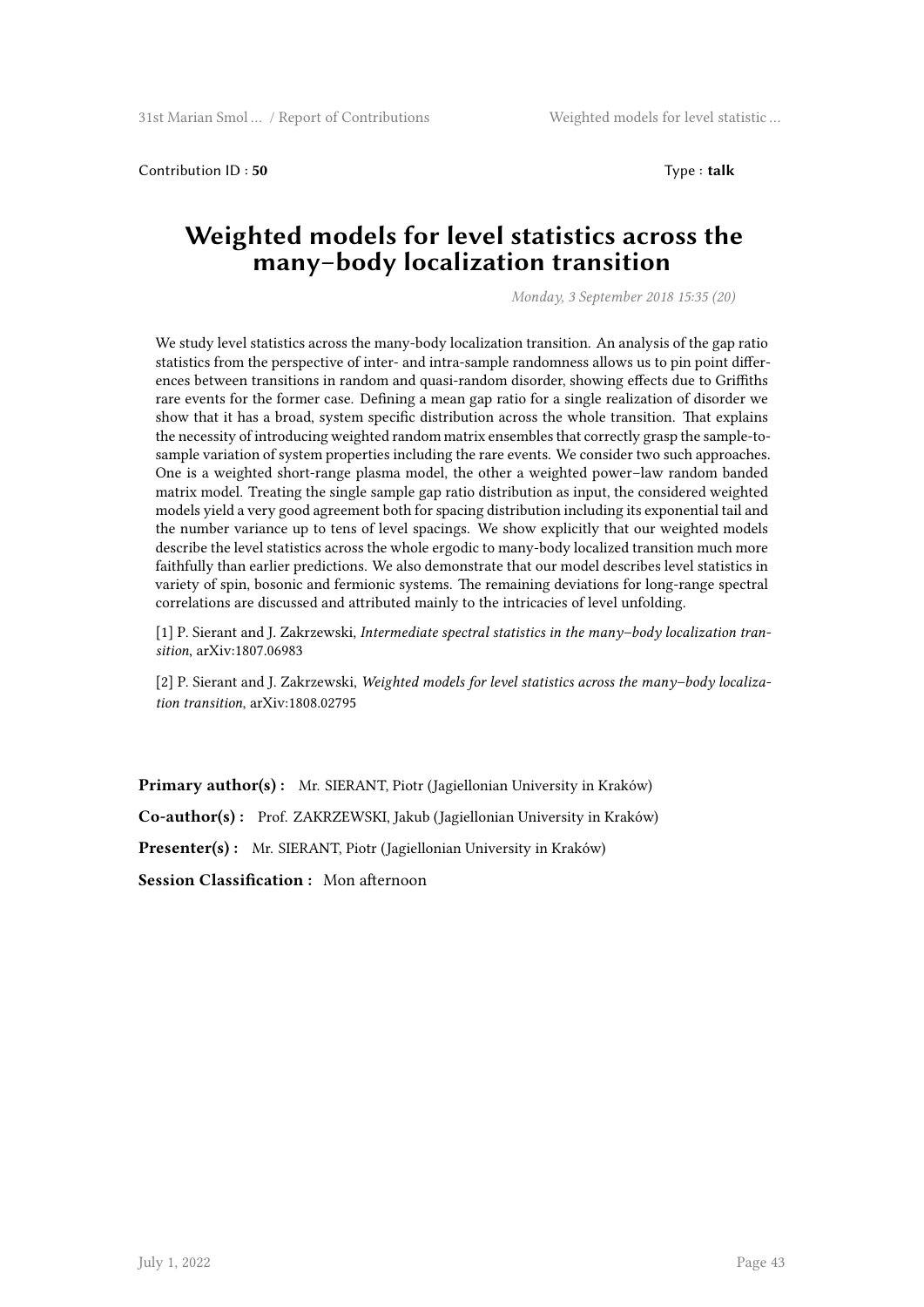Contribution ID : **51** Type : **talk**

# **Duality in Percolation**

*Tuesday, 4 September 2018 16:30 (45)*

In this talk we discuss the importance of duality in two-dimensional percolation, from the determination of thresholds exactly (the star-triangle transformation, the triangle-triangle transformation, the isoradial construction) to the question of the behavior of the number of clusters at the critical point, in which duality and the Euler graph formula play important roles. (Work here with Christian Scullard, Youjin Deng and Stephan Mertens). A connection is also made to numerical methods and recent incredibly precise work done by Jesper Jacobsen and Chris Scullard, which takes advantage of duality considerations. Other applications of duality include crossing problems, which are also closely connected with conformal invariance. Applications of percolation to models of cancer growth, epidemic spreading, and general phase transitions will also be discussed.

Primary author(s) : Prof. ZIFF, Robert M. (University of Michigan)

**Presenter(s) :** Prof. ZIFF, Robert M. (University of Michigan)

**Session Classification :** Tue evening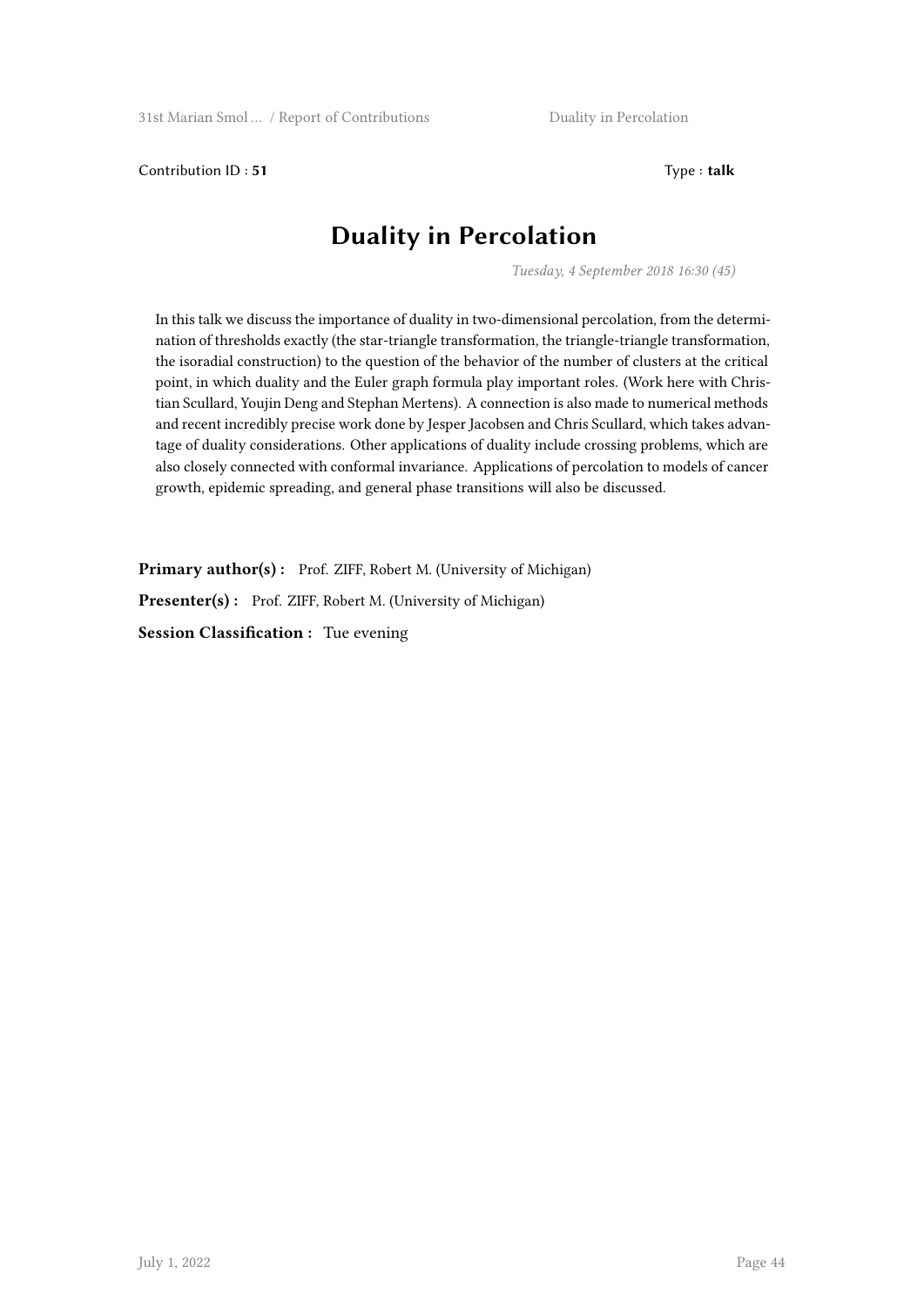Contribution ID : **52** Type : **talk** 

#### **Celestial mechanics of fruit flies or a theory for mushroomers**

*Monday, 3 September 2018 09:00 (45)*

The topic of global search in complex environments have been often investigated. But a search can also be local in the sense that it is centered at a given home position. In the latter case, the searcher does not only look for a new target but is also required to regularly return to the home position. Such behavior is typical for many insects and achieves technical importance for self-navigating robotic systems. We propose a stochastic nonlinear model for local search which does not distinguish between the two aims. The dynamics bases on an active particle moving with constant speed. It performs a pursuit and escape behavior of the heading from the position vector realizing thereby optimal exploration of space and the return to the home. We discuss the mechanics of the searcher and inspect the role of noise. Such randomness is present in the decision making rule of selecting the new heading direction. We consider Levy noises with different degree of discontinuity and report about steady spatial densities for the searchers. Also we report about an optimal noise intensity that a searcher finds a target at nearby places. For this noise value the required time for finding the target becomes minimal which appears to be the consequence of different relaxation processes in the spatial and the angular dynamics. Further extensions of the model are discussed during the lecture.

J. Nötel, V.L.S. Freitas, E. E.N. Macau, and L. Schimansky-Geier, "A class of stochastic models for local search", Phys. Rev. E accepted for publication.

J. Nötel, V.L.S. Freitas, E. E.N. Macau, and L. Schimansky-Geier, "Search and return model for stochastic path integrators", CHAOS, accepted for publication.

**Primary author(s) :** Prof. SCHIMANSKY-GEIER, Lutz (Department of Physics, Humboldt-University at Berlin)

**Presenter(s) :** Prof. SCHIMANSKY-GEIER, Lutz (Department of Physics, Humboldt-University at Berlin)

**Session Classification :** Mon morning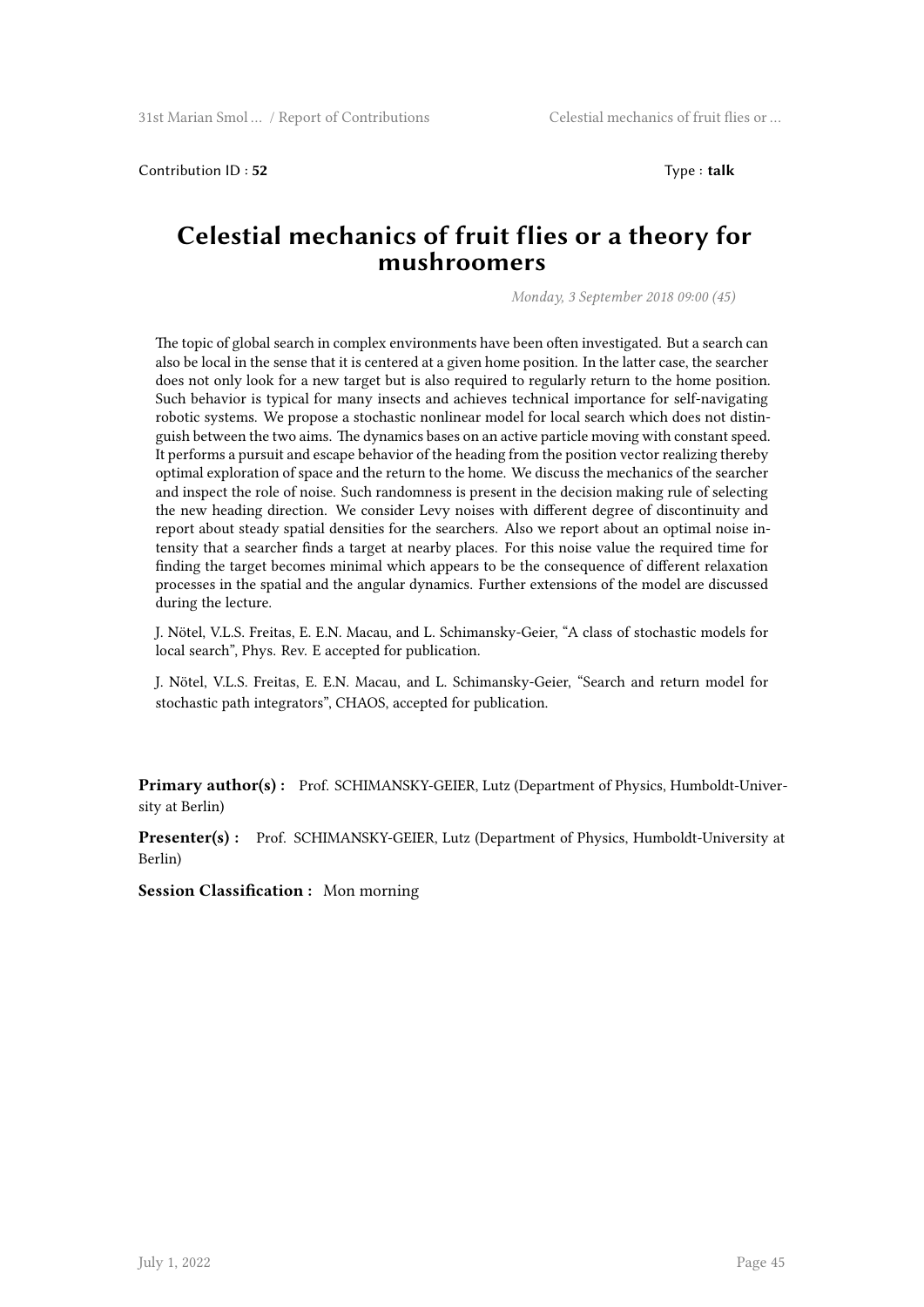Contribution ID : **53** Type : **talk**

#### **Active noisy oscillators - analytical approaches, stochastic phase description, and coupling effects**

*Thursday, 6 September 2018 09:00 (45)*

Many systems in physics and biology display somewhat irregular (noisy) but clearly oscillatory behavior. Most of these systems are kept outside of thermodynamic equilibrium (they are active) and can be well described in a stochastic framework.

In the talk I review a number of new developments from the theoretical side: how we can test whether the oscillator's dynamics is Markovian (using a non-equilibrium fluctuation-dissipation theorem), how we can define a phase for a stochastic oscillator (there are two proposals of a phase definition), how we can calculate correlation statistics like the power spectrum for a specific oscillator, and what can happen to the correlation statistics if we couple active noisy oscillators with each other.

Primary author(s) : Prof. LINDNER, Benjamin (Institute of Physics Humboldt University Berlin and Bernstein Center for Computational Neuroscience)

**Presenter(s) :** Prof. LINDNER, Benjamin (Institute of Physics Humboldt University Berlin and Bernstein Center for Computational Neuroscience)

**Session Classification :** Thu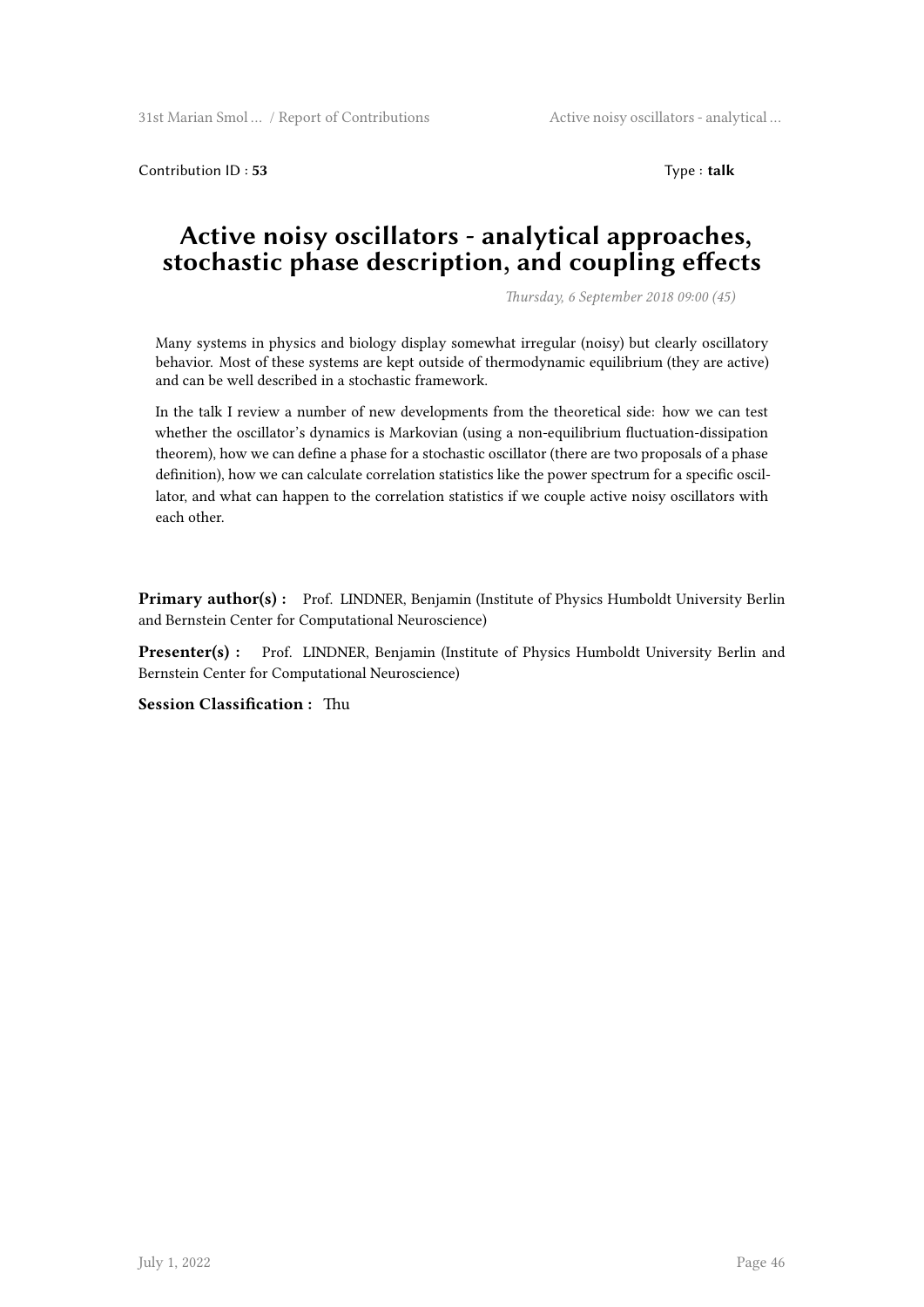Contribution ID : **54** Type : **talk**

#### **Deterministic Loewner equation and unstable growth processes**

*Tuesday, 4 September 2018 15:15 (45)*

The Loewner equation in its stochastic incarnation has proved to be an insightful method in studying scaling limits of critical two-dimensional lattice models in statistical mechanics. However, a deterministic counterpart of this equation is also a valuable tool, particularly well-suited for the description of diffusion-controlled growth problems, such as electrodeposition, dielectric breakdown or viscous fingering [1-3]. In this communication, we use this formalism to describe the growth of finger-like protrusions driven by the gradient of a harmonic field. Following Carleson and Makarov [1] we assume that the growth takes place only at the tips of long-and-thin fingers. However, in contrast to [1], we allow the fingers to split, which is crucial to obtain the patterns corresponding to those observed in nature. We discuss different splitting criteria and study the dynamics of the model in variety of geometries. In particular, we demonstrate that tip-splitting instability of the growing fingers can lead to the stable, regular movement of the envelope of the growing structure [4]. Finally, we show how this formalism can be applied to the evolution of the river networks [5-7] and demonstrate that it correctly predicts the branching angle between the streams to be 72 degrees.

- 1. L. Carleson and N. Makarov, *Laplacian path models*, J. Anal. Math. **87**, 103 (2002)
- 2. T. Gubiec, P. Szymczak, *Fingered growth in channel geometry: A Loewner equation approach* ,Phys. Rev. E, **77** , 041602 (2008)
- 3. M. Pecelerowicz, A. Budek, P. Szymczak, *Effective description of the interaction between anisotropic viscous fingers*, EPL, **108**, 14001 (2014)
- 4. M. Pecelerowicz, P. Szymczak, *Stabilizing effect of tip-splitting on the interface motion*, Phys. Rev. E, **94**, 062801 (2016)
- 5. O. Devauchelle, A. P. Petroff, H. F. Seybold, and D. Rothman, *Ramification of stream networks*, Proc. Natl. Acad. Sci. USA, **109**, 20832 (2012)
- 6. Y. Cohen, O. Devauchelle, H. F. Seybold, R. S. Yi, P. Szymczak, D. Rothman, *Path selection in the growth of rivers*, Proc. Natl. Acad. Sci. USA, **112**, 14132 (2015)
- 7. O. Devauchelle, P. Szymczak, M. Pecelerowicz, Y. Cohen. H. Seybold, D. H. Rothman, *Laplacian networks: Growth, local symmetry and shape optimization*, Phys. Rev. E, **95**, 033113 (2017)

**Primary author(s) :** Dr. SZYMCZAK, Piotr (University of Warsaw)

**Co-author(s) :** Dr. PECELEROWICZ, Michał (University of Warsaw)

**Presenter(s) :** Dr. SZYMCZAK, Piotr (University of Warsaw)

**Session Classification :** Tue afternoon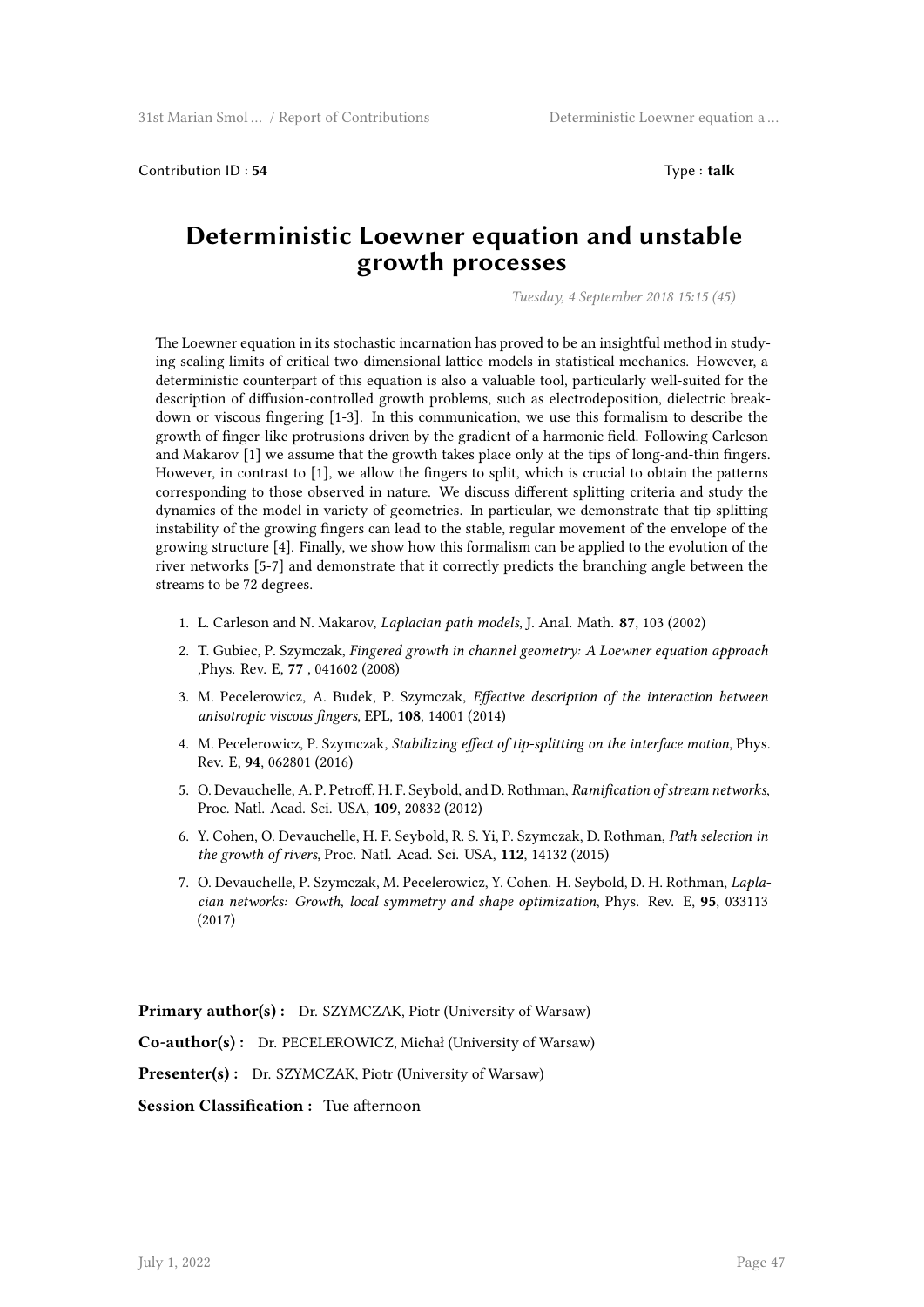Contribution ID : **55** Type : **poster** 

#### **Mica Surface Properties Investigated by Force Spectroscopy**

*Thursday, 6 September 2018 15:00 (180)*

Mica (muscovite) is a substrate commonly used for TEM and AFM imaging because of its atomic flatness, high cleavage and transparency. This aluminosilicate has sheet structure. Crystallographic structure of mica consists of two layers of Si and Al tetrahedrals and one Al octahedral sublayer between them.1,2 Force spectroscopy technique was used to determine physicochemical properties such as adhesion between the AFM probe and the surface, Young's Moduli, deformation depth and the surface stiffness.

In this work adhesion forces were measured in different conditions (air or NaCl solution with ionic strengths range of  $0.001 - 0.15$  M). The velocities of AFM tip withdrawal were in the range of  $0.02$ – 5 μm s-1. The main goal of these experiments was finding correlation between physiochemical properties and environmental conditions.

References

- 1. Christenson, H. K. & Thomson, N. H. The nature of the air-cleaved mica surface. Surf. Sci. Rep. 71, 367–390 (2016).
- 2. De Poel, W. et al. Muscovite mica: Flatter than a pancake. Surf. Sci. 619, 19–24 (2014).

Acknowledgements: I acknowledge the support of InterDokMed project no. POWR.03.02.00-00- I013/16

**Primary author(s) :** Mrs. KUREK, Agnieszka (Jerzy Haber Institute of Catalysis and Surface Chemistry, Polish Academy of Sciences)

**Co-author(s) :** Ms. CIENIAWSKA, Beata (Jerzy Haber Institute of Catalysis and Surface Chemistry, Polish Academy of Sciences); Dr. BARBASZ, Jakub (Instytut Katalizy i Fizyochemii Powierzchni im. Jerzego Habera PAN); Dr. SOFINSKA, Kamila (Jerzy Haber Institute of Catalysis and Surface Chemistry Polish Academy of Sciences)

**Presenter(s) :** Dr. BARBASZ, Jakub (Instytut Katalizy i Fizyochemii Powierzchni im. Jerzego Habera PAN)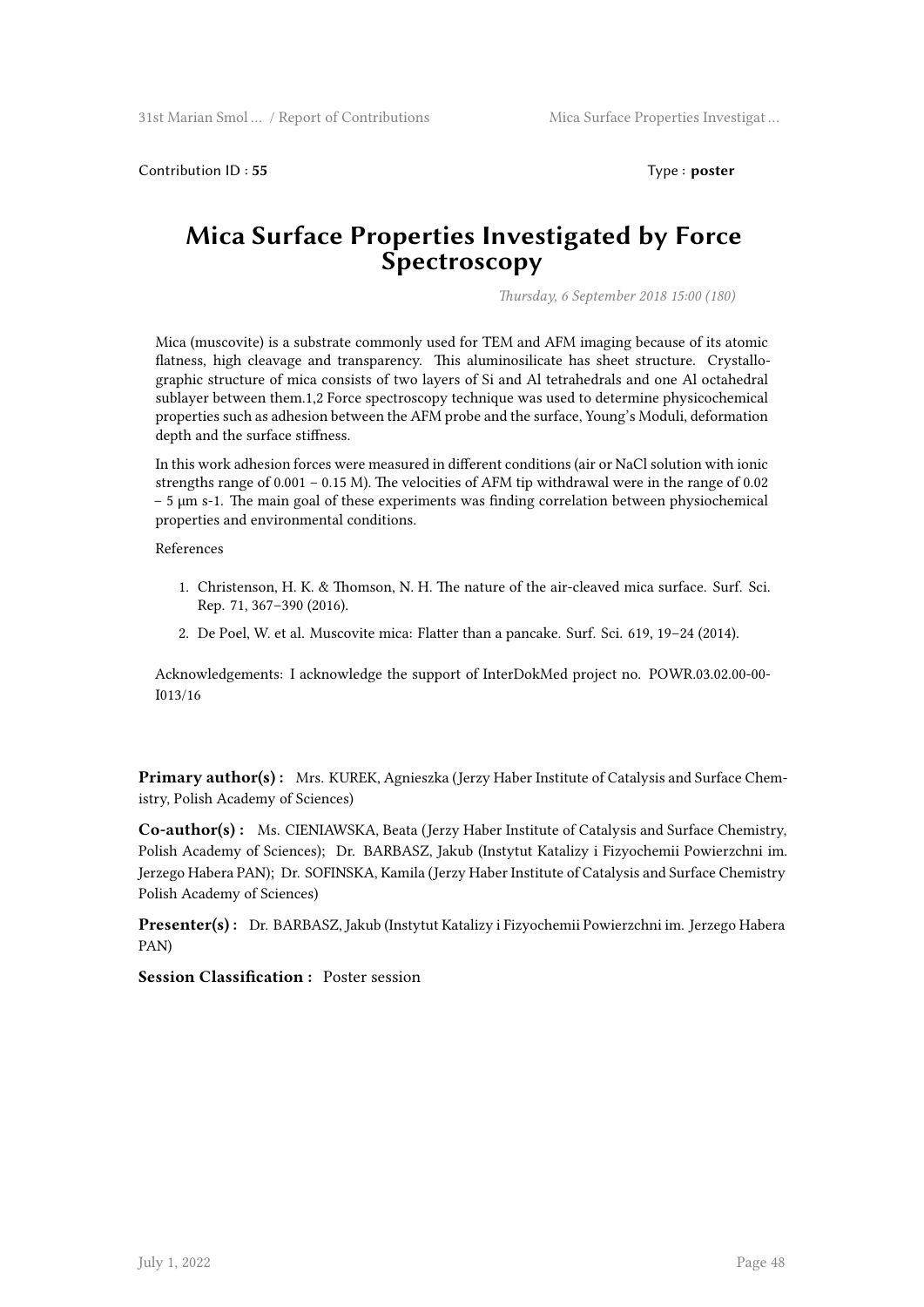Contribution ID: 56 Type : **poster** 

# **Energy of Quantum Brownian Oscillator**

*Thursday, 6 September 2018 15:00 (180)*

Models which contain quantum particle coupled to its environment were analysed many times over recent years or even decades. This old and seemingly clichéd system-environment model has been re-considered many, many times by each next generation of physicists. However, it is still difficult to find a transparent presentation of this fundamental issue of the quantum statistical physics. Furthermore by analysing behaviour of quantum Brownian motion one could attempt to find answer for many fundamental questions concerning the very essence of the quantum world, investigate transport phenomena or consider the nature and properties of quantum information. The topic of quantum Brownian motion is fundamental for many fields of physics, for instance in statistical physics, condensed matter and atomic physics. We study the celebrated model of a quantum open system *S*, i.e. a quantum harmonic oscillator of mass *M* and eigenfrequency  $\omega_0$ . It is in contact with a heat bath *B* modeled as a collection of independent quantum harmonic oscillators which form thermostat of temperature *T* being in an equilibrium Gibbs canonical state. There are plenty of methods for analysing such systems for instance path integrals method, van Kampen method or generalised Langevin equation method. In our considerations we utilise the last listed method and as a starting point in our analysis we took quantum fluctuation-dissipation theorem. We would like to present some of interesting properties exhibited by such

systems and exact, analytical results for energy - potential and kinetic - which we have obtained.

**Primary author(s) :** Mr. BIALAS, Pawel (Department of Theoretical Physics, University of Silesia)

**Co-author(s) :** Prof. ŁUCZKA, Jerzy (University of Silesia, Katowice)

**Presenter(s) :** Mr. BIALAS, Pawel (Department of Theoretical Physics, University of Silesia)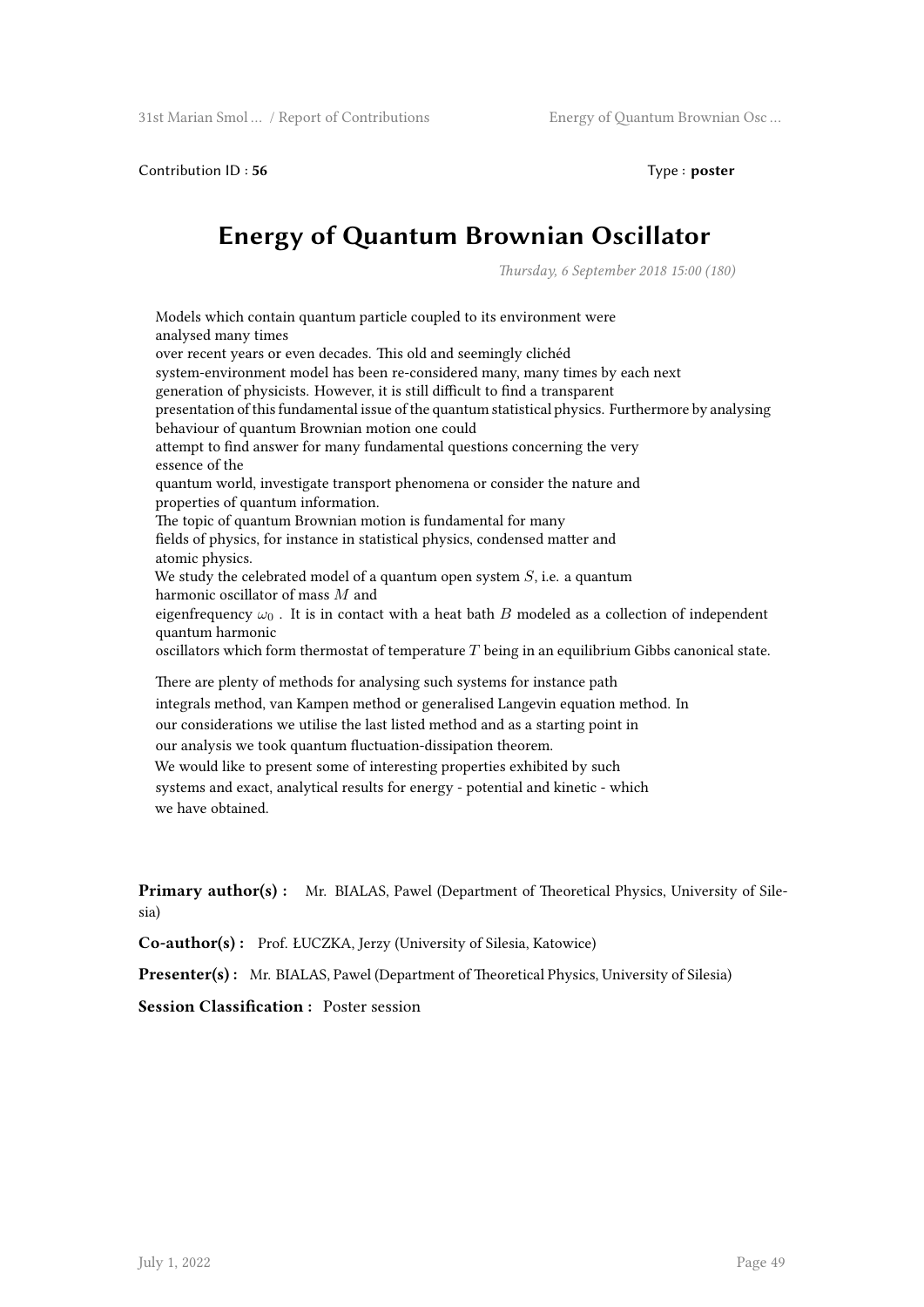Contribution ID: 57 Type : **poster** 

## **Selected properties of integrated stochastic processes**

*Thursday, 6 September 2018 15:00 (180)*

Brownian motion (Wiener process) and Ornstein-Uhlenbeck processes are two basic stochastic processes, which are frequently, among others, used in the statistical physics. We consider the full stochastic dynamics, i.e. a situation when a particle is described by the position and velocity. It is assumed that velocity changes according to Wiener or Ornstein-Uhlenbeck processes. Consequently, a particle position is described by an integrated stochastic process. We examine such processes in the free case. Moreover, the problem of first escape from a finite interval for integrated stochastic processes is studied. We show similarities and differences between both processes. These differences arise due to introduction of damping and are especially well visible for a free particle. In the studied range, the problem of first escape seems to be less sensitive to the process describing evolution of the velocity.

**Primary author(s):** CAPALA, Karol (M. Smoluchowski Institute of Physics, Jagiellonian University, Kraków, Poland)

**Co-author(s) :** Dr. DYBIEC, Bartłomiej (M. Smoluchowski Institute of Physics, Jagiellonian University, Kraków, Poland)

**Presenter(s) :** CAPALA, Karol (M. Smoluchowski Institute of Physics, Jagiellonian University, Kraków, Poland)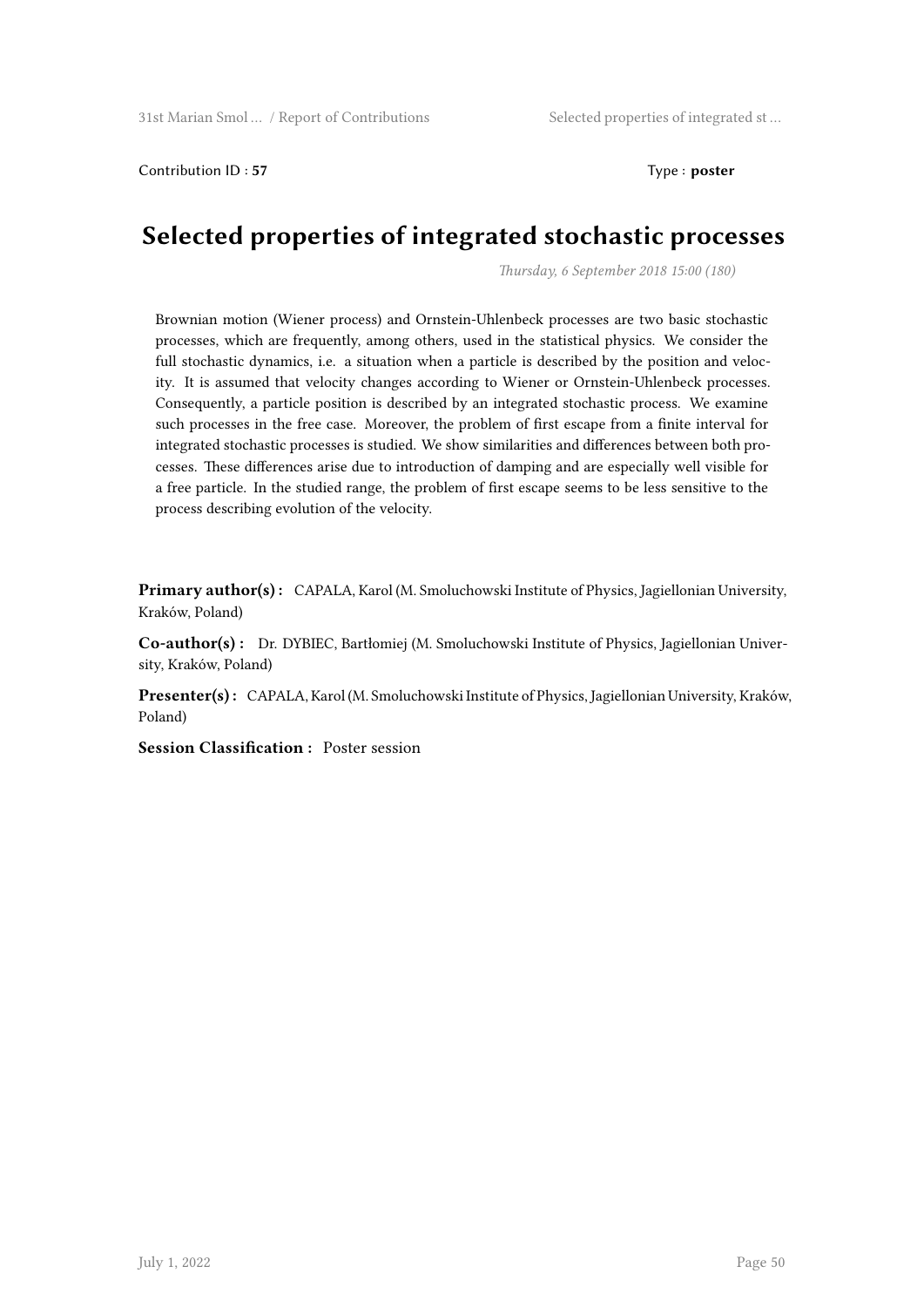Contribution ID: 58 Type : **poster** 

# **Random sequential adsorption of cuboids**

*Thursday, 6 September 2018 15:00 (180)*

The subject of this study was random sequential adsorption of cuboids of axes length ratio of  $a: 1:b$  for  $a \in [0.3, 1.0]$  and  $b \in [1.0, 2.0]$  and its aim was to find a shape that provides the highest packing fraction. Obtained results show that the densest packing fraction is 0*.*402*±*0*.*010, and is reached for axes ratios near cuboids of 0*.*75 : 1 : 1*.*30. Kinetics of packing growth were also studied and it was established that its power-law character is no longer governed by the number of cuboid degrees of freedom. The microstructural properties of obtained packings were studied in terms of density correlation function and propagation of orientational ordering.

Primary author(s) : Mr. CIESLA, Michal (M. Smoluchowski Institute of Physics, Jagiellonian University, Kraków, Poland); Mr. KUBALA, Piotr (M. Smoluchowski Institute of Physics, Jagiellonian University, Kraków, Poland))

**Presenter(s) :** Mr. CIESLA, Michal (M. Smoluchowski Institute of Physics, Jagiellonian University, Kraków, Poland); Mr. KUBALA, Piotr (M. Smoluchowski Institute of Physics, Jagiellonian University, Kraków, Poland))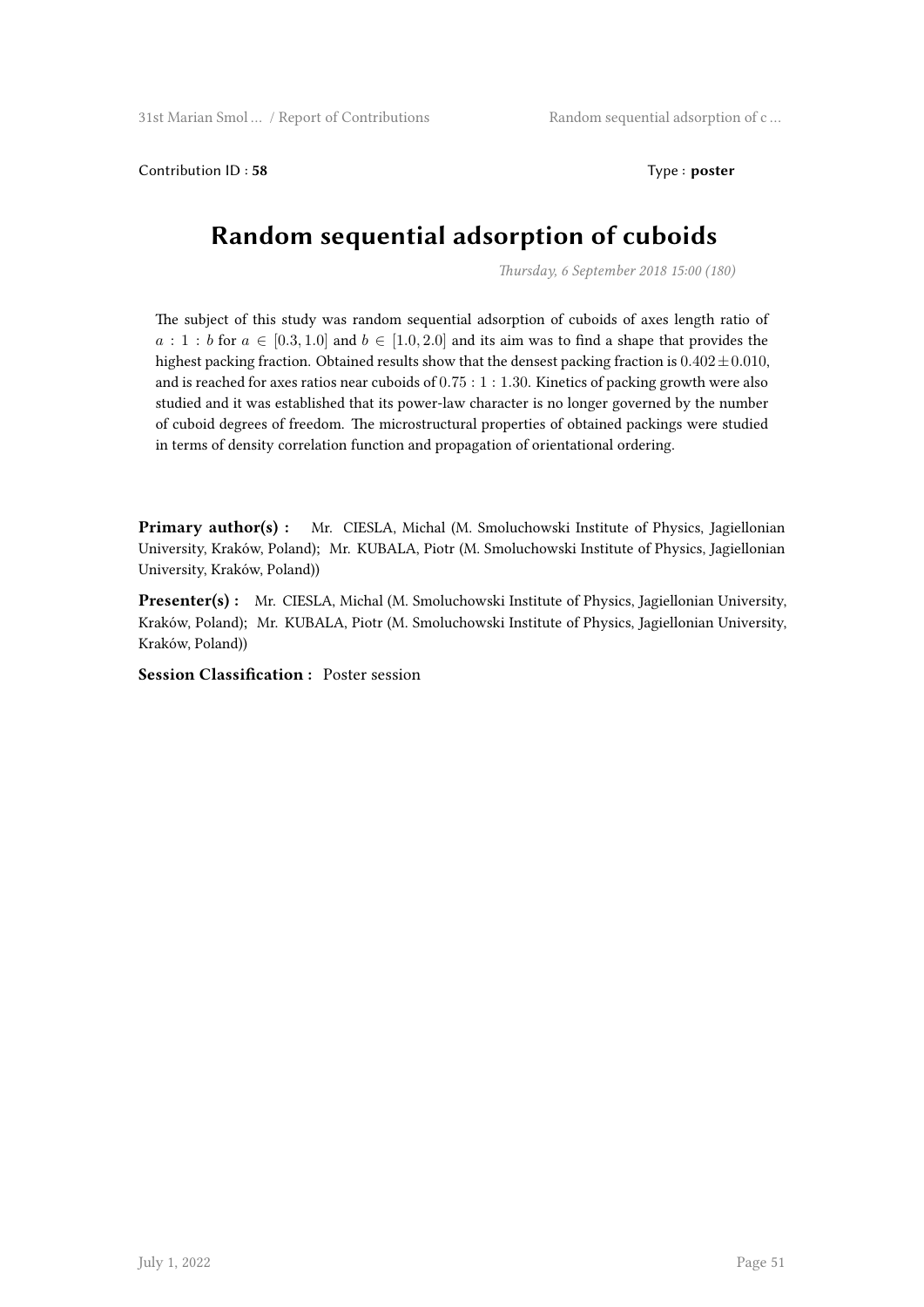Contribution ID: 59 Type : **poster** 

# **Long distance interaction extended model of RSA**

*Thursday, 6 September 2018 15:00 (180)*

The phenomenon of interfacial adsorption and adhesion can be encountered at every stage of everyday life, from processes at atomic or cellular level to complex industrial processes taking place on a large scale.

Most commonly used models to describe colloidal particles adsorption are classical RSA and ballisticdeposition model. In this study we presented alternative model to describe adsorption process of "haired" colloidal particles. By combining computational models with advanced optical microscopy methods it is possible to investigate the adsorption process in a wide range of times and directly compare experimental data with mathematical model.

**Primary author(s) :** Dr. BARBASZ, Jakub (Jerzy Haber Institute of Catalysis and Surface Chemistry, Polish Academy of Sciences); Dr. SOFINSKA, Kamila (Jerzy Haber Institute of Catalysis and Surface Chemistry, Polish Academy of Sciences); Mr. CIESLA, Michal (M. Smoluchowski Institute of Physics, Jagiellonian University, Kraków, Poland); WITKO, Tomasz (M. Smoluchowski Institute of Physics, Jagiellonian University, Kraków, Poland)

**Presenter(s) :** Dr. BARBASZ, Jakub (Jerzy Haber Institute of Catalysis and Surface Chemistry, Polish Academy of Sciences)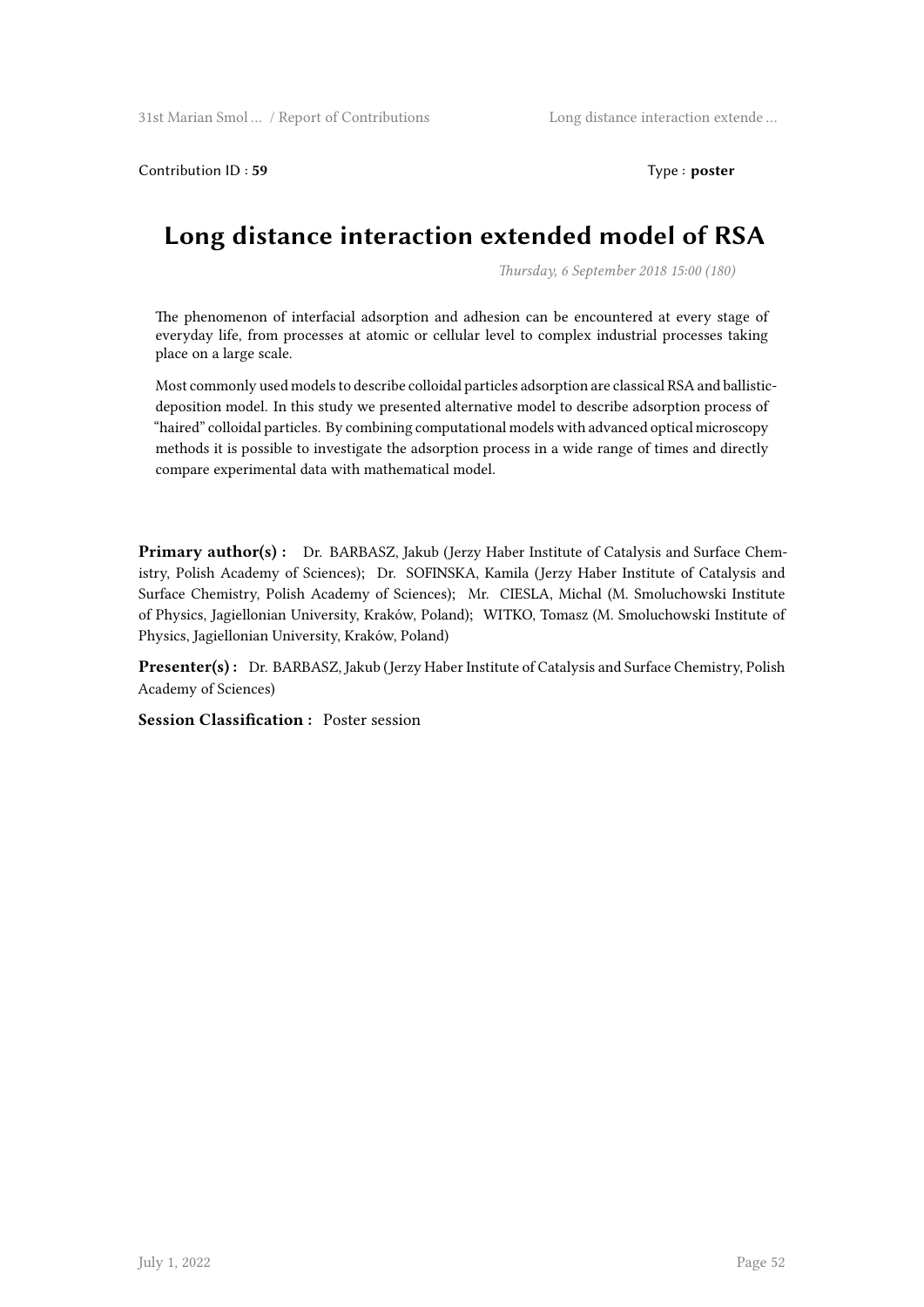Contribution ID: **60** Type : **poster** 

#### **Computer augmented microscopy in medicine cervical cytology**

*Thursday, 6 September 2018 15:00 (180)*

Computer aided analysis of microscopic images is a rapidly growing field of imaging research. The results of the preliminary assessment of cervical cytology samples made by artificial intelligence systems will be presented. For this purpose, a u-net network of various complexity of architecture has been tested. The obtained results indicate the effectiveness of the solution based on neural networks in the preliminary selection of microscopic images of cervical cytology. The use of the proposed solutions, increases the effectiveness of detecting irregularities without increasing the cost of testing and without additional procedural processes carried out with patients. Acknowledgements: I acknowledge the support of POIR.01.02.00-00-0038/15-00

**Primary author(s) :** Dr. BARBASZ, Jakub (Jerzy Haber Institute of Catalysis and Surface Chemistry, Polish Academy of Sciences)

**Co-author(s) :** Prof. GRONWALD, Jacek (International Hereditary Cancer Center, Department of Genetics and Pathology, Pomeranian Medical University, Szczecin, Poland); Dr. LASYK, Łukasz (Digitmed, Oleśnica, Poland)

**Presenter(s) :** Dr. BARBASZ, Jakub (Jerzy Haber Institute of Catalysis and Surface Chemistry, Polish Academy of Sciences)